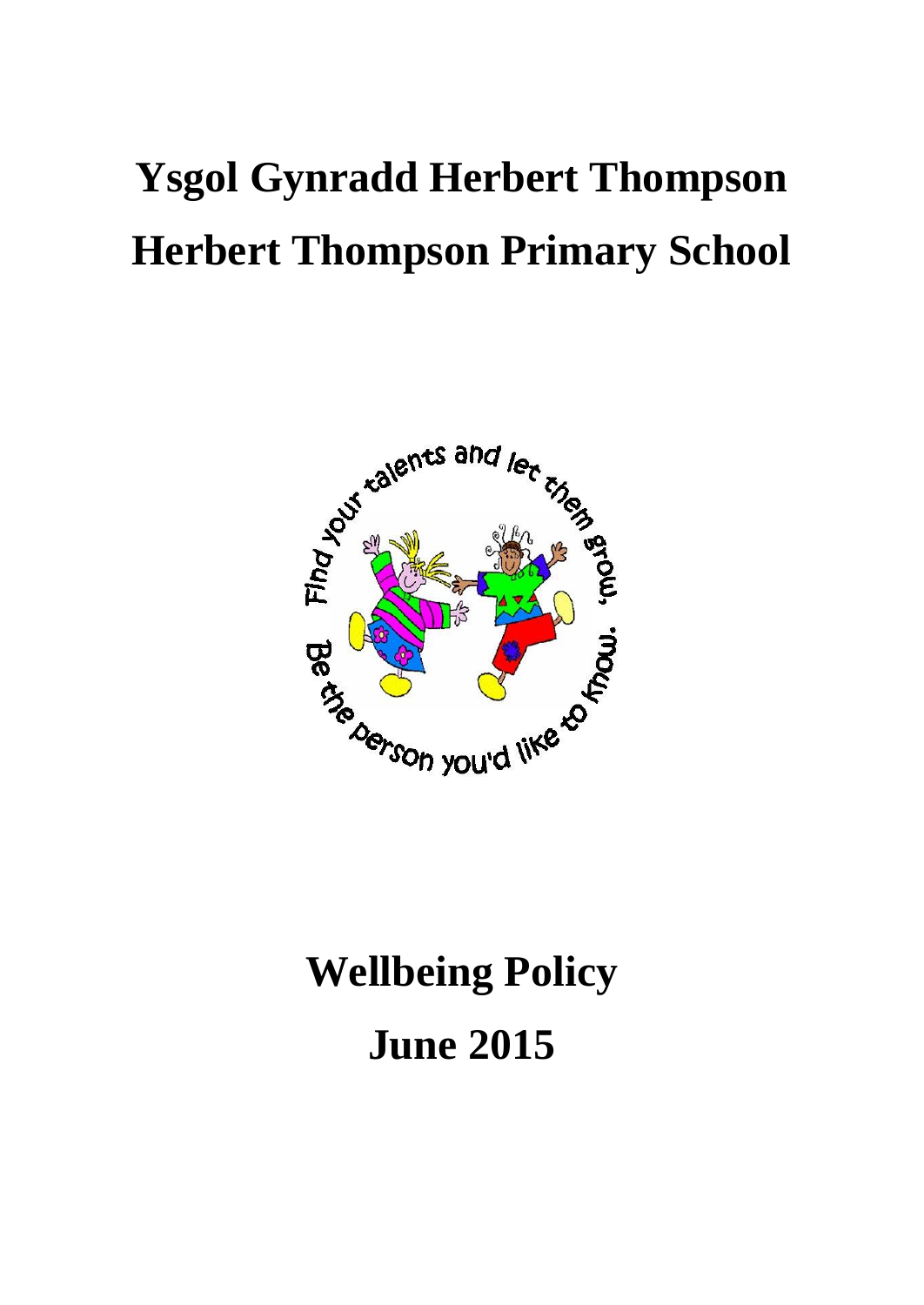*"Learning through health and wellbeing promotes confidence, independent thinking and positive attitudes and dispositions. Because of this, it is the responsibility of every teacher to contribute to learning and development in this area"* 

## *(Building the curriculum 1)*

Herbert Thompson Primary School's commitment to ensuring the health and wellbeing of all the pupils, staff, parents and wider community is of an "excellent" standard. As a result of this the school is committed to providing Wellbeing conferences for staff from other school settings through the School Improvement Hub. By allowing the whole school community to enjoy a wealth of health and wellbeing experiences, this will ensure that the school community are successful learners, confident individuals, responsible citizens and effective contributors.

Herbert Thompson takes a holistic approach to Health and Wellbeing. We recognise the importance of promoting and enhancing all the children's health and wellbeing, in accordance with the new Welsh curriculum- ensuring our children are 'Healthy, confident individuals'. We pride ourselves in our "family" ethos where everyone cares, respects and is fair to each other.

The school community is given many and varied opportunities to participate and take responsibility for health and wellbeing activities. This will enable the development of knowledge and understanding, skills, capabilities and attributes necessary for mental, emotional, social and physical wellbeing required now and in the future. Everyone is able to give an opinion and know that it is listened to and valued to develop any activity further.

Although all areas of health and wellbeing are firmly interlinked with one another, detailed below are activities for Food and Fitness, Mental and Emotional Health and Wellbeing, Personal Development and Relationships, Substance Use and Misuse, Environment, Safety and Hygiene.

All areas within the Wellbeing policy support the school's equal opportunities policies and practices. In support of the Equal Opportunities Policy, all Herbert Thompson Primary School pupils, regardless of age, ability, gender or race, have the same opportunity to benefit from all of the resources and teaching methods included in this policy.

The school's Wellbeing policy also supports the schools other stand-alone policies which are:

- Child Protection
- Computer/ Internet/ E-Safety
- Positive Friendship
- Health and Safety

This policy was completed: May 2018

It will be reviewed: June 2020, or in light of any new documentation.

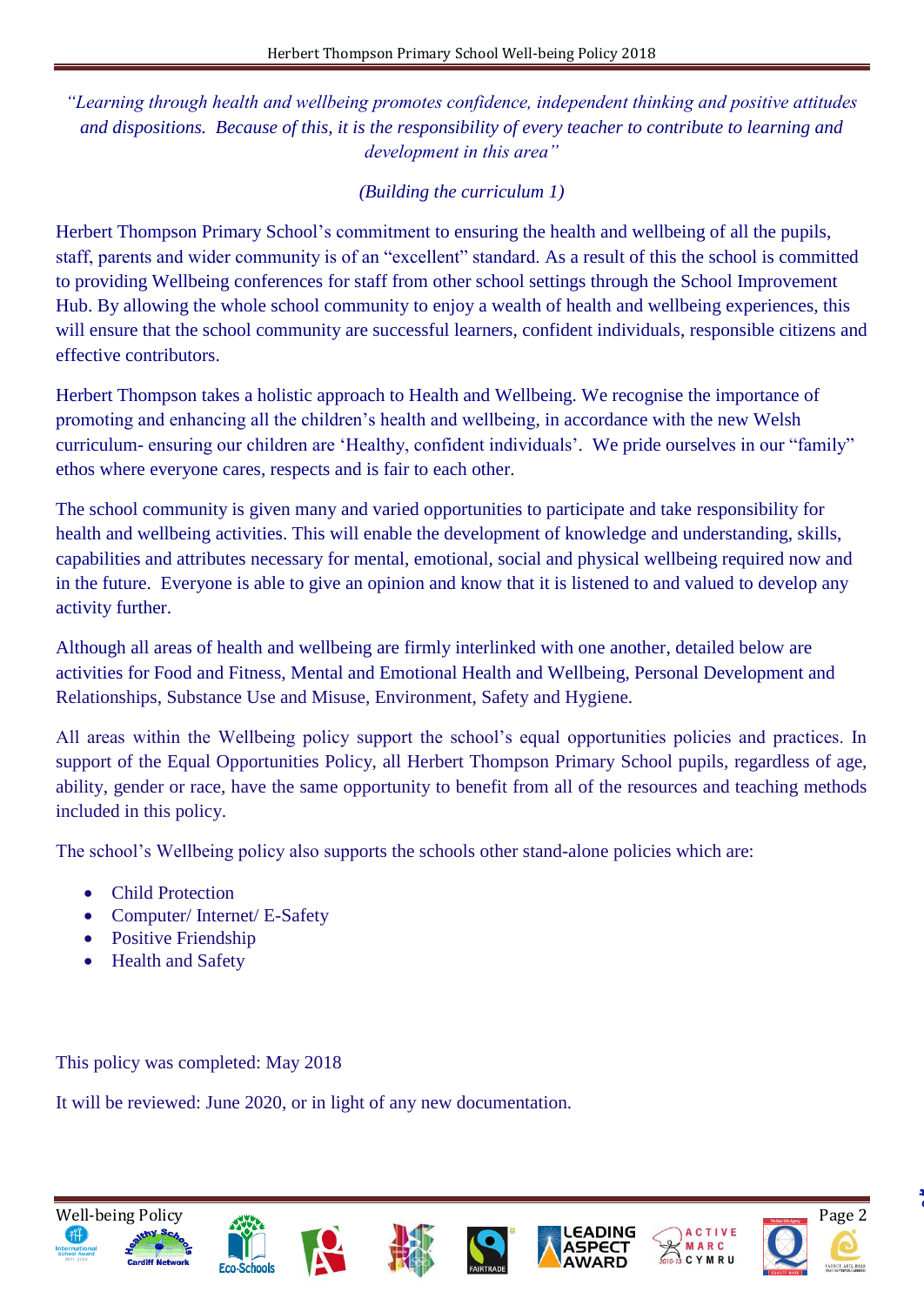# Food and Fitness

### Introduction

At Herbert Thompson Primary School we are committed to encouraging our pupils to lead active and healthy lifestyle and developing their ability to be Healthy, confident individuals (Donaldson core purpose). We believe that healthy children are best able to take full advantage of the educational opportunities that the school provides. The partnership of home and school is critical in shaping how children and young people behave, particularly where health is concerned.

At Herbert Thompson Primary School we encourage a whole school community approach to food and fitness. The Head teacher, staff and Governing Body will do their best to ensure that food provided in the school and advice given to pupils promotes a healthy and active lifestyle.

We are committed to providing high quality PE lessons and health related exercise. The school works in partnership with PESS, Dragon Sports, and other community sports organisations.

The National Assembly for Wales is determined to help secure, maintain and improve the health of young people, with the introduction of minimum nutritional standards for school meals and by improving the range and quality of opportunities for physical activity available to pupils.

#### Aims

• To improve the health of the whole school community by equipping pupils with ways to establish and maintain life-long active lifestyles and healthy eating habits, enabling them to become healthy, confident individuals.

• To ensure that food and nutrition and physical activity become integral to the overall value system of the school and a common thread of best practice runs through the curriculum, the school environment and community links.

• To develop a whole school approach to food and fitness via a whole school policy that:

- $\checkmark$  has a shared vision.
- $\checkmark$  offers coherence in planning and development.
- $\checkmark$  ensures consistency in the delivery of services, curriculum. messages and the supporting environment.
- $\checkmark$  provides the opportunity for discussion.
- $\checkmark$  encourages engagement of stakeholders.
- $\checkmark$  establishes belief and ownership in the aims and objectives it aspires to.













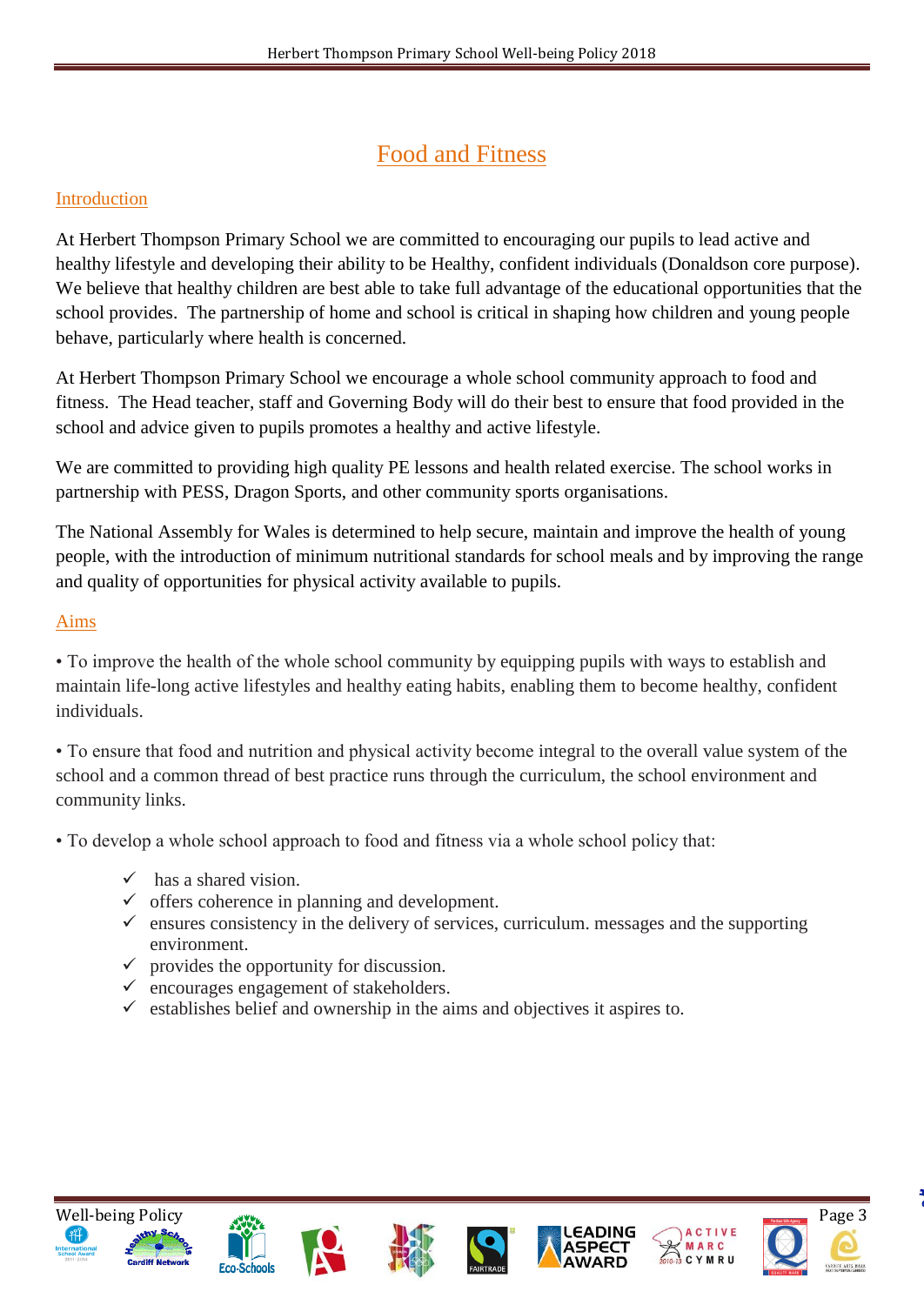# Objectives of the School's Food and Fitness Policy

# 1. Ethos

• Recognise the significant impact of the informal curriculum on the social and emotional education of pupils as well as their physical health and wellbeing.

• Understand and maximise opportunities for social and educational development through the organisation and delivery of food and fitness activity throughout the day, and promote pupil participation in decisionmaking.

• Ensure that all activities and services related to food and fitness provided for pupils throughout the school day are consistent with the food and fitness content of the curriculum and appropriate national guidance and regulation.

• Ensure that pupils are involved in the decision making process relating to food and fitness activities, via School Council, Eco-Committee and Play Leaders.

# 2. Curriculum

The school teaches fitness through the PESS, Play 2Learn, Dragon Sports and Val Sabin schemes of work.

Through the delivery of the curriculum the school will ensure that it offers pupils:

### Food and nutrition

- the acquisition of basic skills in purchasing, preparing and cooking food and an understanding of basic food hygiene.
- an understanding of the relationship between food, physical activity and the short and long term health benefits.
- opportunities to examine the influences of food choices, including the effects of the media through advertising, marketing, labelling and packaging of food, by working towards the Fair Trade award.
- opportunities to learn about the growing and farming of food and its impact on the environment both in the classroom and outside in the countryside, through ESDGC (Education for Sustainable Development and Global Citizenship) lessons.

# Physical activity and fitness

- opportunities for physical activities. The school is committed to providing two timetabled 45 minute slots per week for each class. During this time there is access to a wide range of PESS (PE and school sport) resources and the hall/playground. One of these slots is taught in PPA time by the PESS coordinator to ensure progression and continuity of skills.
- the opportunity to purchase a school PE kit. Children are informed of the importance of wearing appropriate attire for physical activity.
- All Key Stage 2 classes take part in the 'Daily Mile' initiative.
- a well-planned NC course of study in health-related exercise. This is taught as part PE and part by making good use of opportunities for cross-curricular promotion of physical activity and its relationship to diet and nutrition. Each class has a timetable which enables them to incorporate fitness into their daily













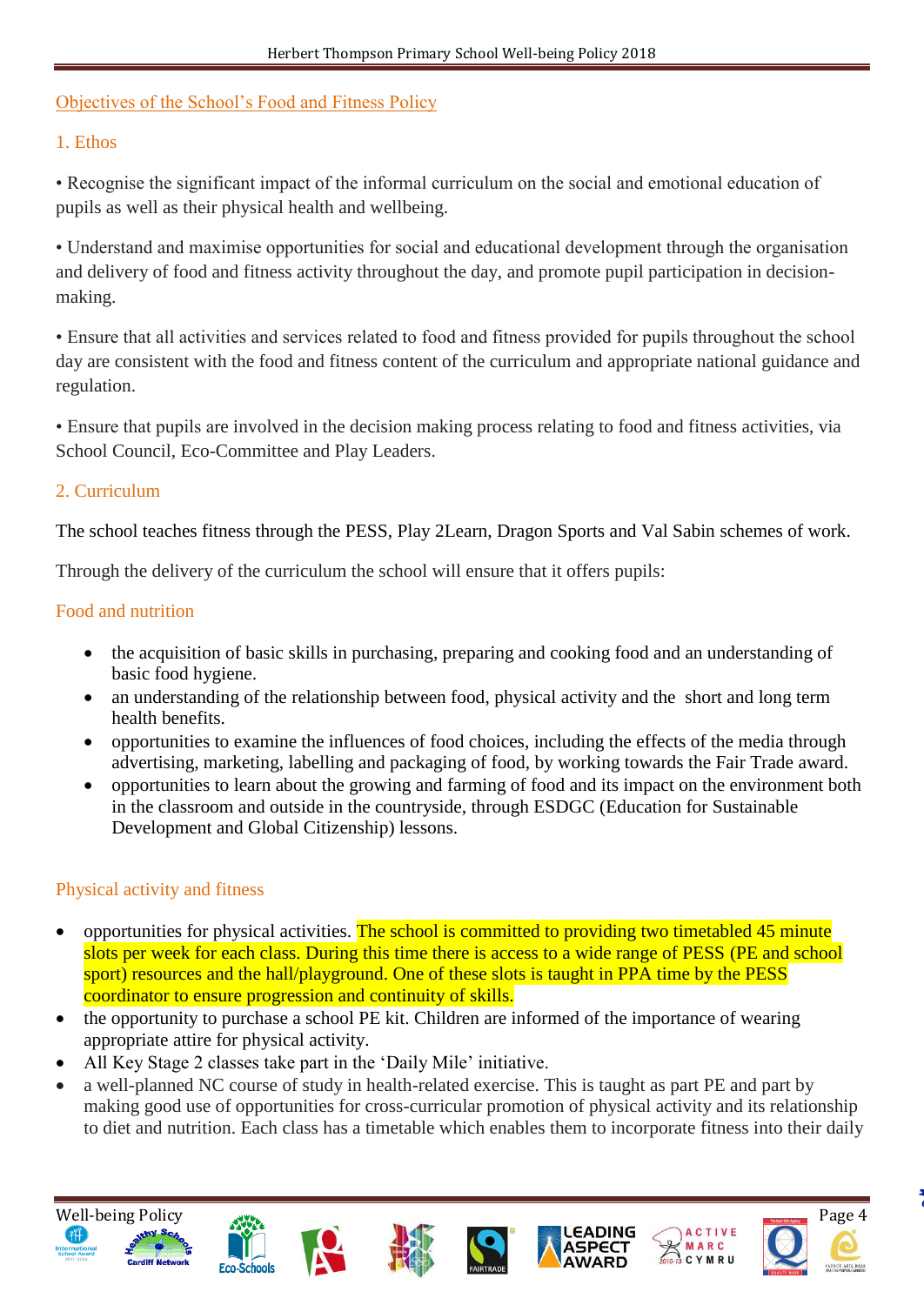routine through The Daily Mile (KS2), breakfast club activities, playground circles, organised playground activities and after school clubs.

- given the opportunity for year 6 pupils to acquire the Young Leaders Award. This will be continued in year 7 and 8 when the children attend Cardiff West Community High School.
- Herbert Thompson Primary celebrates physical activity through an annual Sports week, culminating in an 'Olympic' sports day at NIAC/ Leckwith.
- rewards in the form of stickers, dojos, warm fuzzies and certificates for their involvement in daily physical activities.
- 'Herbies Heart' Award given to one class each week in KS2 who have shown excellent participation in PE lessons- linked to Article 6: You have the right to life and to grow up to be healthy and one of the 4 core purposes- Healthy and Confident individuals.

#### Other areas

- rewards and treats in the form of Golden time, dojos, warm fuzzies, stickers and certificates. No food rewards are given.
- the school canteen takes part in themed days in conjunction with the school caterer eg: Royal wedding lunch.

### 3. Environment

The operation, scope and delivery of the food service and the provision of a range of safe, stimulating sport and recreational activities outside the formal curriculum plays a significant role in the pastoral care and welfare of pupils. In light of this the school will:

- acknowledge that effective management of pupils is more, rather than less, challenging during breaks, lunchtimes, before and after school, than within the classroom. The school plans and resources the supervision of pupils accordingly via the role of the Health and Fitness coordinator. Adults from Ely and Careau play centre come in and spend alternate weeks on the infant and junior yards at lunch, providing a range of activities for the pupils.
- recognise the importance of the involvement of catering staff and lunchtime supervisors in planning the lunchtime provision and linking with activities available to pupils, via the Health & Fitness/PESS coordinator.
- work with school caterers and training providers to ensure that all staff supporting pupils in making healthy choices are well informed.
- offer a broad range of safe, stimulating indoor and outdoor sports, play and recreational activities.

The school will liaise with caterers so that the food service is supplied on a 'whole school/whole day' approach. The school provides:

- a free breakfast club that complies with the *Appetite for Life* guidelines.
- healthy, nutritious, affordable and attractively presented lunch choices.
- the dining room has adequate chairs and tables for all pupils to sit and enjoy a balanced school meal.
- the dining room is warm, clean and promotes healthy eating messages.
- Queues are managed to reduce queuing time and promote positive behaviour. SNAG identified previous queuing issues and lunch time is now staggered and classes are rotated to allow sufficient time for each pupil to enjoy a healthy, balanced school meal.
- no pupils are allowed off site at lunch time.
- suitable space has been provided for the consumption of packed lunches in the dining room.















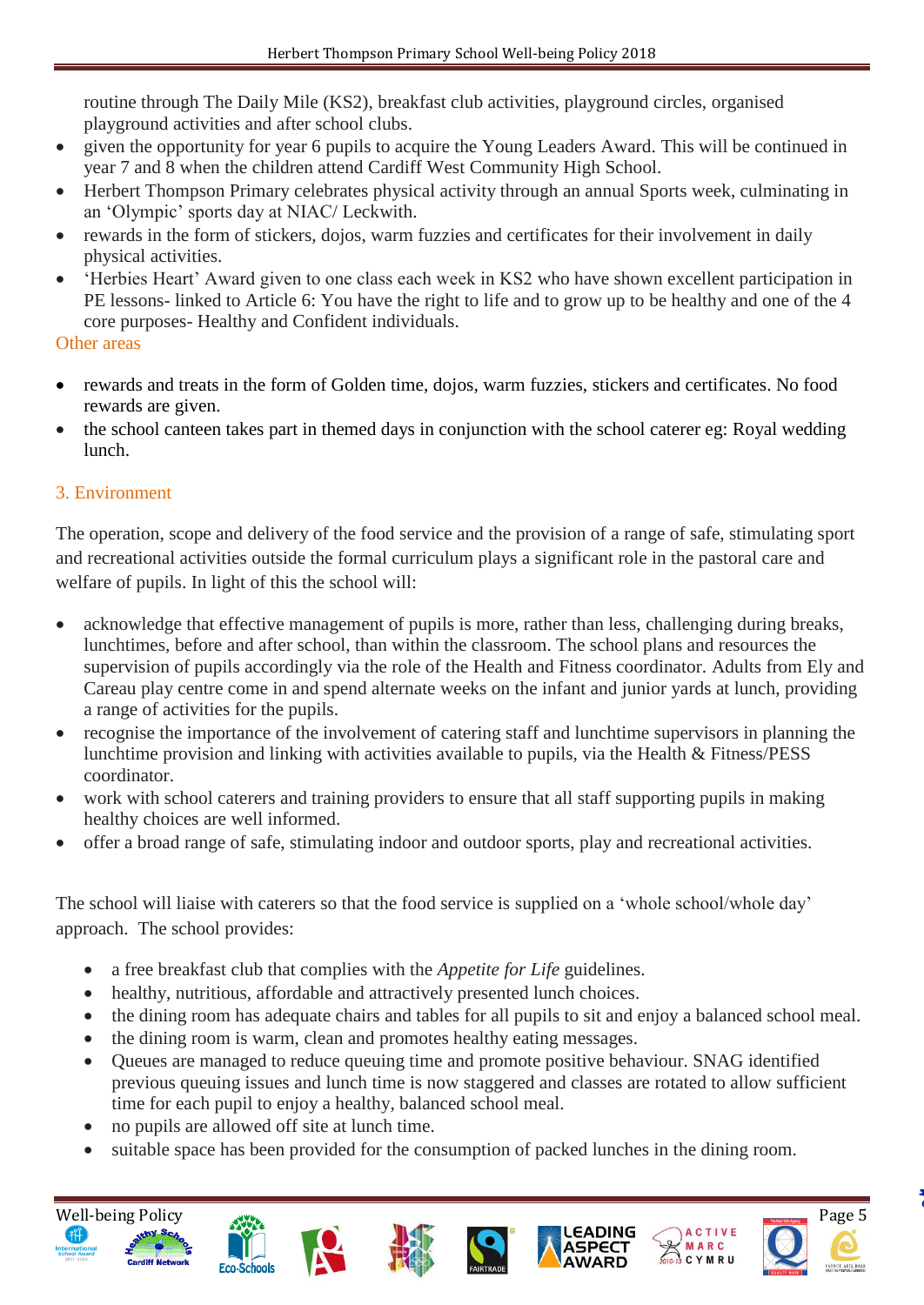- information is provided annually for parents on nutritionally balanced packed lunches.
- children and staff are rewarded with stickers every Thursday if they have a healthy lunchbox.
- all pupils have access to free, fresh water at all times of the day. Children can purchase water bottles for use in school at the school's office. Water coolers are available in the staff room and PESS room.
- displays and materials within and around food and fitness areas that promote the positive relationship between food and physical activity are located around the school.
- engagement with pupils, where appropriate, in consultation on food and fitness activities, through School Council and Eco-Committee.
- procurement and menu planning that recognise the importance of purchasing locally, seasonality, and environmental sustainability.
- guidance on healthy food for children and parents.
- encouragement to eat fruit and drink water or milk as snacks by selling them in the tuck shop at play and lunch times.
- confectionary, crisps and sugary drinks are not available to buy in school and pupils are encouraged to restrict the amount of these products in their lunchboxes.
- the school provides an environment in which breastfeeding is seen as the norm.
- It is requested that pupils do not bring birthday cakes or confectionary into school.
- It is requested that pupils do not bring confectionary on school trips.

The school will not advertise branded food and drink products on school premises, school equipment or books, and will ensure that any collaboration with business does not require endorsement of brands or specific company products high in fat, sugar or salt.

The school will review and develop the out of school hours program of opportunities within food and physical activity to complement and extend those offered in curriculum time and will aim to provide a broad range of safe, stimulating indoor and outdoor play and recreational facilities which incorporate healthy active lifestyle activities. These include:

- Cardiff City after school club
- HIIT lunchtime club
- Various seasonal sports clubs
- Young Leaders Award for all year 6 pupils.

The school will aim to provide:

- safe equipment and facilities available for recreational use and ensure high levels of maintenance.
- eye catching displays around the PESS dept and public areas of the school, promoting opportunities for sport and physical recreation and the positive relationship between physical activity and food.
- secure storage for equipment.

# **Resources**

- PESS schemes of work
- Val Sabin schemes of work
- Play to Learn equipment and scheme
- PESS equipment















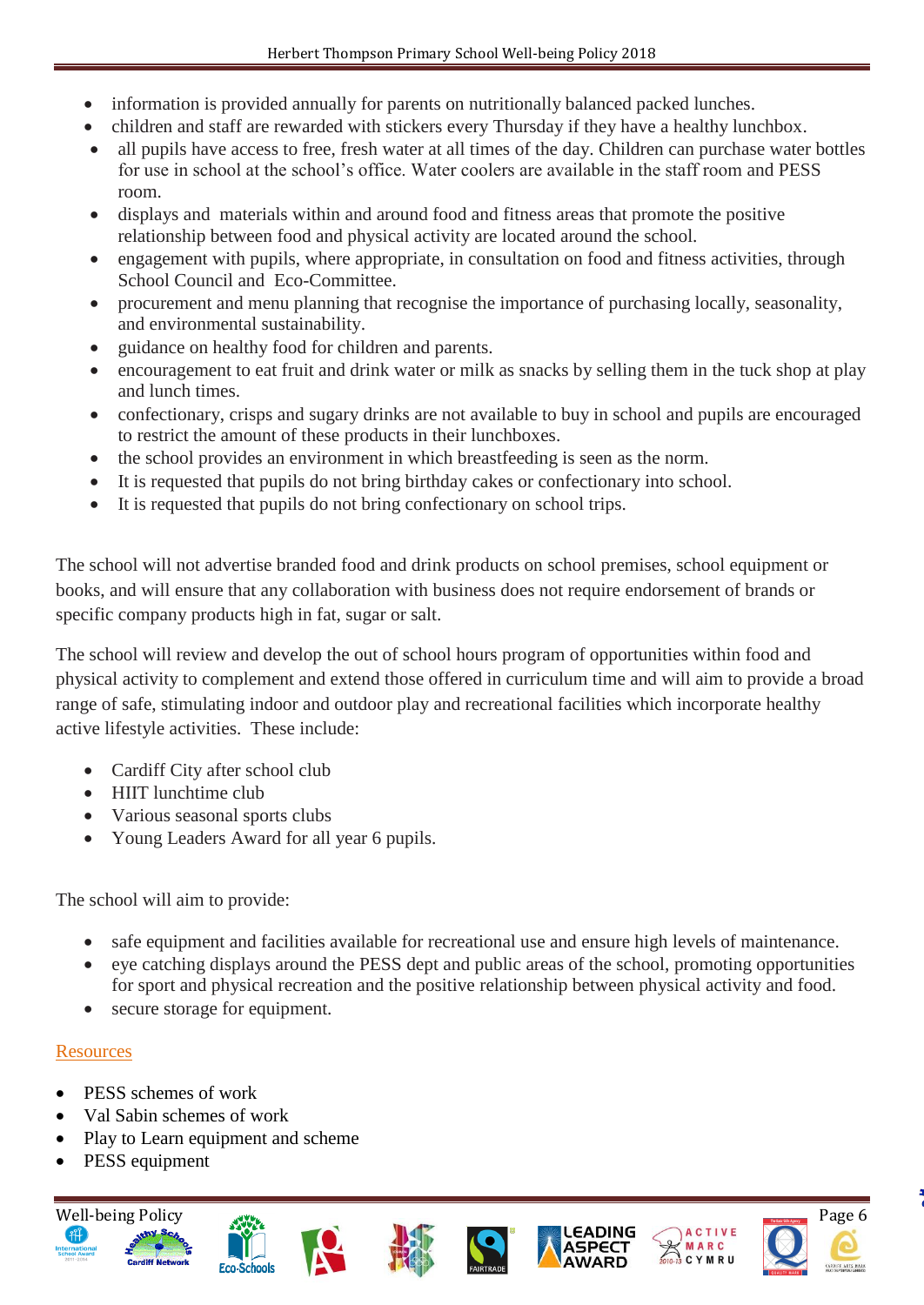- Playground equipment
- Dragon sports
- Cooking trolley
- Tuck shop/ staff room cooking areas

#### Management and organisation

#### **Governors**

- To ensure the legal framework is followed.
- To implement the Food and Fitness Policy through the Head Teacher.
- To implement the 'annual' reviews.
- To make, and keep up to date, a separate written statement of the school's policy with regard to Food and Fitness.
- To make copies of this statement available for inspection by parents of pupils registered at the school and provide a copy free of charge to any parent who requests one.
- To include a summary of the content and organisation of Food and Fitness in the School Prospectus.

#### **Head Teacher**

- To implement the Food and Fitness Policy.
- To ensure the policy is followed.
- To liaise with the Governors on the teaching in school.
- To liaise with parents.
- To ensure the policy is reviewed annually.
- To disseminate information to staff.
- To respond to individual problems experienced by children, enlisting external agency support if appropriate.

#### **PESS coordinator**

- To teach 45 minutes of PESS curriculum to each class once a week during PPA cover. (Nurseryyear 6)
- To provide breakfast club and after school sports club opportunities for pupils.
- To train year 6 pupils in the Young Leaders Award.
- To organise structured playground and wet play activities.
- To ensure a broad, balanced and progressive curriculum is available.
- To highlight children who are SA or More Able and Talented in their physical development for the ALN register.
- To monitor and assess children's physical progress through the year, culminating in the writing of each child's end of year report.

#### **Class Teacher**

- To implement Food and Fitness in the Curriculum.
- To ensure the correct resources are available

**Eco-Schools** 



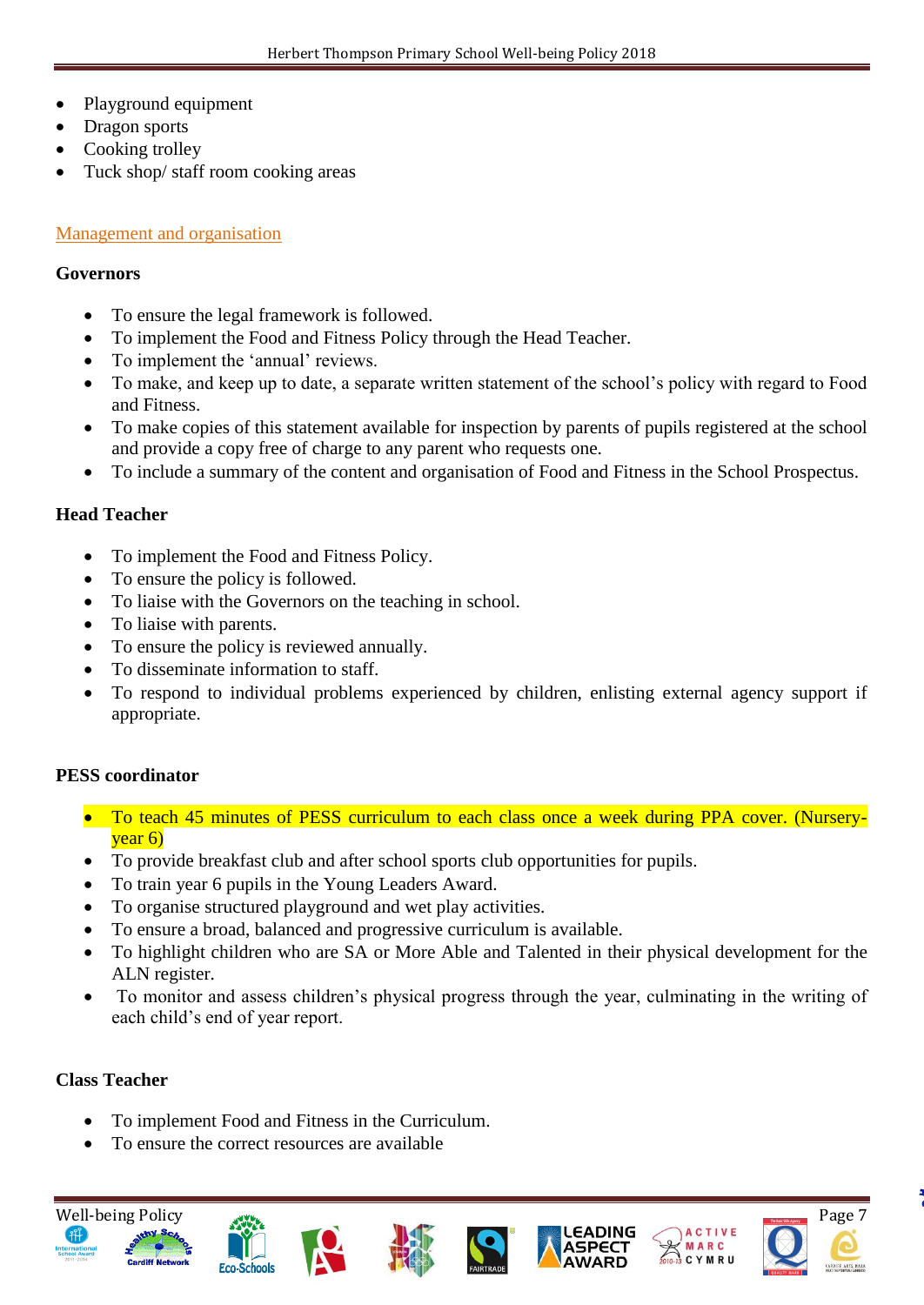To respond to the individual needs of children, giving relevant support should a child be experiencing difficulties.

#### **Specialist involvement**

## **Healthy Schools Team/ School Nurse/ PE advisor/ Sports council for Wales/ Dragon sports/ county PESS coordinators/ Local sports clubs**

To give support throughout the school, when appropriate.

#### Consultation and policy formation process

 The policy has been written following the Appetite for Life No: 029/2007, Developing a whole school food and fitness policy (WAG, 2009), Healthy Eating in schools (Wales) measure 2009, Physical Activity in School Assessment Tool, Curriculum 2008 document and Baalpe- Safe Practice in Physical Education document.

• The link Governor for the Wellbeing Policy agreed a draft policy in consultation with teachers. The draft policy was presented to the teachers for their views. The parents were informed. The full Governing Body finally agreed the policy.

#### Pupil Involvement

• Herbert Thompson Primary school has a School Council and pupil representatives from this group assist in decision making initiatives concerning food and fitness issues.

#### Continuing Professional Development

- Professional development needs of the staff are identified through lesson observations and teachers own personal needs.
- PESS coordinator attends relevant courses.
- PESS coordinator disseminates information from courses through appropriate in-house INSETS.
- PESS coordinator shares effective practice with new teachers through observations and mentoring schemes

#### **Community**

Within its broad purpose of 'education for life', the school will seek to:

- raise awareness of, and promote, the activities and policy of the school around food and fitness in partnership with key community and health agencies, i.e. Cardiff Healthy Schools Scheme.
- encourage the provision of healthy food and snacks from home through the curriculum by giving information to parents, and in partnership with key community and health agencies.
- weekly Healthy Lunchbox awards are awarded to staff and pupils.
- collect, collate and provide pupils with up to date information about, and experience of the opportunities and resources available in the community relating to food and nutrition, physical activity and sport.















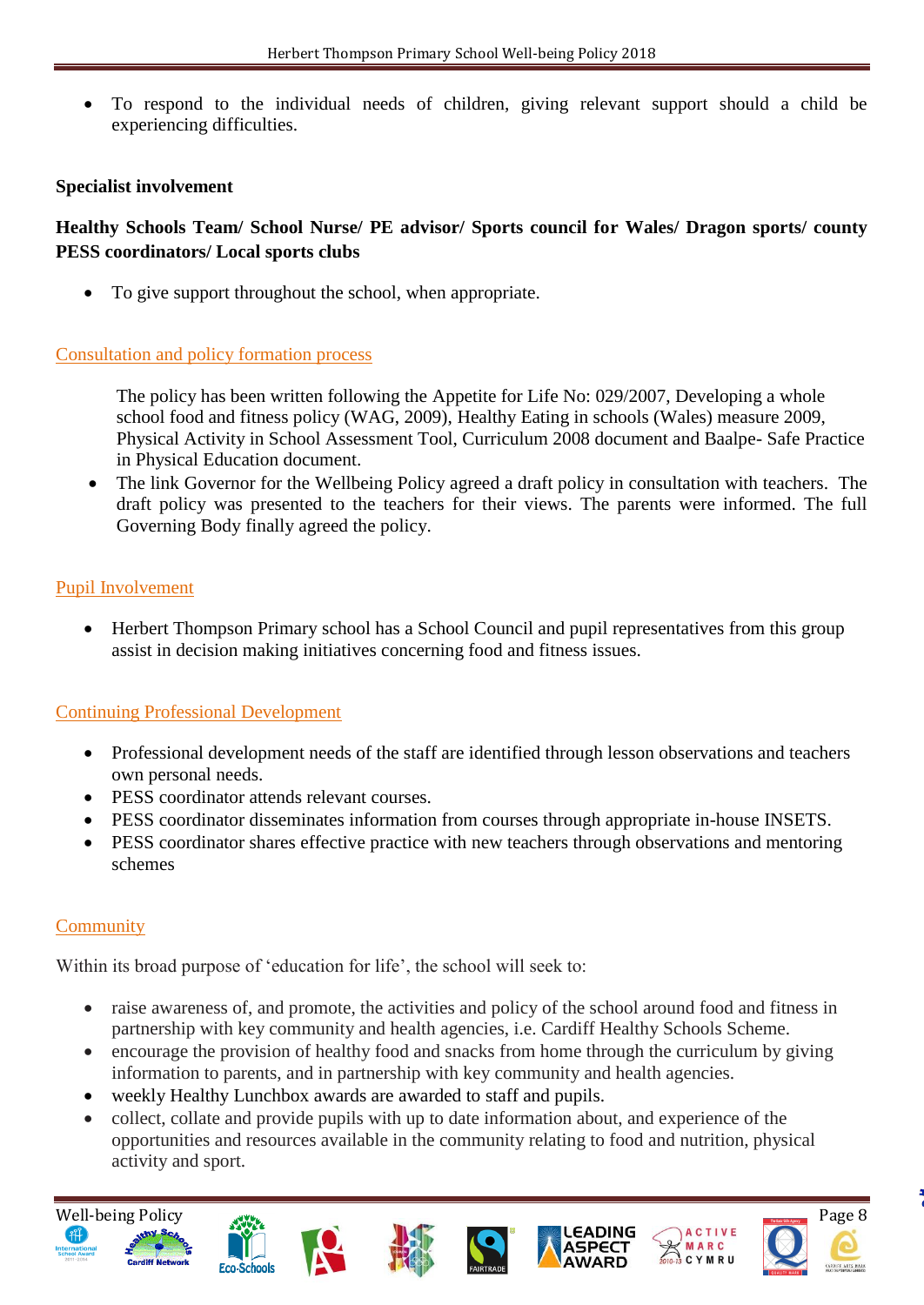- provide opportunities for the development of gardening clubs for pupils, parents and community interests.
- Playground growing boxes give children the opportunity to decide what they'd like to grow in their box. This can include vegetables, fruit and flowers.
- develop alliances and partnerships with local providers, i.e. Cardiff West Community High School, local leisure centres, local businesses, Fair Trade. Transition
- work with, and lobby for, provision within the community of healthy food services and opportunities to be active, i.e. breakfast club suppliers.

# Monitoring and evaluation

- A member of the SLT will be responsible to the governing body for the coordination and management of the policy.
- The school will ensure that there is adequate training and resources for staff involved in the delivery of the aims and objectives of the school's Food and Fitness Policy.
- The PESS coordinator will ensure the involvement of pupils in play leaders and all pupils participation in food and fitness activities.
- The school will take advantage of the existing national and local initiatives and resources, relating to food and physical activity.
- Progress will be monitored at regular intervals by the Food & Fitness coordinator, SLT and governors.
- The PESS coordinator will contribute to the school's self- evaluation process, which is collated by the Head Teacher and SLT.
- Updates on school food and fitness actions will be fed back to staff, and included in the Annual Report to parents.













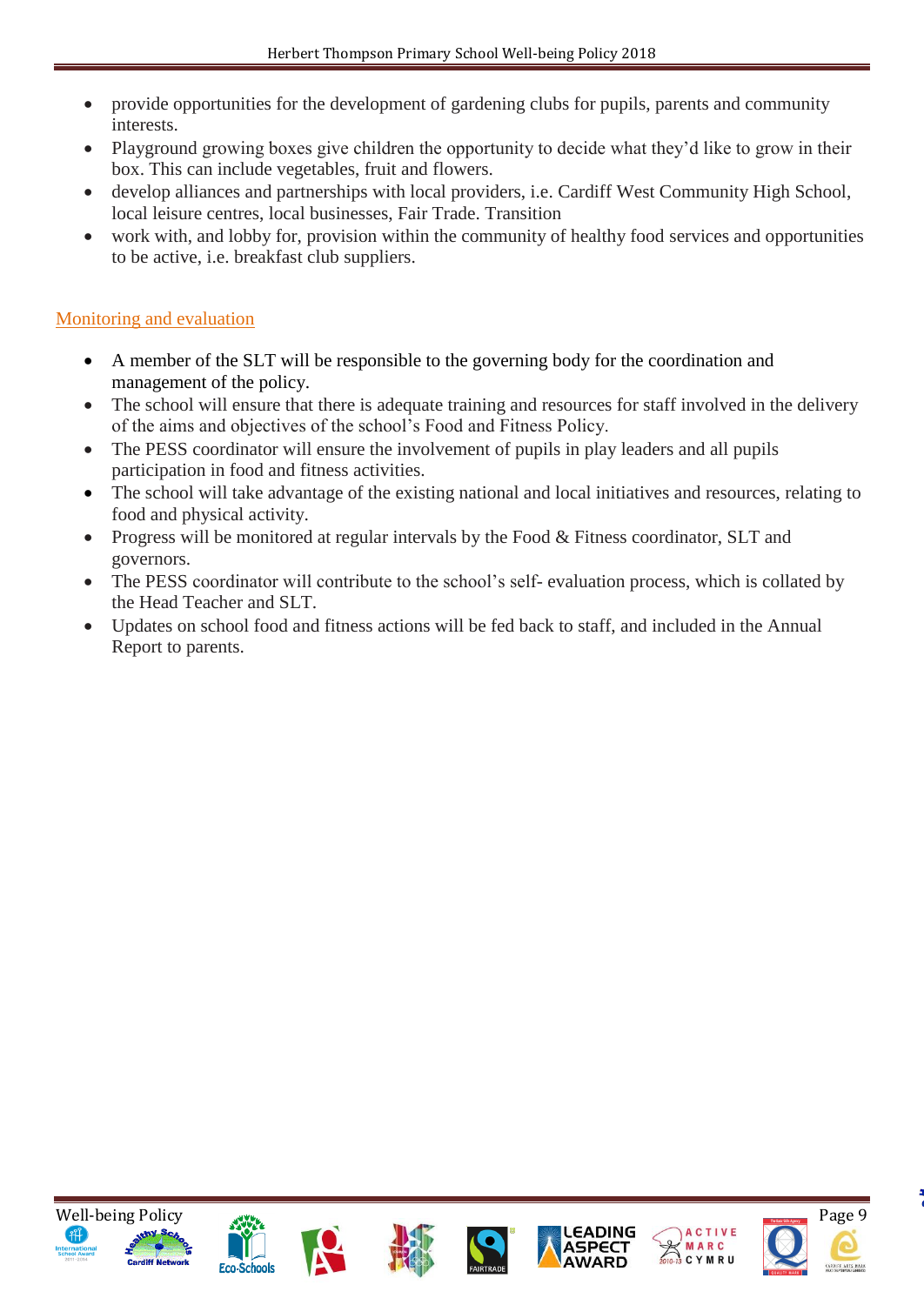# Mental and Emotional Health and Well Being

#### Introduction

In Herbert Thompson Primary School PSE comprises all that the school undertakes to promote the personal and social development of its pupils. This includes planned learning experiences and opportunities in the curriculum as well as the ethos and organisation of the school.

The importance of PSE is reflected in the need for each pupil to receive a broad and balanced curriculum as stipulated by Curriculum 2008. The curriculum should:

- promote the spiritual, moral, cultural, mental and physical development of pupils in the school and in society;
- prepare pupils for the opportunities, responsibilities and experiences of adult life.

### Aims

PSE will reflect the requirements of the Curriculum 2008 programme and aims:

- To develop pupils' self-esteem and personal responsibility.
- To prepare pupils to be lifelong learners.
- To assist pupils to live healthy and fulfilled lives.
- To foster and encourage positive attitudes and behaviour towards the environment.
- To empower pupils to participate in their communities.

#### **Curriculum**

The school will review the delivery of the curriculum to ensure that it offers pupils:

- the promotion of certain attitudes and values, the development of skills and the acquisition of knowledge and understanding in accordance with the Curriculum 2008 programme. The themes in the PSE Curriculum 2008 document which provide a framework for PSE are: active citizenship, health and emotional wellbeing, moral and spiritual development, preparing for lifelong learning and sustainable and global citizenship.
- The attitudes and values the school considers extremely important include showing care, respect and consideration to others, responsibility, honesty and a positive lifestyle.
- The skills we regard as essential include listening to others, expressing one's views, keeping safe, making decisions, being able to empathise.
- The PSE provision is also to be found reflected throughout the Wellbeing policy.













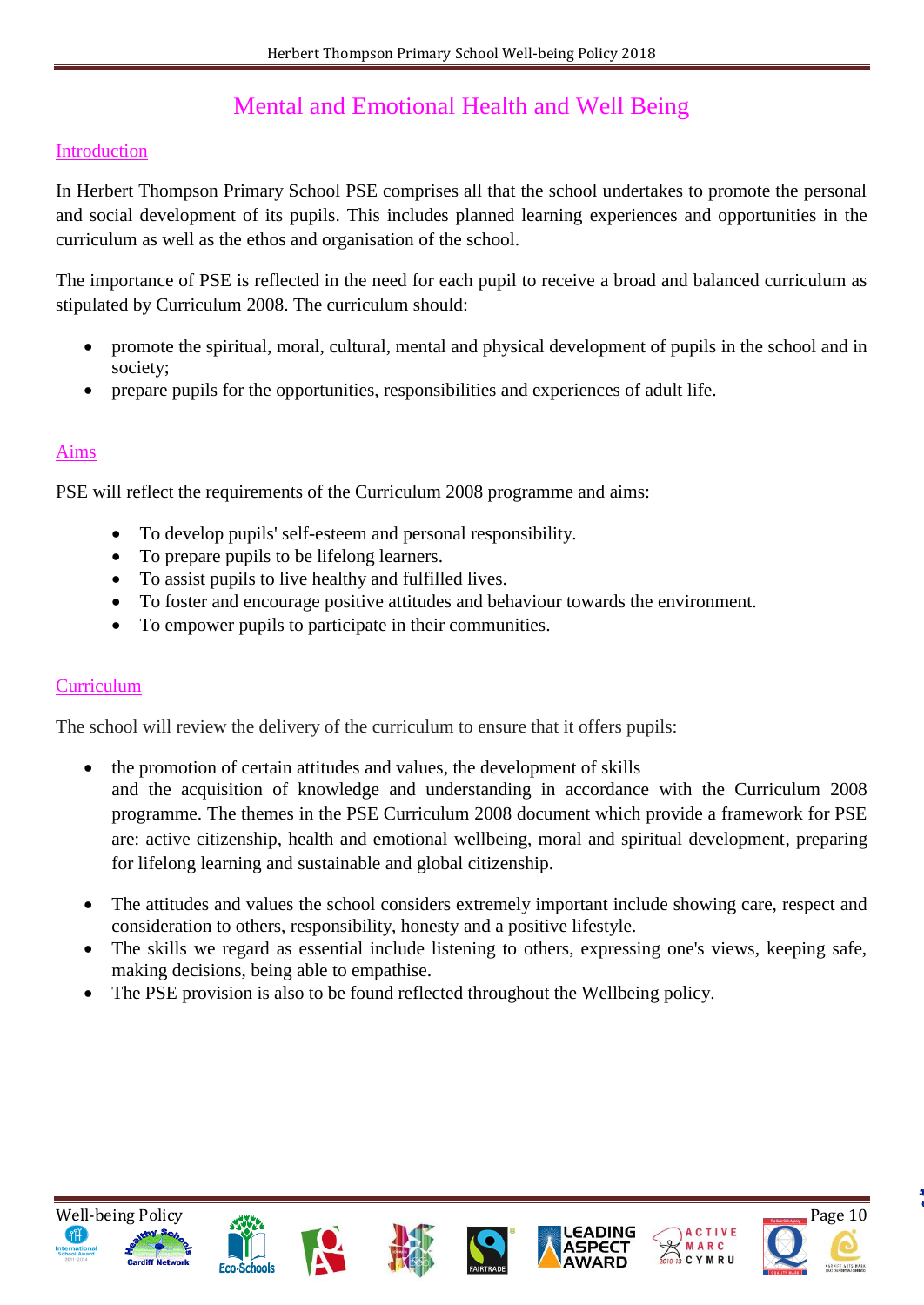The PSE curriculum is taught through the following areas:

- SEAL (Social and Emotional Aspects of Learning) is a whole school approach to PSE. Whole school assemblies are held at the beginning and end of each half termly SEAL theme and a 'Positive Relationship week' that runs in November during 'anti-bullying week'. The SEAL themes are New Beginnings, Getting on and Falling Out, Going for Goals, Good to Be Me, Relationships and Changes. Posters are located around the school and in every classroom to remind the children of the behaviours they should be displaying in relation to the current theme. SEAL is taught discretely throughout Years 1- 6 in a weekly lesson. Reception teachers introduce SEAL to the pupils using a SEAL toy during the Autumn term through the New Beginnings topic and they attend the whole school assemblies from the Spring term.
- PATHS (Promoting Alternative Thinking Strategies) curriculum is taught through discrete lessons in Reception. The PATHS theme is continued in Years 1 and 2 through weekly PATHS assemblies. Each class chooses a PATHS child daily to lead the class. A compliment slip is filled out at the end of every day for the PATHS child. The use of 'Thinking turtle' is promoted for when a child is upset or angry.
- Nurture Programme is used in Nursery and Reception and is taught discretely through pastoral groups.
- Circle Time document is also used in Nursery during pastoral groups.
- All teachers have attended an INSET from an outside provider on Philosophy for Children. Teachers now incorporate Philosophy for Children lessons into their context for learning as and when appropriate.

#### **Resources**

- SEAL assemblies
- SEAL whole school resource pack
- SEAL whole school photo pack
- PATHS scheme of work
- Nurture Programme
- Circle Time document

# Management and Organisation

#### **Governors**

- To ensure the legal framework is followed.
- To implement the PSE Policy through the Head Teacher.
- To implement the 'annual' reviews.
- To make, and keep up to date, a separate written statement of the school's policy with regard to PSE.
- To make copies of this statement available for inspection by parents of pupils registered at the school and provide a copy free of charge to any parent who requests one.
- To include a summary of the content and organisation of PSE in the School Prospectus.













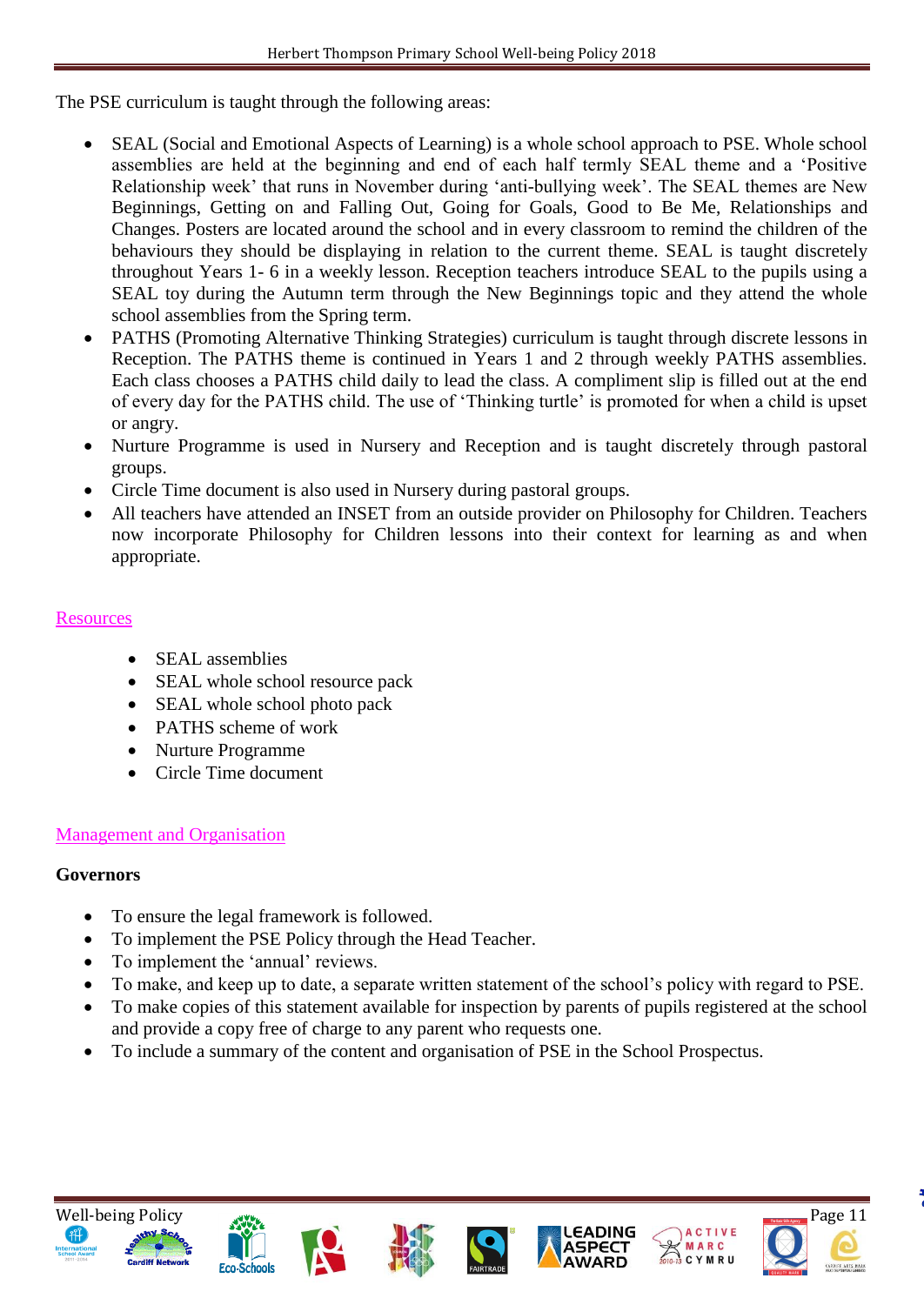#### **Head Teacher**

- To implement the PSE Policy.
- To ensure the policy is followed.
- To liaise with the Governors on the teaching in school.
- To liaise with parents.
- To ensure the policy is reviewed annually.
- To disseminate information to staff.
- To respond to individual problems experienced by children, enlisting external agency support if appropriate.

### **PSE coordinator**

- To ensure teachers plan and teach SEAL lessons.
- To ensure adequate resources are available for teachers to use.
- To ensure that the Emotional Literacy levels of all children will be reviewed termly and measured annually using the Nelson assessment tool, the outcomes of which will be analysed using the school's 'rainbow data' approach and appropriate provision put into place.
- To collate all data from the results of the questionnaires and highlight children who are SA in their emotional development for the ALN register.
- To ensure that provision is put in place for children identified as having low Emotional Literacy skills.
- To monitor, evaluate and review the PSE provision annually.

## **Class Teacher**

- To plan and teach the relevant PSE lessons.
- To build up the self-esteem of the children, develop their personal and social skills, give them responsibility, encourage them to work with others etc.
- To respond to the individual needs of children, giving relevant support should a child be experiencing difficulties.

#### **Specialist involvement**

# **Healthy Schools Team/ School Nurse/ EHW LSA/ Police**

To give support throughout the school, when appropriate.

#### Consultation and Policy Formation Process

- The policy has been written following the Curriculum 2008, SEAL, and PATHS programmes.
- A group of Governors from the Curriculum Committee agreed a draft policy in consultation with teachers. The draft policy was presented to the teachers for their views. The parents were informed. The full Governing Body finally agreed the policy.













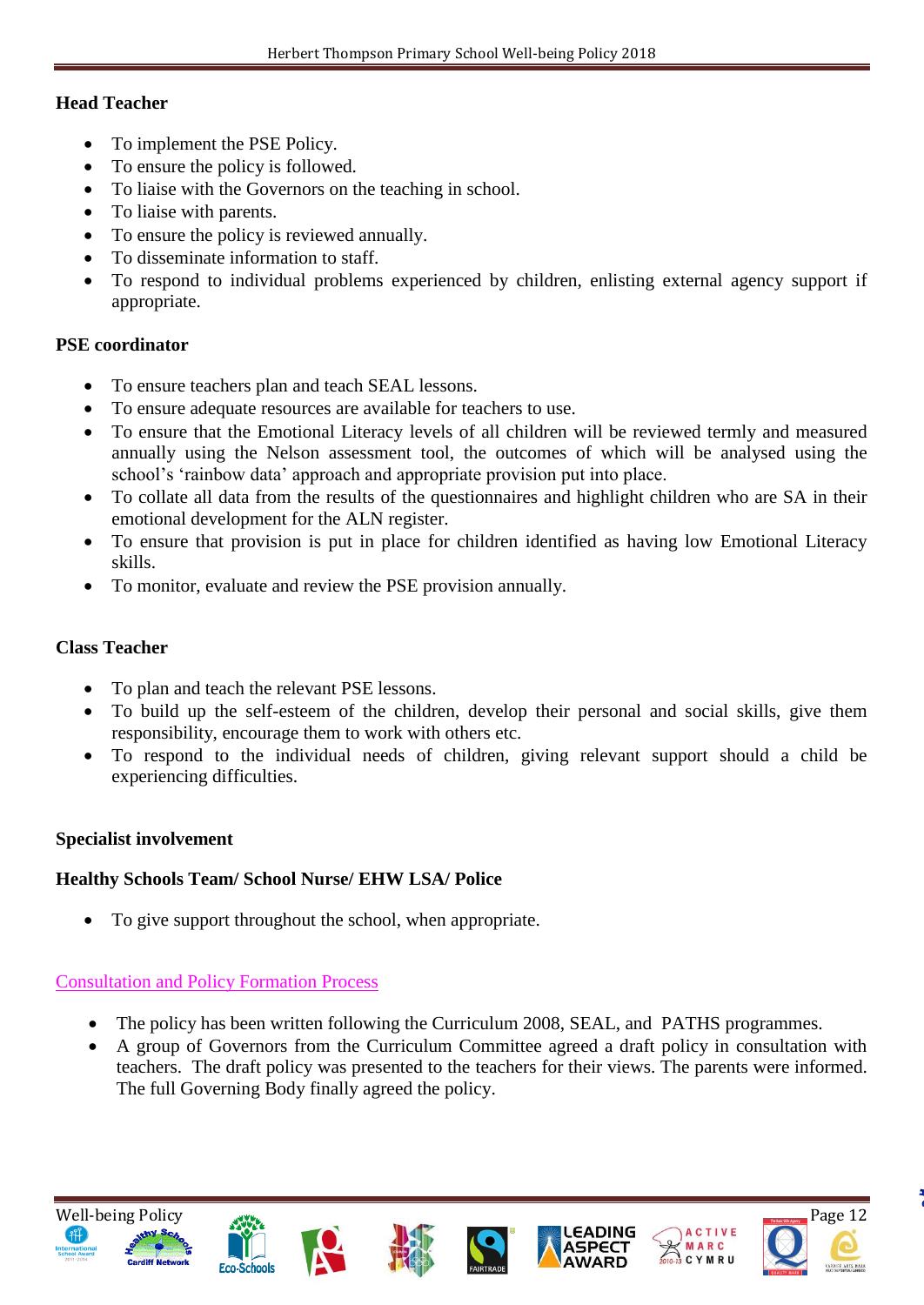#### Pupil Involvement

- School Council, Eco committee, and Fair-trade steering group all promote pupil voice and give pupils the opportunity to express their views, make decisions and develop their evaluation skills.
- 'Learning Friends' are pupils from year 5. They support the Nursery and Reception classes by facilitating with the activities provided daily in these settings. This enables these pupils to develop their self- esteem, attitudes and confidence.
- 'Play Leaders' are year 6 pupils who assist in the Foundation Phase playgrounds during morning play. They provide activities using the playground equipment and aid the pupils in their participation. They also teach physical skills such as skipping, football, etc. They act as mediators when younger pupils are involved in a dispute. They also ensure that all pupils have a 'friend' to play with and no-one is left out. This enables these pupils to develop their self- esteem, attitudes and confidence.
- 'Peer mediators' see Positive Relationships Policy below

#### Continuing Professional Development

- The PSE coordinator will attend appropriate training courses and disseminate relevant information to the rest of the staff through in-house INSETS.
- The coordinator will advise staff on suitable resources and share good practice.
- Professional development needs of the staff are identified through lesson observations and teachers own personal needs.

### **Community**

The school seeks to involve parents and the community at every opportunity and encourages them to contribute to the daily life of the school.

- Herbert Thompson Primary School has an active Parent Council.
- Religious assemblies are provided by outside agencies half termly.
- Class assemblies on Religious festivals are provided for parents to attend.
- The Rotary Club listen to readers in priority year groups weekly.
- The school promotes an 'open door' policy for parents where parents are encouraged to discuss any matters of relevance with teachers as and when they arise.
- The local Police officers support the whole school community when necessary.
- The Family Liason Officer provides workshops and support surgeries run by school staff and outside agencies for parents related to Emotional wellbeing e.g. jewellery making, art and craft, family Willow, Educational Psychologist, communication, peer counselling etc.
- Nursery 'stay and play' sessions for parents.

# Monitoring and Evaluation

 A member of the SLT will be responsible to the governing body for the coordination and management of the policy.

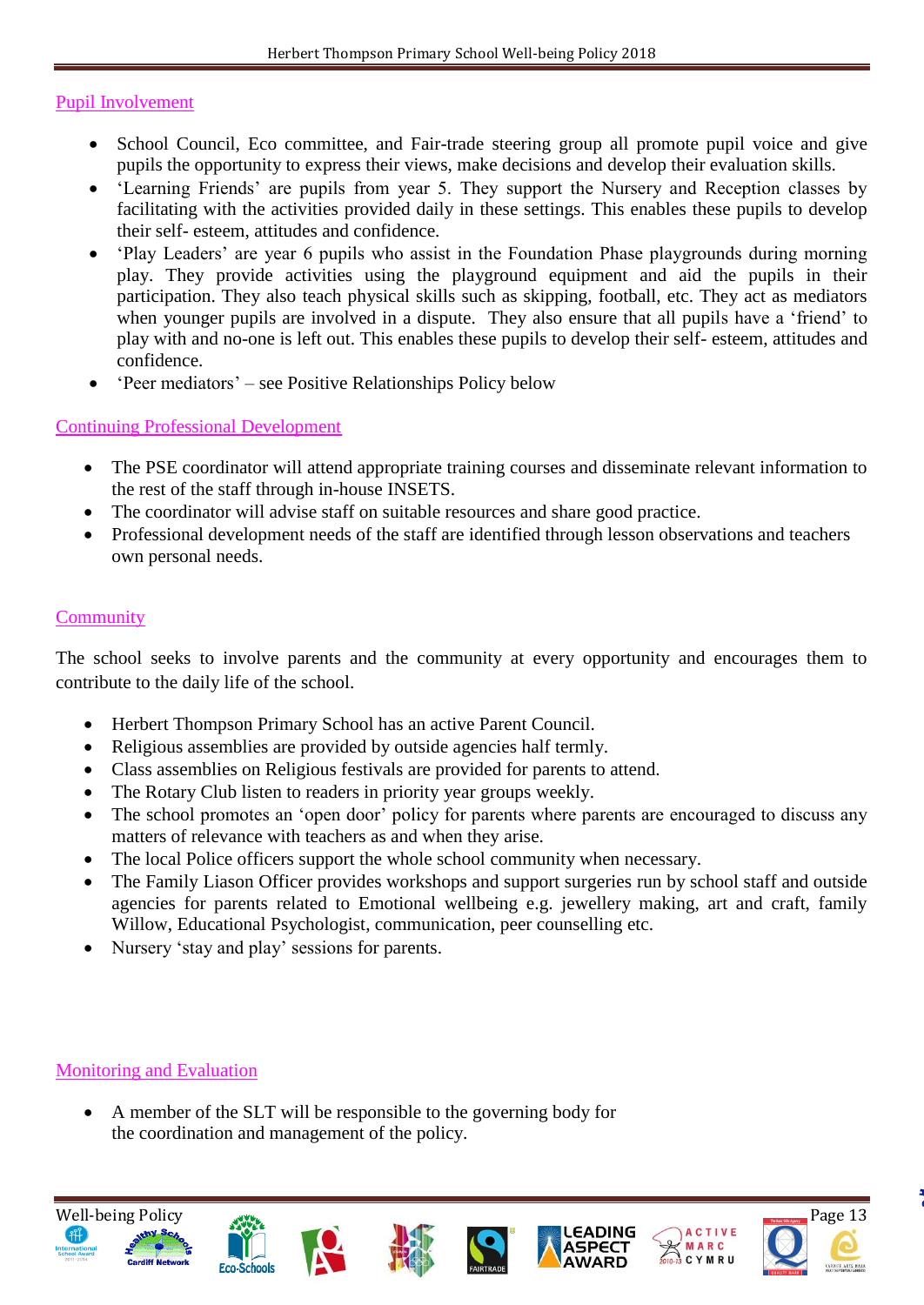- The school will ensure that there is adequate training and resources for staff involved in the delivery of the aims and objectives of the school's PSE Policy.
- The PSE coordinator will ensure the delivery of PSE lessons throughout the school in compliance with the policy.
- Progress will be monitored at regular intervals by the PSE co-ordinator, SLT and governors.
- The PSE coordinator will contribute to the school's self- evaluation process, which is collated by the Head Teacher and SLT.
- Updates on school PSE actions will be fed back to staff.













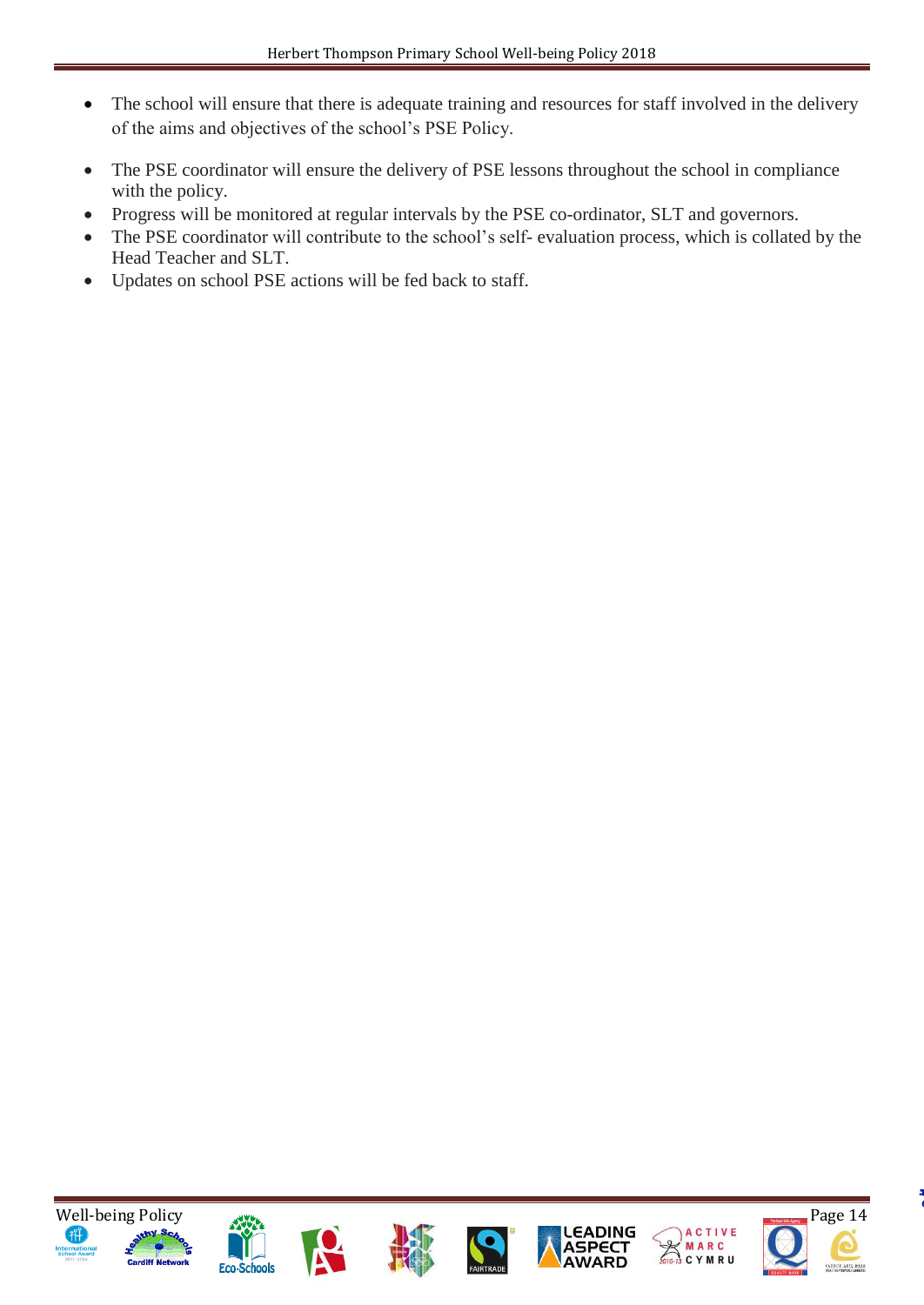# Positive Relationships Policy/Good Behaviour Policy

#### **Introduction**

As a staff at Herbert Thompson we feel it is important to promote a caring and supportive environment, where positive relationships are developed to enable all members of the school community to feel secure and respected. We recognise that every child needs praise, support, recognition and affection. We are very clear that everyone has the right to feel safe, feel special and to have their needs met. Therefore, our Behaviour Policy reflects the deeper, important social and emotional learning that each child needs to develop, both personally and within our community, where consistent containment aims to ensure that one individual's need and learning does not adversely impact on another's.

We recognise that behaviours can be learned and within our cognitive awareness, but also that they can be unconscious, patterned, non-problem solving defence or discharge responses and might feel overwhelming. Attentive, observant adults working in relationship with children are required in order to recognise behaviours, identify the underlying needs and respond in appropriate ways.

The development of positive social, emotional and learning behaviours is at the heart of our Behaviour Policy.

*'Social and emotional competencies have been found to be a more significant determinant of academic achievement than IQ'*

Duckworth and Seligman 2005

# **Aims**

- Being able to understand, regulate and manage emotions, to apply thinking between feeling (sensation and emotion) and action, and to increasingly show empathy and understanding to others is core to our learning.
- We aim to enable pupils to experience challenges, succeed in their learning and have a sense that learning can be fun and relevant to their lives; to become independent, self-aware learners – socially, emotionally and academically, to be enthusiastic and foster a willingness to take risks.
- From the earliest opportunity pupils will be encouraged to build tolerance, make good choices and take responsibility, in readiness for them taking their place in society.
- Gaining a sense of pride and building self-awareness through planned and incidental social and emotional learning and positive experiences is part of the ethos of our school.

We also believe behaviour is directly linked to relationships and inappropriate behaviour is defined in terms of the harm or potential harm that it causes others. Restorative approaches acknowledge the feelings, needs and rights of all parties. We would define misbehaviour as harm done to the wellbeing of another person and in dealing with an incident we would want to find out how all sides are feeling and what they need, to

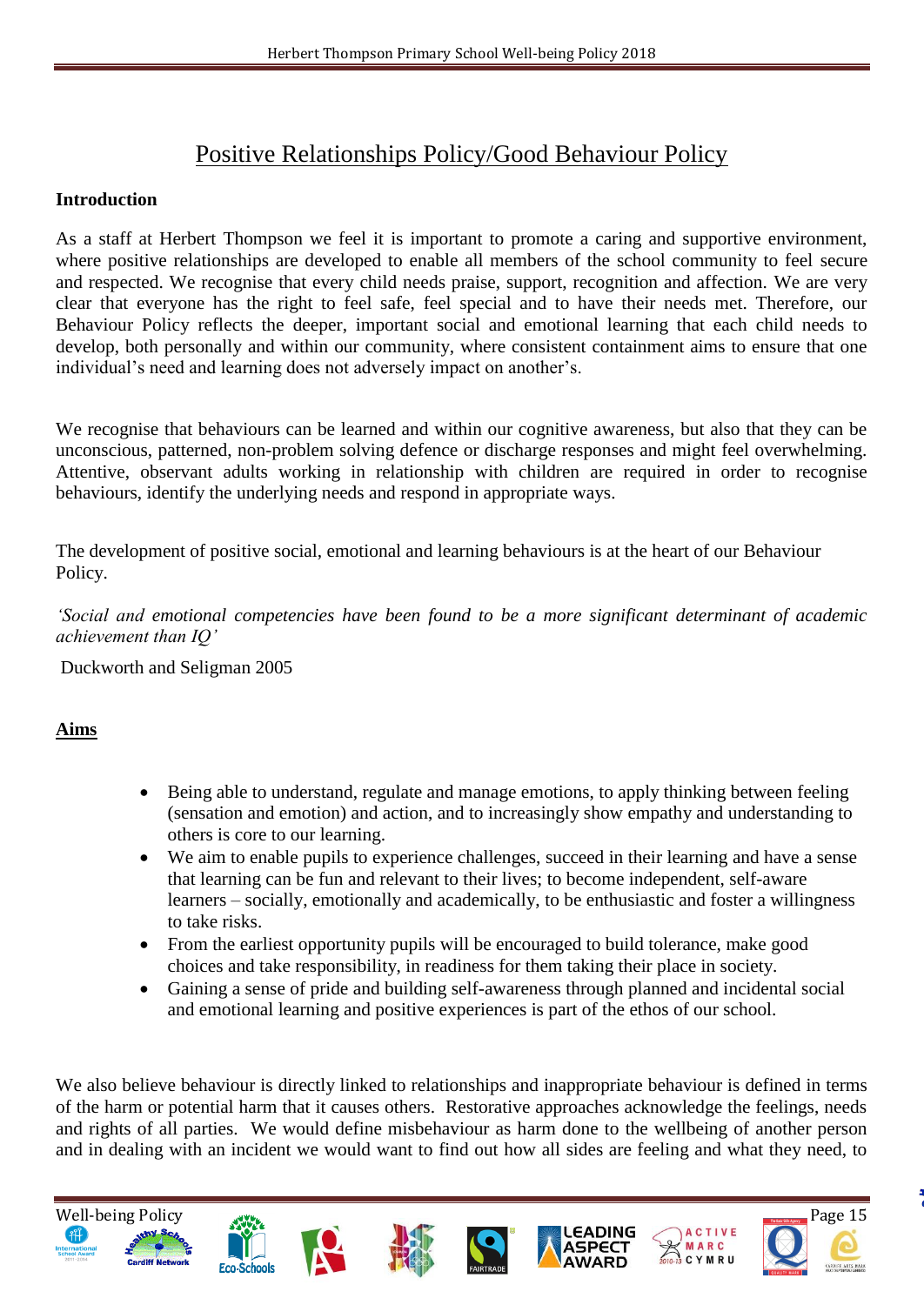put things right. Where possible we believe in dialogue so everyone involved has an opportunity to communicate and co-operate with each other.

*'Young people can only begin to take responsibility for their own behaviour when adults begin to share this responsibility with them'. J Nelson* 

'*If you want to make peace, you don't talk to your friends, you talk to you enemies'. Moshe Day an*

When relationships break down our focus is on collaboratively repairing harm done to relationships, rather than on blame and punishment.

#### **Aims**

- To raise self esteem and help children to build positive self image
- To support all members of the school community in building positive relationships
- To work collaboratively to create a caring and supportive environment
- To recognise and praise good efforts
- To respond appropriately to individual needs and encourage children to do the same for others
- To provide a stimulating and enriching curriculum that demands full participation
- To ensure consistency throughout the school

We understand that the person being harmed *and* the person who has harmed have similar needs. They need:

- Someone to listen
- Time to calm down and reflect
- A chance to ask or a chance to explain
- A sincere apology or an opportunity to apologise
- Things to be put right
- Reassurance it will not happen again and that we can all move on

Staff at Herbert Thompson Primary School, try to meet these needs through the way in which they respond to incidents. Giving time for discussion, showing empathy and working collaboratively to find solutions.

Therefore when dealing with conflict we ask the following questions:

- 1. What happened?
- 2. What were you thinking/how were you feeling?
- 3. Who has been affected?
- 4. What do you need?
- 5. How can we move on?













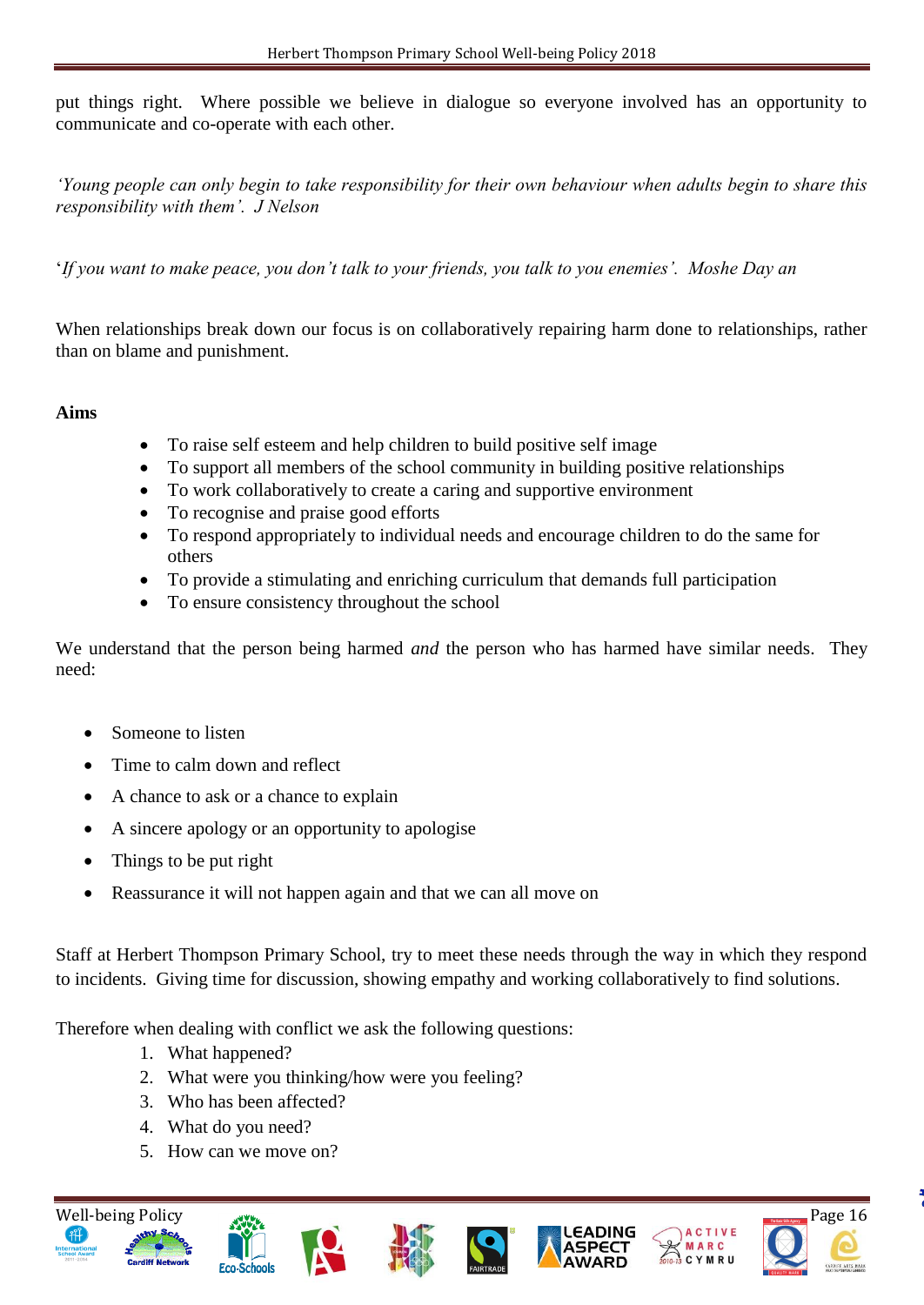By asking these questions we help all sides to begin to understand what is going on inside another person's head, their thoughts and feelings and what they need. It is our aim at Herbert Thompson to encourage children to think how their behaviour impacts on others and to enable the children to develop an 'inner moral compass'.

Our school Guidelines/rules are:

- I respect myself.
- I respect other children.
- I respect all adults.
- I respect my surroundings

### **Foundation Phase**

In Foundation Phase, a wooden tree is the focus of the reward system. Each week a teacher chooses a child from their class and writes why they deserve a reward on a 'golden' leaf. The child collects their leaf in Rewards Assembly and places it on the tree.

Certificates and rewards are also given for meeting weekly targets such as lining up quietly.

PATHS (Promoting Alternative Thinking Strategies) is one way in which we learn to 'STOP, take a deep breath and say what the problem is'. Every day a PATHS Kid is chosen in each class. You will find two pots labelled 'Has had a turn' and 'Has NOT had a turn'. The children take in turns to be the PATHS kid by having their name chosen from the pot. The child then wears a sash for the day and helps the class teacher and the children. The PATHS Kid is encouraged to set a good example to the others. If at all any child demonstrates 'turtle' (by crossing their arms across their chest), they are rewarded with stickers for behaving in the correct manner.

# **Key Stage 2**

Each Thursday afternoon Key Stage 2, meet in the hall to celebrate achievement. Each teacher chooses three children who are showing they are ambitious and capable learners in literacy, numeracy and their homework. There are further awards for Attendance, punctuality and Welsh in class and Herbies Heart is given to those who are showing they are healthy, confident learners.

#### **Whole School**

- Reward trips, such as sporting events, cinema, bowling, theatre etc.
- Every week we have reward assemblies across the school, where children are awarded with Golden Leaves, Headteacher's Stickers, a Welsh Award and Positive Relationship Cup. Children also receive class awards weekly including 'Herbies Heart' for participation in sport, a lining up award and a class attendance award.
- Praise postcards which are sent through the post. Warm fuzzy stickers which are awarded to children showing exceptional behaviour. When children are working well as a team they can also earn warm fuzzies which are then used to fill their class. When the jar is full, children can choose a









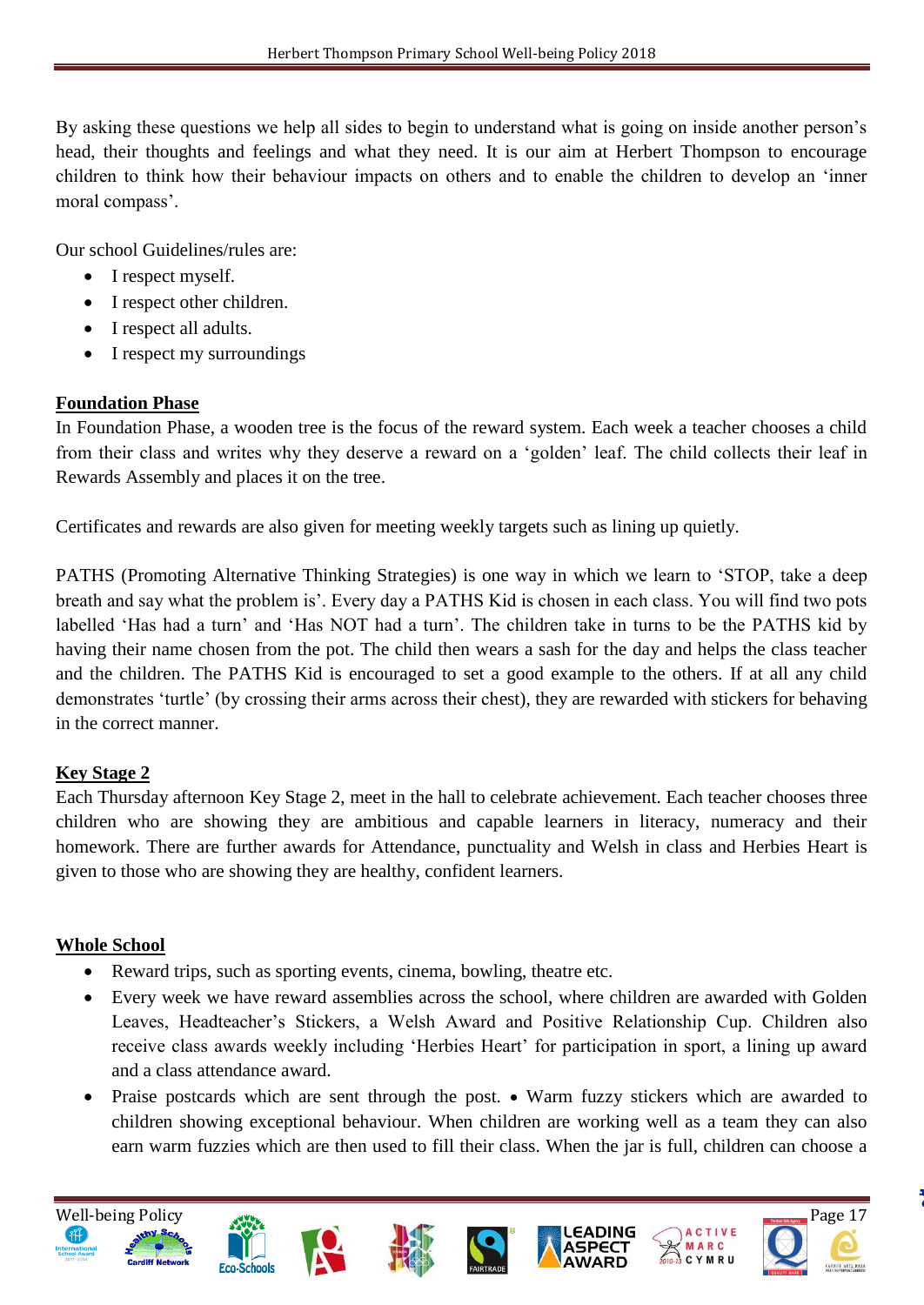class treat and then place a large warm fuzzy in the whole school jar. When the whole school jar is full the children win a whole school treat such as a movie afternoon.

- Weekly golden time happens on a Friday and each child earns up to 5 minutes a day which adds up to a maximum of 25 mins per week to have free choice time.
- Stickers are prizes
- Children are rewarded with Dojo's, for any reason the member of staff chooses.

# **Managing Positive Relationships in Class**

- One purple slip is given out each day by the class teacher to a child who has their name on 'superstar'.
- A yellow slip is given to the parent/career of a child who needs a further discussion at home regarding their behavior in class.
- Stickers and prizes.
- DoJo points which are points that are collected throughout the week that children exchange for certificates and prizes
- Children who are following school guidelines are on 'Ready to Learn' and those who are demonstrating exceptional behaviour will be on 'Superstar'. If children are on 'Ready to Learn' at the end of the day they receive a DoJo point, if all children are on there they earn a warm fuzzy. Children who are on 'Superstar' will receive two DoJo points and a 'Superstar of the Day' sticker.

Responses for pupils who are not following the school guidelines.

# Step 1 - Reminders

Reminder of expectations and what needs to be done.

If the behaviour continues, there will be one more reminder of expectations.

If children are not following the school guidelines or responding to Step 1, they must be moved to 'Reflection Time'. Once children have reached this stage the focus will be on them returning to 'Ready to Learn'.

Step 2 - Reflection in class

Child may be sent to another table or space in the classroom to complete they work or have time to think about their behaviour.

If appropriate there should be a discussion such as in a restorative circle.

You may feel that a telephone call/discussion with parents if a child has reached this stage, particular if this behaviour has been repeated.

Step 3 - Reflection in another class

If behaviour persists, the child will be sent with work to a buddy classroom for a set time, of a maximum of 30 Minutes - this must be communicated to the child and buddy teacher. It may be useful to provide the child with a timer.

They will be expected to complete class work in the buddy class and it is not expected that the buddy class teacher will have a discussion/conference with the child.

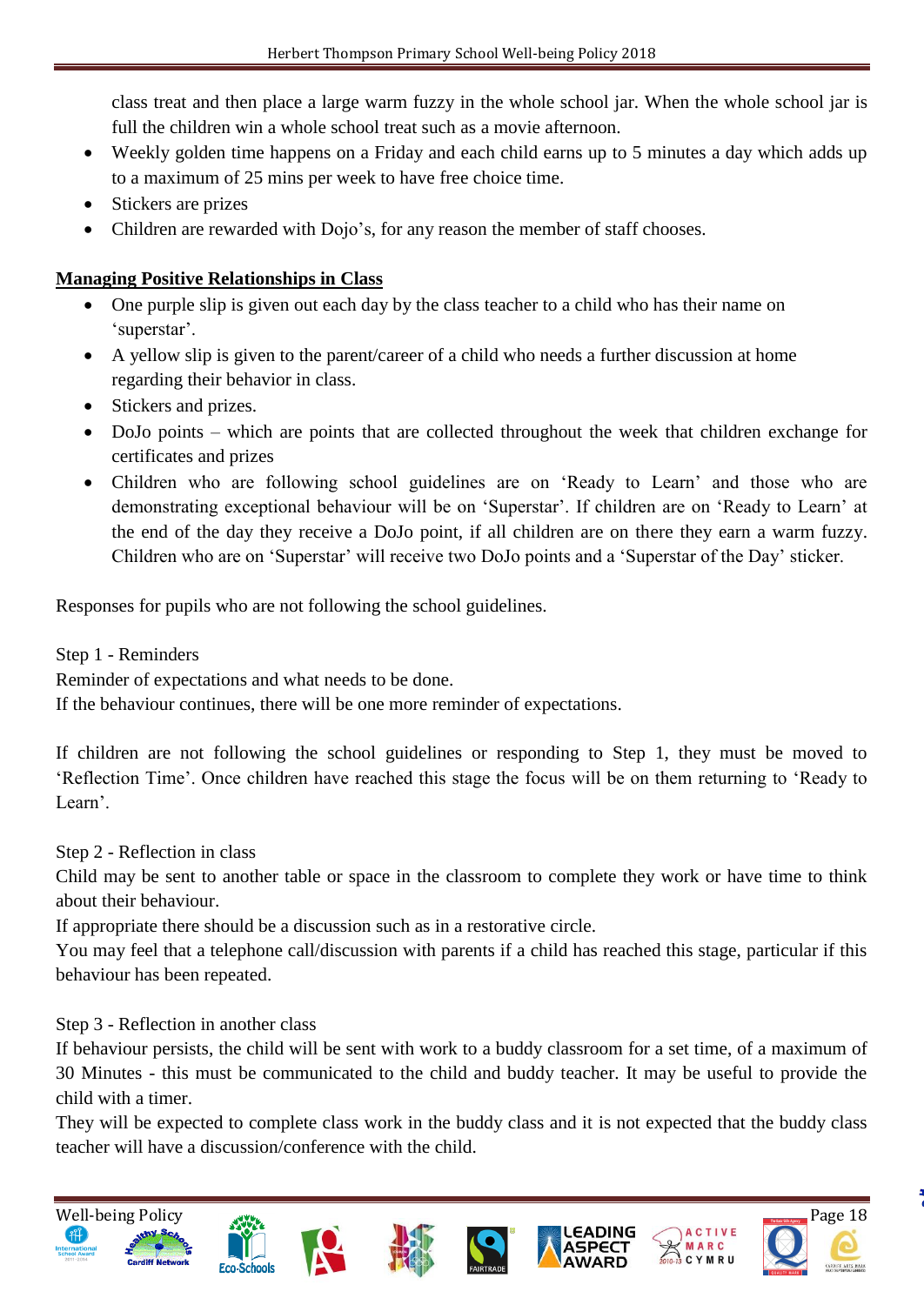It might be decided that a child misses a playtime if the behaviour continues and if children are not able to move to 'Ready to Learn'. They should complete a 'Restorative Thinking Plan'.

Step 4 - SLT

If the behaviour is significant and a child is putting themselves or others at risk or is repeatedly disturbing the learning of others, SLT should be called. At this stage, there will be contact with parents by telephone or a meeting held. Internal or external exclusions may be used. Depending on the nature of the incident the AHT or DHT should be contacted first (on 102 or 105) then the HT (101). The office should only be called if there is no answer on those numbers. For guidance on responding to significant behaviours, please see the 'Steps for Responding to Unacceptable Behaviour'.

For repeated incidents, a behaviour meeting may be held with parents. SLT may be involved in meeting depending on the level of behaviours demonstrated.

If there appears to be a pattern i.e. child's name appears on a regular basis, we should be asking the question:

- 1. Does something else need to be put in place for that particular child?
- 2. Am I giving enough positive behaviour support for that child?
- 3. Is the way we use the reminder book effective?

Make the most of the excellent information, sheets and games that can be found on staffshare/SEN/BEHAVIOUR. There is a huge range of ideas to support children with complex needs in class.

# **Positive Relationships at Playtime and Lunchtime**

Social times, such as play and lunchtimes, are an important part of our school provision with the following aims:

- To develop social skills;
- To have the opportunity to interact, build tolerance and inclusion;
- For the enjoyment of positive play;
- To be healthy confident individuals– to have fresh air, exercise and the opportunity to relax

 For the opportunity to explore and play with adults and peers in a less structured, positive environment applying choice and preferences The procedures for promoting positive relationships at playtime lunch time are very similar to those at lesson time.

- Reflective Spots are spread out along the wall for children to stand on when they are given time to think about the harm they are causing others – Step 3.
- Serious harm. If the harm caused is considered to be serious, the member of staff asks the child to remain on the Reflective Spot until they have calmed down.

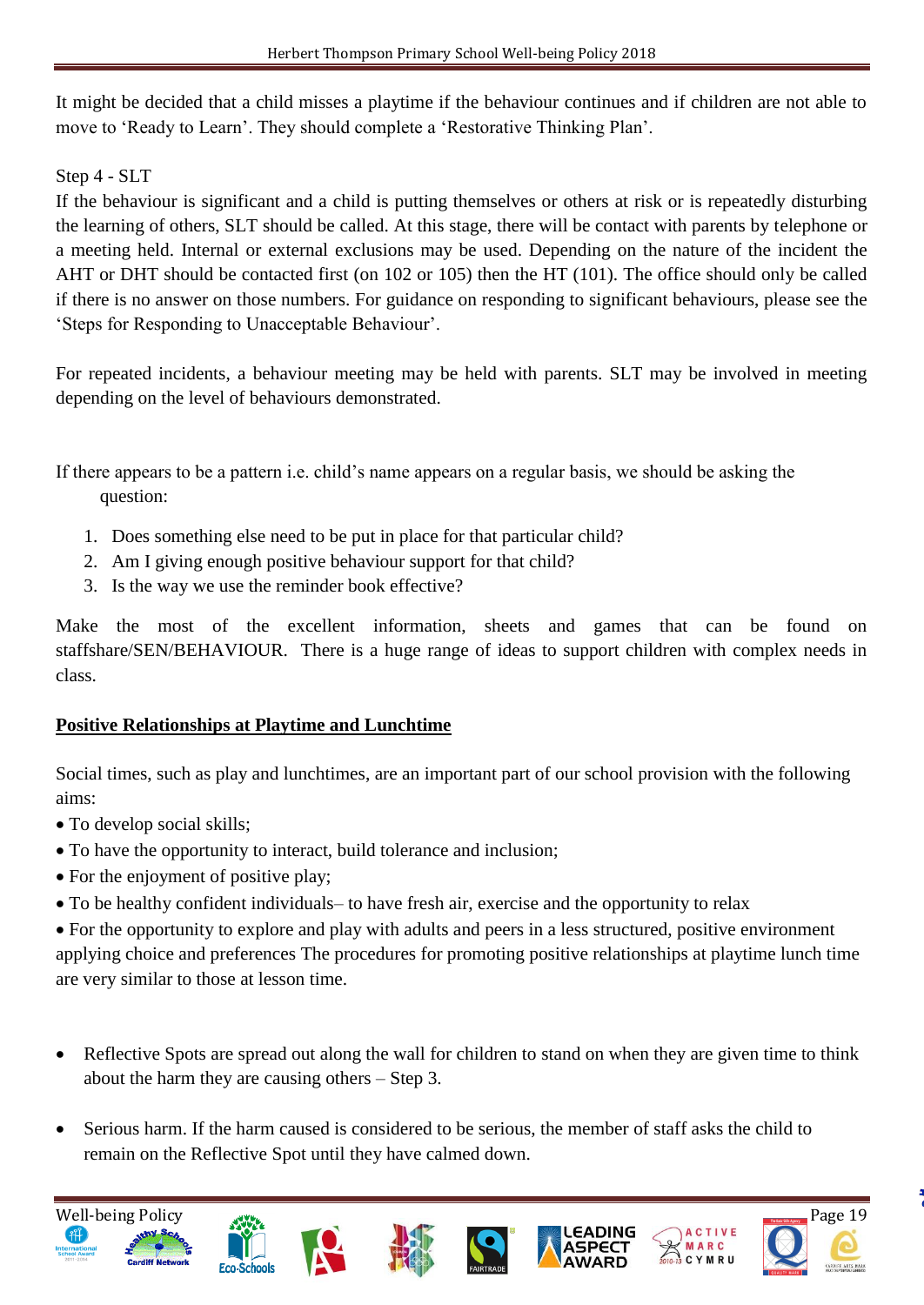Standing on a Reflective Spot means a child has missed their playtime and had time to think about the harm they have caused whilst watching others play. A conference should be held and a decision made about whether missing playtime was enough of a consequence or whether more needs to be done to put right the harm that has been caused.

If a child is out of control of their behaviour and is refusing to stand on a Reflective Spot then a senior leader must be called immediately.

• Peer mediation

A number of children will have undergone week long 'Peer mediation' training. Each play time and lunch time there will be several pairs of peer mediator on duty. It is their role to 'look out' for anyone who is on the thinking spot.

In peer mediation, students talk face to face in a safe and supportive discussion led by trained peer mediators. The process is organized, structured, and systematic and aimed at producing positive actions and outcomes. Peer Mediation does not take the place of normal consequences when inappropriate behaviour has occurred.

Peer mediation is not:

- About deciding who's 'wrong' or 'right'
- About apportioning blame
- About focusing on the past any more than is necessary to help pupils work out a way forward
- About offering advice. Mediators support pupils to work out a way forward which is mutually acceptable

The following issues can be mediated by children:

- **Arguments**
- **Teasing**
- **Harassment**
- Name-calling
- Rumours
- Conflict with peers
- Verbal exchanges
- **Misunderstandings**

Which situations should not be mediated by children?

- $\blacksquare$  Issues that involve sensitive information
- Issues that involve the police
- When the dispute involves an adult
- When one or both parties have a history of violence
- Racist Issues











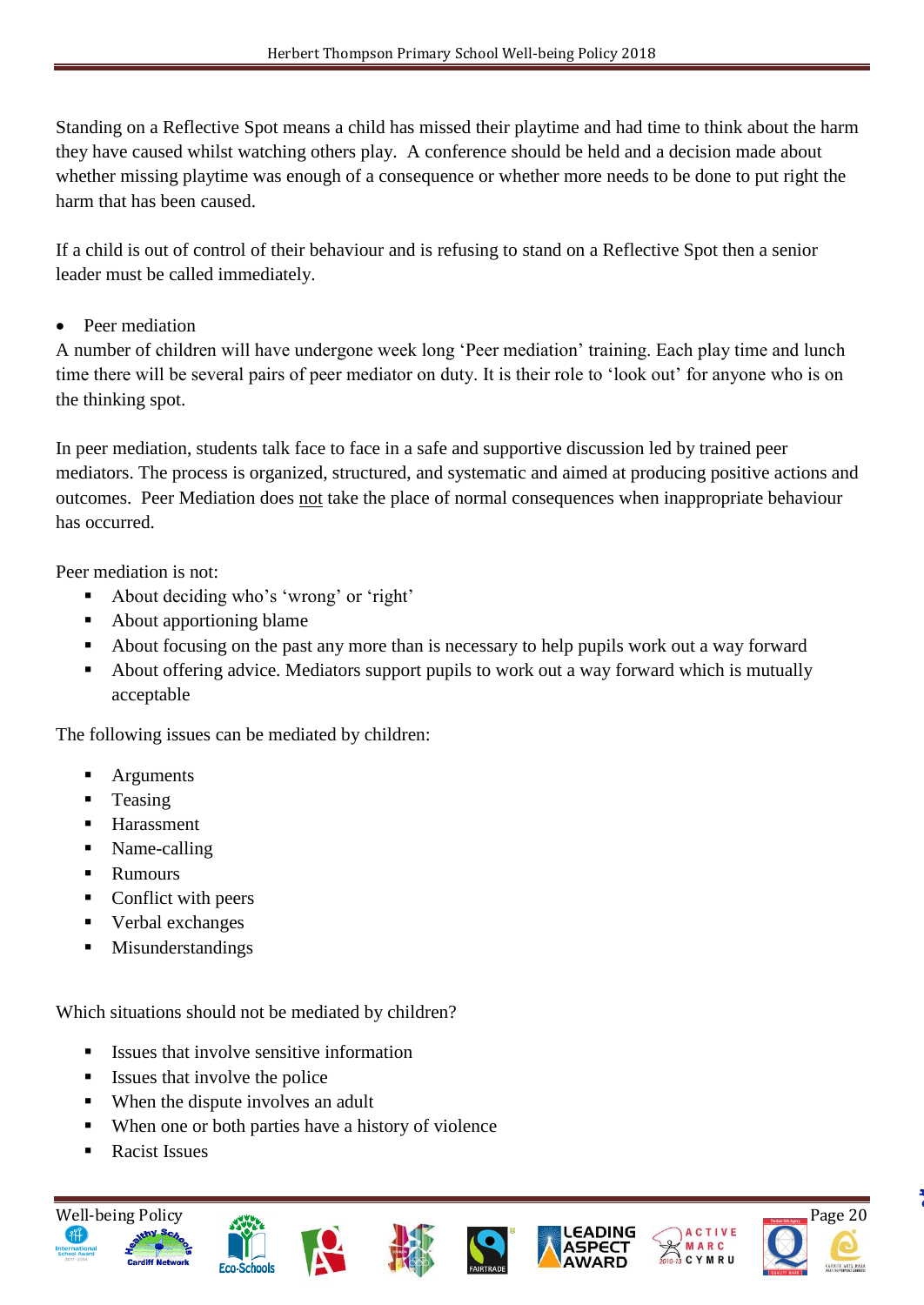Mediation helps children to:

- Define the problem from their point of view
- Identify and express their feelings and needs
- Hear the feelings and needs of the other person
- Acknowledge each others viewpoint
- **Create solutions**
- Agree a course of action
- Evaluate progress

What are the benefits of Peer mediation for the school?

- 1. Peer Mediation promotes a positive classroom environment and school culture.
- 2. Peer Mediation assists disputants and mediators to learn more effective conflict resolution strategies for future situations.
- 3. Peer Mediation eases time pressure on staff by allowing some issues to be resolved by Mediators.
- 4. Gives teachers' time to teach, and students' time to learn.
- 5. Can reduce violence, vandalism, and absenteeism as well as suspensions or punitive actions.

# **R2R target books (IBPs)**

Every child will begin the new academic school year without a target book (IBP) and with our support will have the:

- Opportunity to start the year afresh, in a positive frame of mind and be able to show that they have the capability to be respectful and behave appropriately.
- Every child has the potential, given the opportunity, to improve, develop their maturity and alter their SEN status for behaviour.

# **R2R target books (IBPs) for SA+ children**

Each session has a maximum score of 4 showing respect to:

- 1. Myself
- 2. Other children
- 3. Other adults
- 4. My surroundings
- If a child has shown disrespect to a child, adult or their surroundings they will automatically lose 1 point for 'myself'.
- Each session must be completed by an adult who has been with the child. Ask the child what they feel they should be awarded (negotiation).













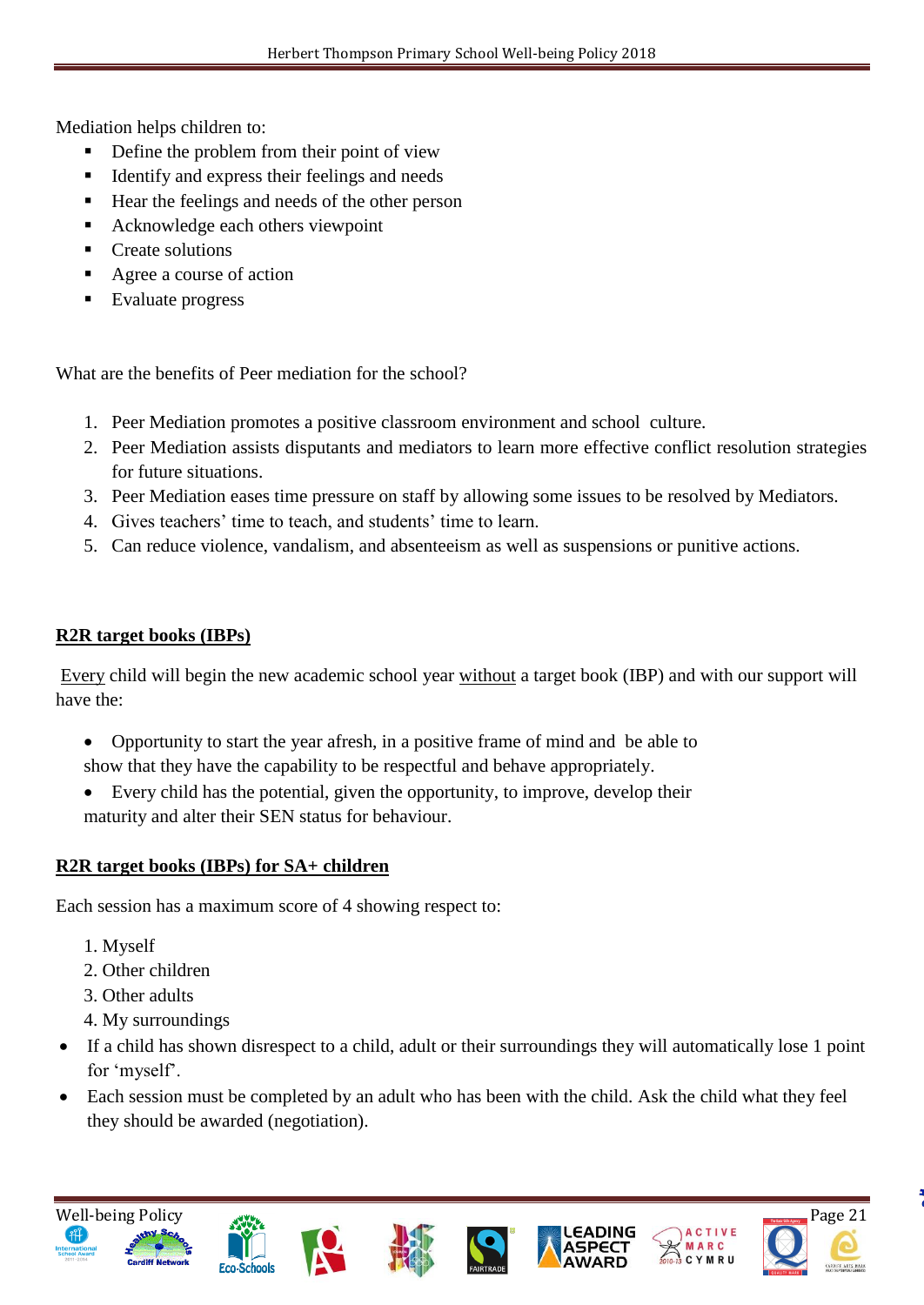Target books are placed in year group boxes (2-6) outside the ICT Suite (or Year 1 classes) at break and lunchtimes for safe keeping as they were getting lost and damaged on the yard.

## **R2R target books (IBPs) for SA children**

Class teachers to manage their target books in class and reward positive behaviour accordingly. These pupils do not attend R2R at lunchtime.

\*Every child has the opportunity to change their SEN status to move from SA+ to SA for behaviour as well as move from SA to 'No SEN'. If they have consistently achieved high grades over a period of time, do they still require an R2R target book (IBP)?

# **R2R reflection time**

- 12.30-1.00pm in Intervention room (punctuality imperative)
- SA+ behaviour children only
- With Mim or a member of SLT.
- If a child has achieved all 4s that morning and previous afternoon, they will receive an R2R stamp, are collectively congratulated and go out to play.
- If a child have achieved 2 or above, a short conversation can take place about their 'blip' and they go out to play.
- If they have 1 or a 0 they stay in R2R where they have the opportunity to reflect on their actions and discuss the '4 questions'.
- If a child receives 5 stamps for the week they become an R2R Champion, receive an R2R Champion sticker in Awards Assembly and have 'free choice' on the computer until 1pm on the Friday.
- Pupils' target sheets (IBPs) are copied for them to take a copy home to parents.

# **SIMS- behaviour tool**

- All incidences must be recorded as soon as possible. If it is not possible to record the incident immediately make brief notes in a class book.
- Incidences must tally with–R2R targets scores.
- Use the 'legal language; when possible. (see laminated card)
- Data is essential and are of core value in making our school documentation reports fit for purpose:
	- $\checkmark$  Half termly reports– action plans (set by teachers)
	- $\checkmark$  Reports to school council
	- $\checkmark$  To show children in a solution focused approach
	- $\checkmark$  Annual reviews
	- $\checkmark$  Learning reviews
	- $\checkmark$  Referrals to outside agencies
	- $\checkmark$  To support IBPs
	- $\checkmark$  SIP
	- $\checkmark$  Parental consultations













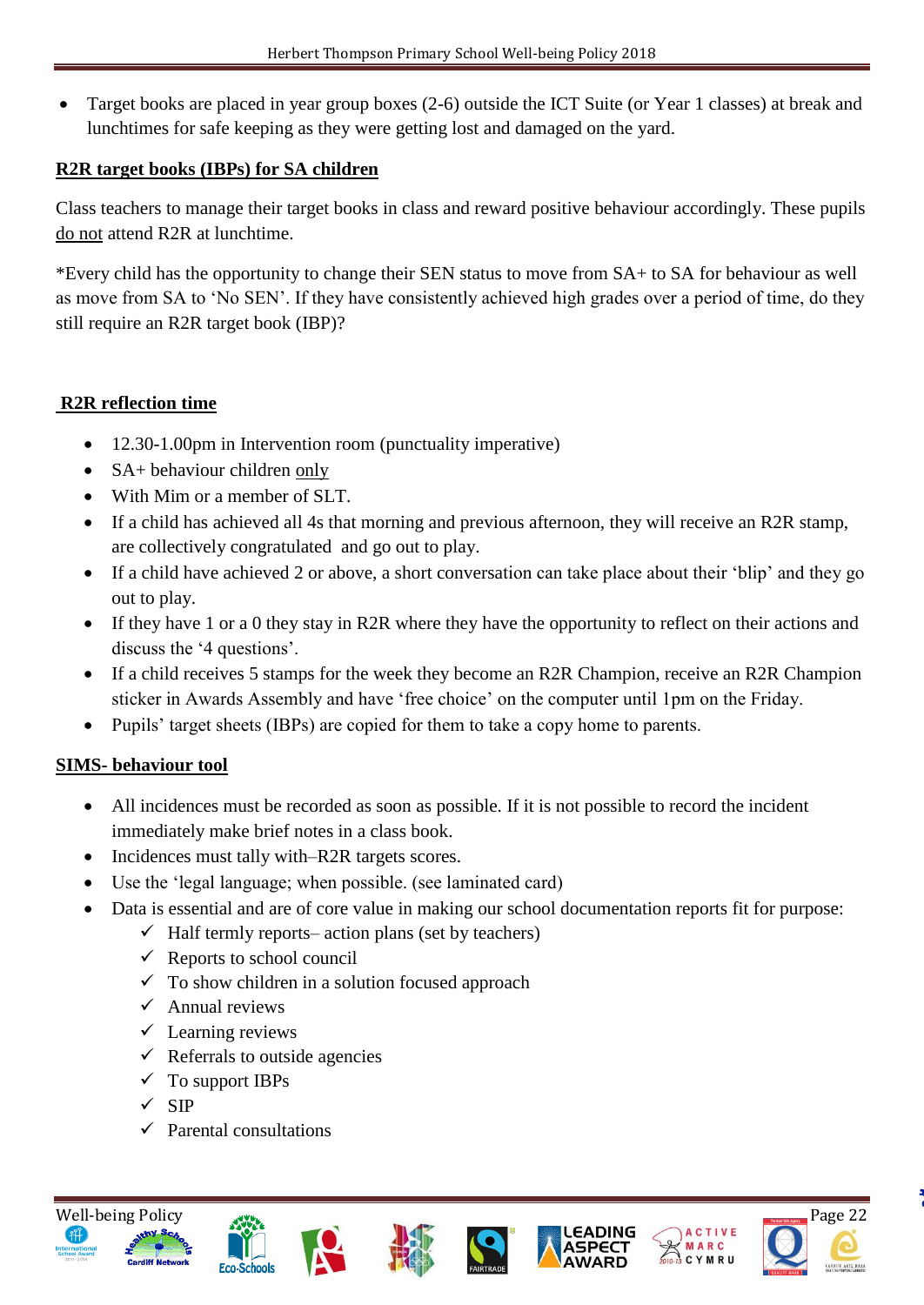· Teachers will be trained on how to pull up reports on certain children. Teachers will then be able to identify if there are any patterns in behaviour and develop an action plan accordingly.

# **Positive Behaviour Plan**

- These are for children who have significantly challenging behaviour e.g. abscond, use physical aggression where they put themselves or others in danger.
- To be completed by class teachers with support from SLT and or Jo.
- A copy to be kept in red folder.

# **Positive handling**

- Positive handling is always a last resort. (please see child protection policy)
- If you are involved in any positive handling it is a legal requirement to document it.
	- $\checkmark$  On SIMS behaviour– everyone present (teacher/TA) should write their account on the same incident. Use the 'legal language; when possible. (see laminated card)
	- $\checkmark$  In the Significant Incident Book (kept in locked cupboard behind Mim in office). This must be completed the same day. Use the 'legal language; when possible. (see laminated card)
	- $\checkmark$  Violence at work form may need to be completed if you are physically harmed by a child
- Parents/guardian have to be informed A.S.A.P
- Following an incidence of positive handling you must offer the child a conference where you are able to discuss what happened. It is important to say during and following positive handling:

"I held you to keep you and others safe."

# **Curriculum**

# **Restorative Approaches Lessons**

At the beginning of each term every class has a number of lessons based on Restorative Approaches. Children discuss questions such as:

What do we need from each other to work at our best? – kindness, sensitivity, love, support

What can we do to meet each others needs? - listen, speak politely, be calm, give time

When harm is then caused children are encouraged to ask themselves:

- What is the persons need?
- How can I address this need?

Children are also reminded about the restorative approaches procedures at the beginning of each term. During restorative conferences four key questions are discussed:

- What has happened?
- Who has been affected?
- How is the harm going to be put right?













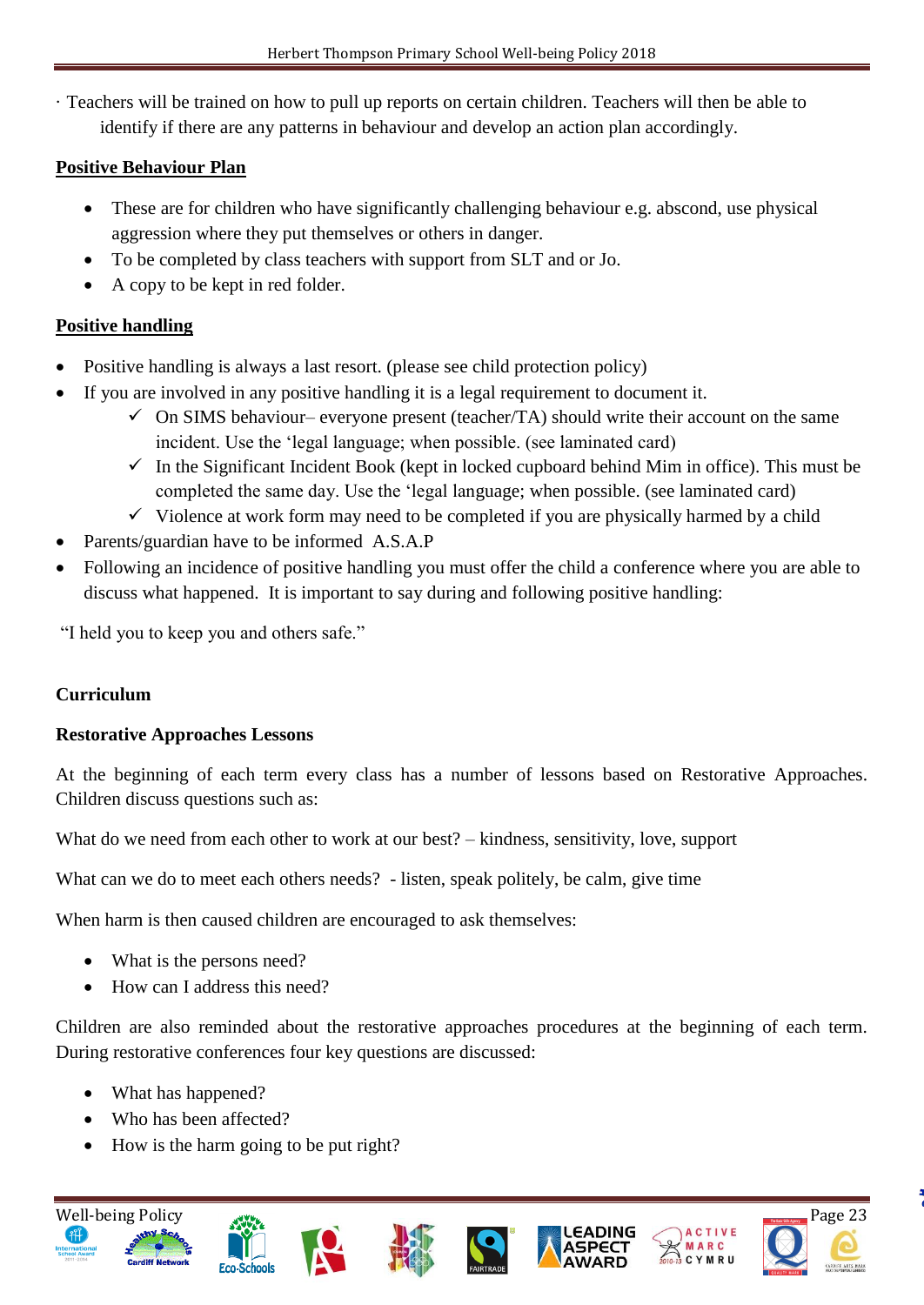How can everyone involved avoid this happening again?

The Conferences that take place are:

- Mini Conferences
- Group conferences
- Family Conferences

#### **Circles**

Staff have had training in the effective use of circles. Circles are a relationship building process used to promote equality, turn taking and understanding. Circles are used during lesson time, PSHE lessons and to problem solve a whole class issue. Children sit in a circle to close the day. They review and reflect on the day and say goodbye to each other

#### **Pause for Thought**

Pause for Thought occurs on a Wednesday afternoon. Time is taken to discuss any worries or concerns the class may have. A worry box is used to collect the worries of children throughout the week, they are then shared with the class and a discussion takes place. Children may also prepare presentations for this time.

#### **SEAL**

During lessons, especially SEAL lessons and assemblies, staff endeavour to consolidate restorative justice approaches and the school guidelines.

#### **General Ideas**

Advice and ideas for supporting children with behavioural needs can be found on staffshare/SEN/BEHAVIOUR/Behaviour Support Sheets.

#### **Additional Learning Needs (ALN) Register**

Children who are registered on the SEN register for having behavioural difficulties are catered for in the following ways;

School Concern - These are children whose behaviour causes us some concern and are catered for by the class teacher and by the inclusion team as the need arises. The inclusion team liaises with staff regularly and offers more support if the child's behaviour deteriorates. If the behaviour does not improve with this level of support the child will onto School Action.

School Action and School Action Plus – Following consultation with parents and class teachers these children are placed on an Individual Behaviour Plan that clearly identifies targets to be met. Group or

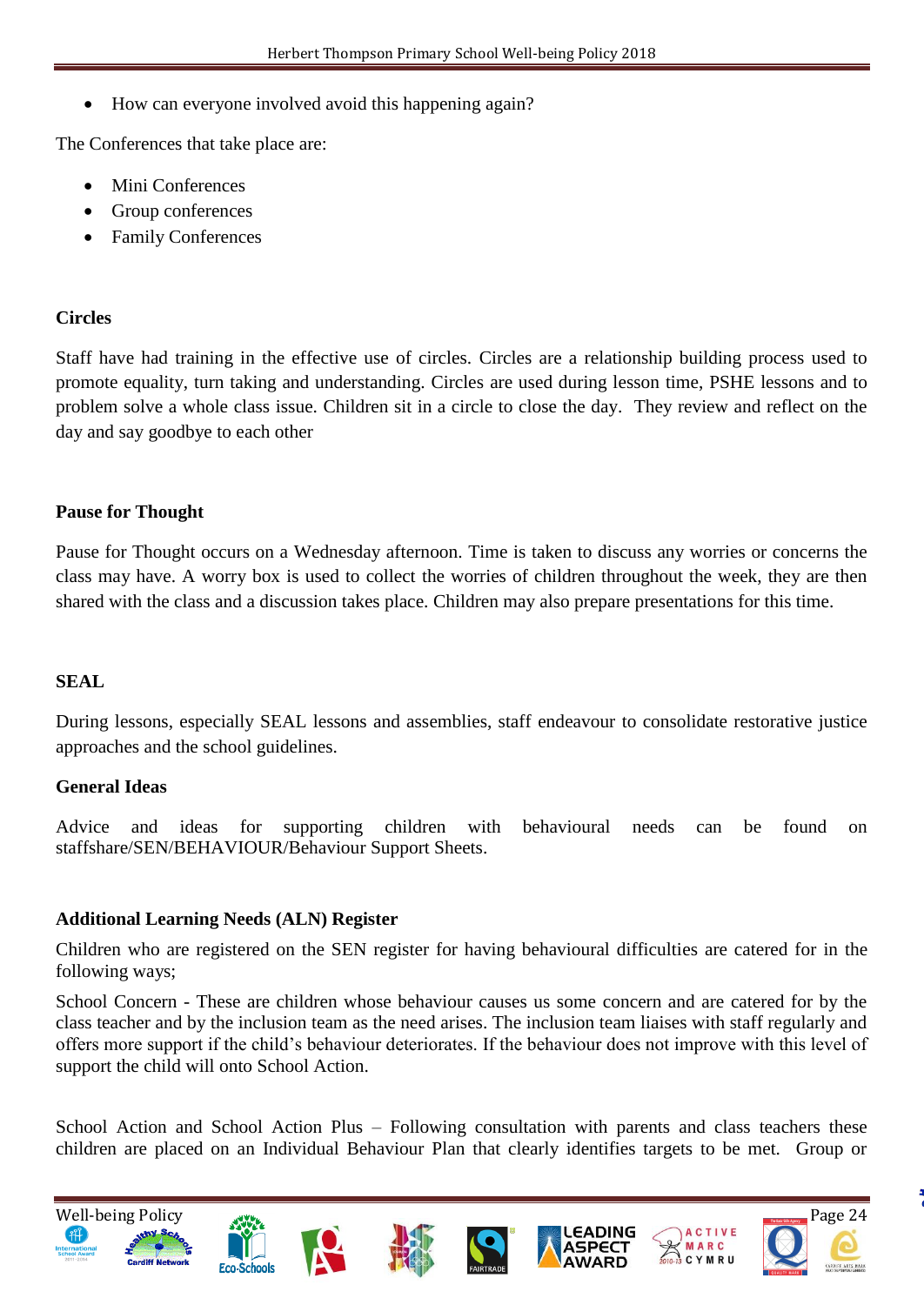individual sessions are carried out on a weekly basis with children who need to develop anger management or social/friendship skills. These children are identified during Learning Reviews or through teacher referrals.

Those at School Action Plus receive extra support from Pupil Support Services or one of the medical or social service teams.

School Action Plus and Statement - These children are closely monitored and some receive support from the Achievement and Inclusion Service. The inclusion team gives these children a higher level of support and monitors them more closely.

#### **Staffing**

All staff are responsible for promoting restorative approaches in their classrooms and for general behaviour around the school. All staff are expected to follow the Good Relationships Policy.

There is a Senior Leader in the school who is responsible for delivering group and individual sessions and for managing R2R and IBP's.

Any behaviour difficulties needing higher intervention is passed on to the Senior Leadership Team.

#### **Individual Behaviour Plans**

If a child displays inappropriate behaviour consistently and has caused harm to others on a number of occasions they are given an Individual Behaviour Plan (IBP), known at Herbert Thompson as 'My Guidelines'. Master copies can be found on staffshare/SEN/BEHAVIOUR/IBPs

A child with an IBP has four targets they are working towards that link to the four school guidelines/rules. They can earn up to four points each session during the day if they meet all four targets. Each session they will start with four points and can gain up to four points. At the end of each session the class teacher and child has a restorative discussion to decide how many target points have been achieved.

At playtime the IBP's are given to the LSA responsible, who carries out restorative discussions with each child at the end of playtime, deciding how many target points have been achieved.

Some children may have an IBP with playtime targets only.

Children with an IBP for SA+ behaviour go to R2R (Reflect to Respect) every lunch-time, which is managed by the inclusion manager with support of the SLT. The children sit quietly and count up their target points from the previous day. They reflect on what they did well and what they could do improve. They share their thoughts with each other and support each other in a circle time actitiy. If they had 20 points or more the previous day and 2s or 3s in the morning they are they able to go out or play or to Calming Zone. However, if they had less than 20 points the previous day or if they had a one or zero in the morning they continue in the restorative circle time.

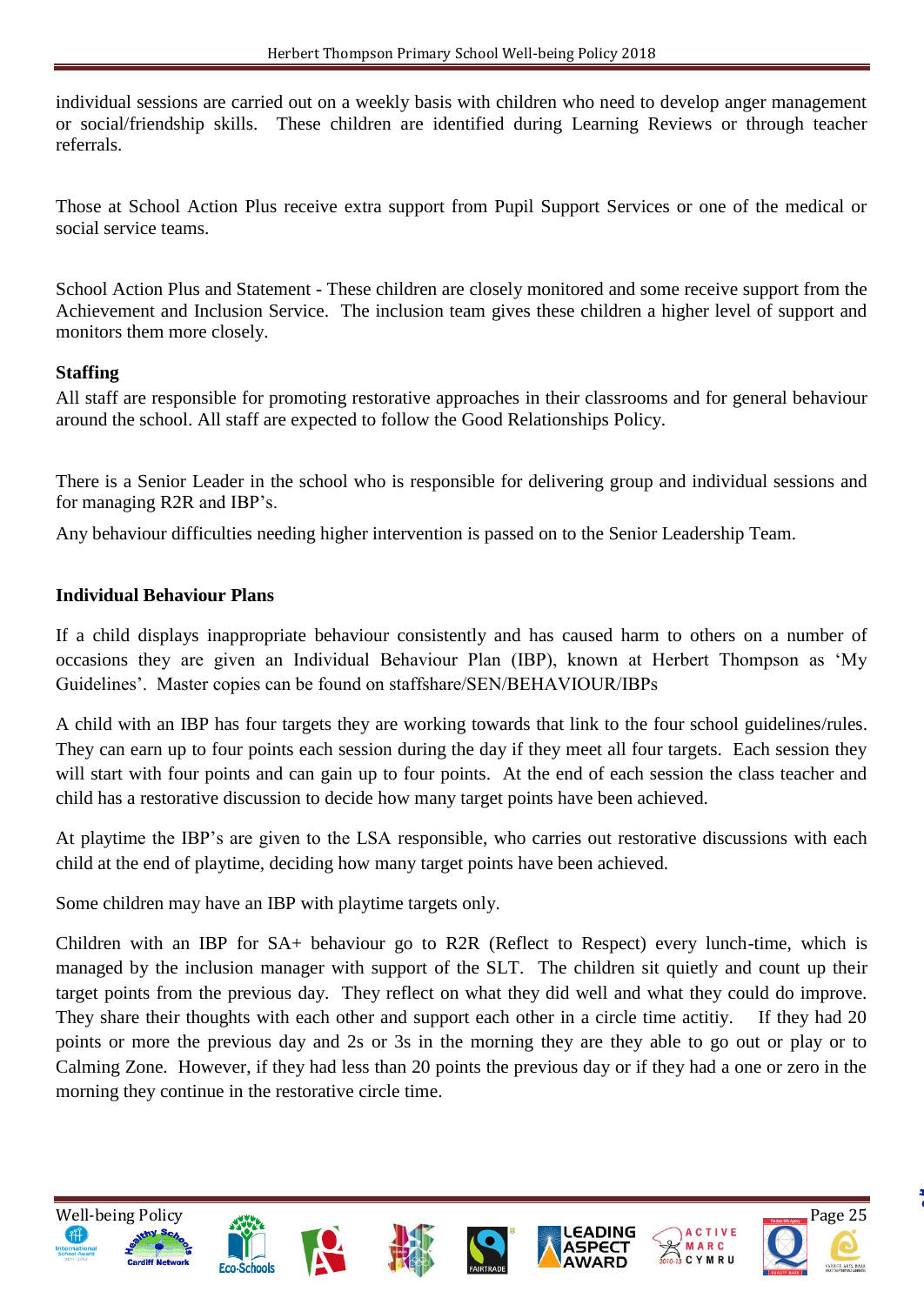#### **Resources**

Many resources can be found on staffshare/SEN/BEHAVIOUR

- Lesson plans
- Needs Cards
- Conference Ouestion Cards
- $\bullet$  IBP's
- Behaviour Support Worksheets

#### **Management and Organisation**

#### **Governors**

- To ensure the legal framework is followed.
- To implement the Positive Relationships Policy through the Head teacher.
- To implement the annual reviews.
- To make, and keep up to date, a separate written statement of the school's policy with regard to behaviour
- To make copies of this statement available for inspection by parents of pupils registered at the school and provide a copy free of charge to any parent who requests one.
- To include a summary of the content and organisation of behaviour in the School Prospectus.

#### **Headteacher**

- To implement the Positive Relationships Policy.
- To ensure the policy is followed.
- To liaise with the Governors on the teaching in school.
- To liaise with parents.
- To ensure the policy is reviewed annually.
- To disseminate information to staff.
- To respond to individual problems experienced by children, enlisting external agency support if appropriate.

#### **Class Teacher**

- To implement the Positive Relationships Policy.
- To respond to the individual needs of children, giving relevant support should a child be experiencing difficulties.
- To work closely with the Inclusion Manager and outside support

# **Behaviour Support**

To give support throughout the school, when appropriate.



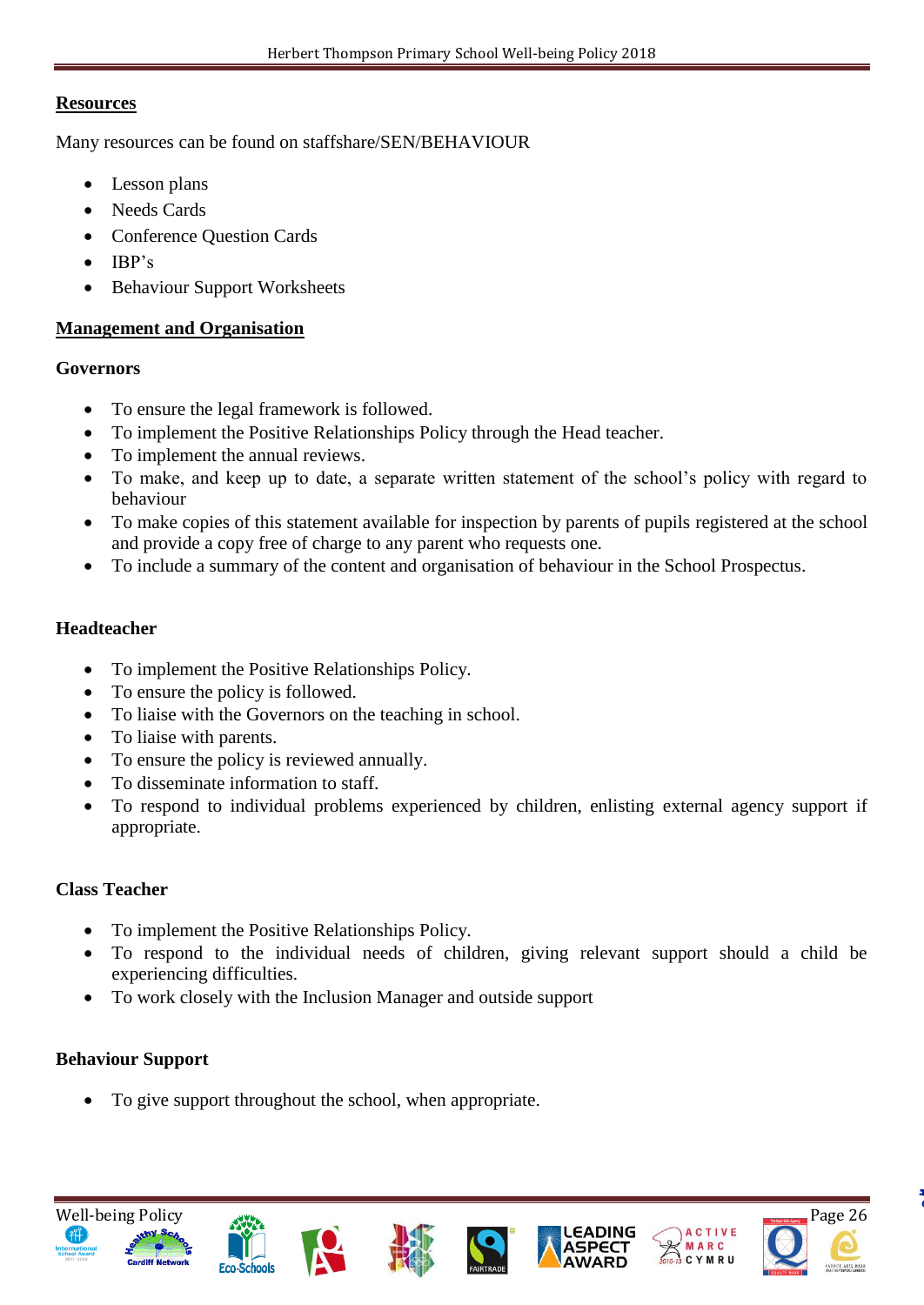#### **Consultation and Policy Formation Process**

The policy has been written following the Restorative Justice Course and Guidelines

- The Inclusion Manager participated in a full day course on Restorative Justice and read Restorative Justice books written by Belinder Hopkins.
- The Inclusion Manager delivered  $\frac{1}{2}$  day training for all staff on Restorative Justice
- Various approaches were piloted.
- Consultation took place with staff and Governors who agreed on a policy that would work for Herbert Thompson Primary School.

#### **Pupil Involvement**

During the consultation period Key Stage 2 children had lessons on Restorative Justice. During these lessons children were able to contribute to formation of the policy.

#### **Continual Professional Development**

At the end of every year the policy is evaluated with all staff and improvements are suggested. At the beginning of every year staff have training on implementing the policy, continually ensuring there is consistency throughout the school. New staff will have training during their induction period. The Inclusion Manager will attend relevant courses annually and disseminate information. Staff will attend relevant courses as and when necessary.

#### **Community**

The school seeks to involve parents and the community at every opportunity and encourages them to contribute to the daily life of the school.

- Parents will be asked to join Family Conferences to discuss a child's behaviour with the child and relevant member of staff.
- Parents are informed on daily basis about how their child is doing in school.
- Parents are told about IBP's and are asked to sign in agreement.
- Herbert Thompson Primary School has an active Parent Council.
- The school promotes an 'open door' policy for parents. Parents are encouraged to discuss any matters of relevance with teachers as and when they arise.
- The local PC supports the policy and joins in conferences if appropriate.













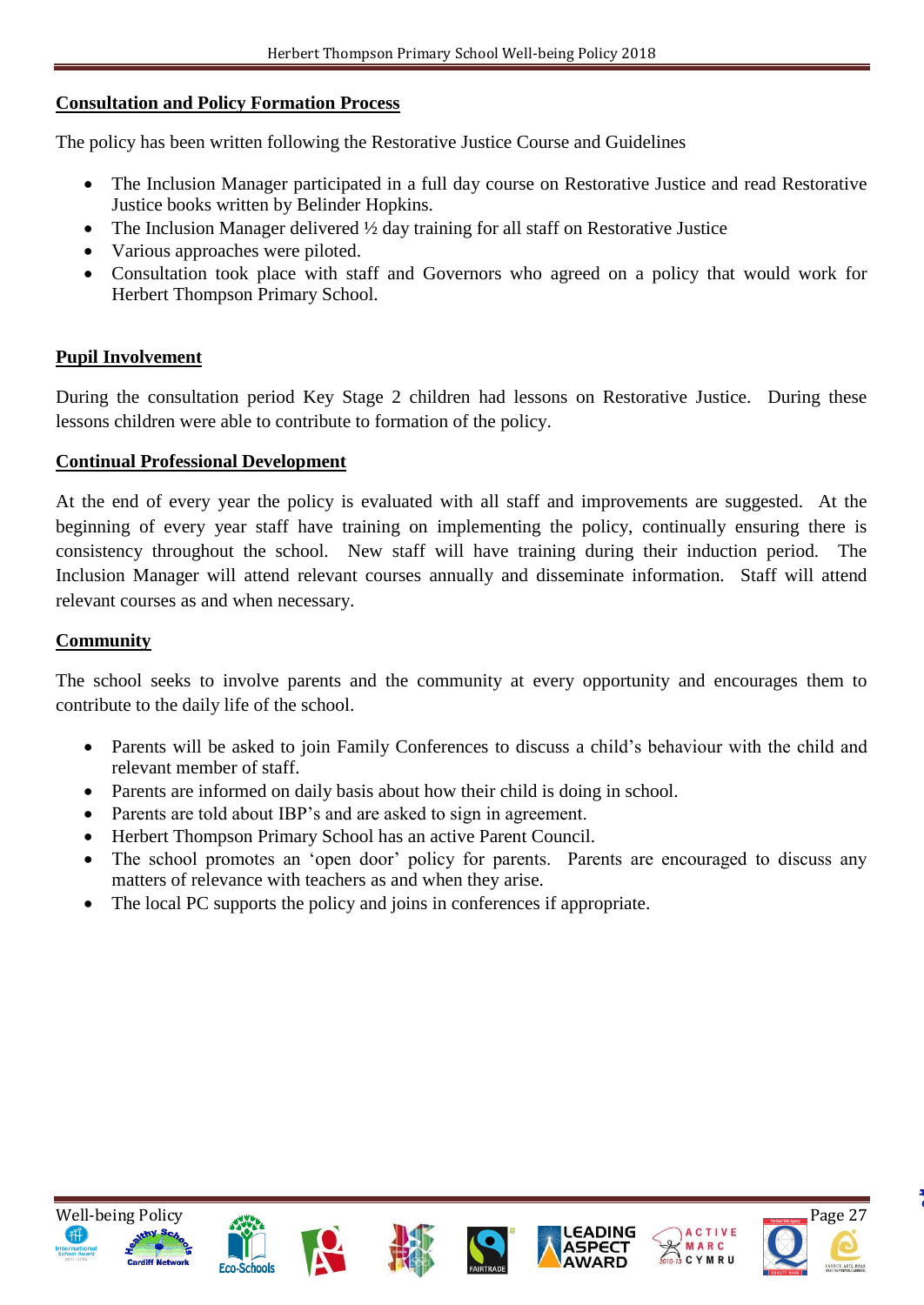# **Personal Development and Relationships (PDR)**

### Introduction

At Herbert Thompson Primary School we value the importance of personal development and relationship education to help and support young people through their physical, emotional and moral development. We recognise the partnership of home and school, of parent and teacher, in this important area of personal development.

PDR is a continuing, developmental process, which includes the exploration of attitudes and values and the development of skills, as well as the presentation of factual knowledge. As with other learning, it should be gradual and matched to the child's maturity and stage of development.

PDR teaches children to develop an awareness of, and respect for, themselves and others. It aids the development of positive self-esteem, which will help children to cope with the challenges of personal growth. It enables children to be aware of the personal choices they can make and prepares them to make responsible decisions. It is about exploring feelings and emotions and enjoying confidence in one's own ability.

As part of the Personal and Social Education Framework, pupils are taught about the nature and importance of family life and bringing up children. Pupils will learn about the significance of marriage and stable relationships. Care is taken that no child is stigmatised because of his or her home circumstances.

It is the philosophy of Herbert Thompson Primary School that all children experience a planned programme of personal development and relationship education that offers them the opportunity to explore attitudes and values, and develop personal and social skills, as well as learning the facts necessary for life.

#### Aims

- To reassure children of their value and self-worth, including aspects of dignity, self-respect and selfrestraint.
- To nurture a responsible attitude towards personal relationships, such as aspects of mutual respect and care, and to develop sensitivity towards the needs of others encompassing fidelity and loyalty.
- To foster the ability to manage relationships in a responsible and healthy manner.
- To promote the value of loving relationships and of family life.
- To recognise that marriage is an important, but not exclusive, context for family life.
- To provide knowledge of human reproductive processes.
- To inform children on matters of personal hygiene and related health issues.
- To encourage exploration of values and moral issues, taking into account the physical and moral risks associated with certain behaviour.
- To educate against discrimination and prejudice.
- To empower children to make informed choices about their developing sexuality.













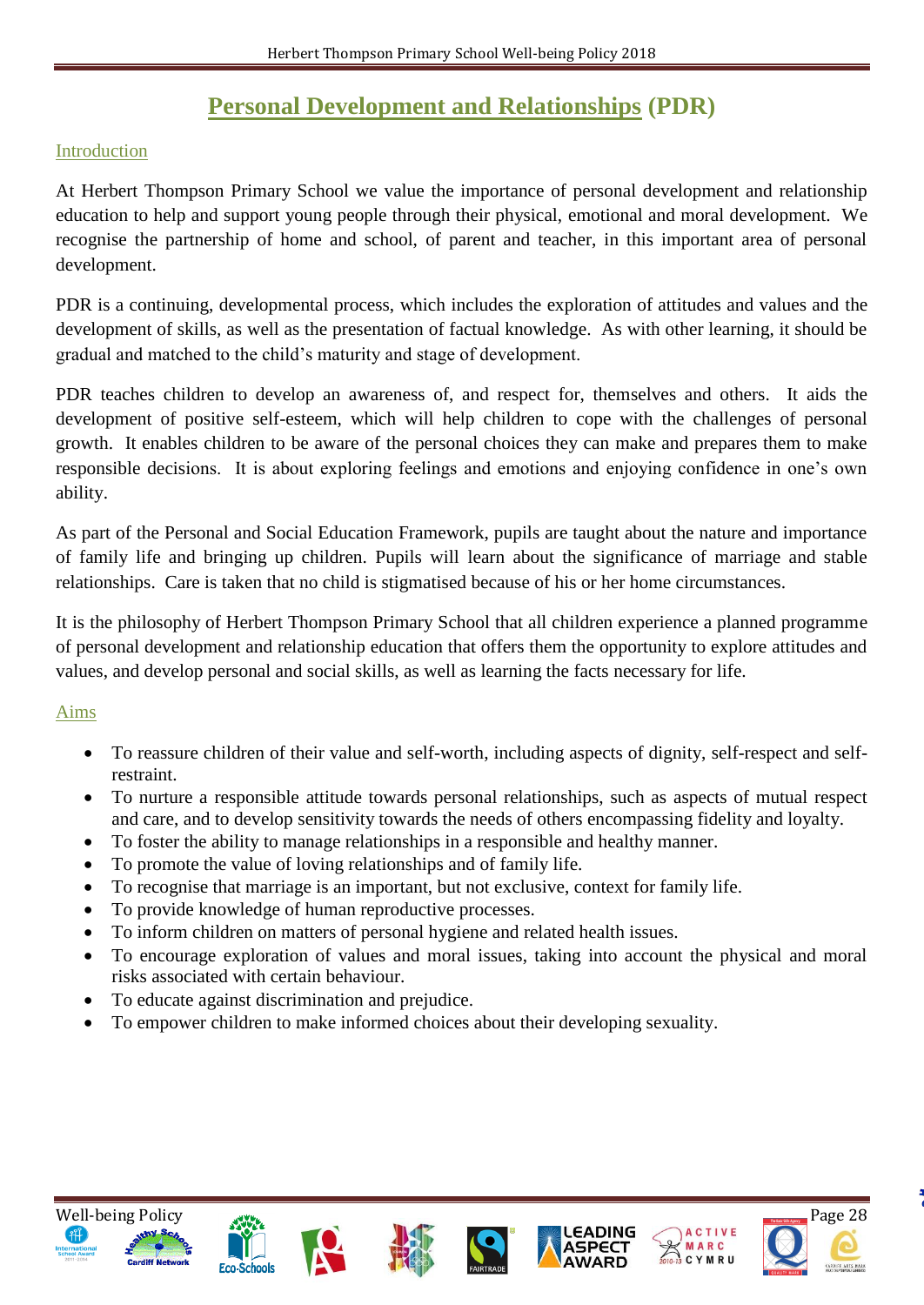# **Curriculum**

The school follows the Cardiff LEA Scheme of Work to ensure personal development and relationships is taught in a systematic and progressive way. The lessons will be taught discreetly by the class teacher. Teachers will have the option of teaching certain issues to girls and boys separately.

Content for Foundation Phase/Key Stage 2

| Year <sub>1</sub><br><b>Growing and Caring for</b><br><b>Ourselves</b> | Keeping Clean<br>Growing and Changing<br><b>Families and Care</b>                                  |
|------------------------------------------------------------------------|----------------------------------------------------------------------------------------------------|
| Year 2<br><b>Differences</b>                                           | Differences: Boys and Girls<br>$\bullet$<br>Differences: Male and Female.<br>Naming the Body Parts |
| <u>Year3</u><br><b>Valuing Differences and</b><br><b>Keeping Safe</b>  | Differences: Male and Female<br><b>Personal Space</b><br><b>Family Differences</b>                 |
| Year 4<br><b>Growing Up</b>                                            | Growing and Changing<br>Body Changes and Reproduction<br>What is puberty                           |
| Year 5<br><b>Puberty</b>                                               | Talking about puberty<br>Male and Female Changes<br>Puberty and Hygiene.                           |
| Year 6<br><b>Puberty and Reproduction</b>                              | Puberty and Reproduction<br>Relationships and Reproduction<br>Conception and Pregnancy             |

Year 1 are incorporating the NSPCC Pants resources and lessons within their PDR week.

See Herbert Thompson's Scheme of Work for a more detailed breakdown of content and links to Foundation Phase/KS2 statements.

The transition year before pupils move to High School is considered a crucial one at Herbert Thompson Primary School. The school supports pupils' emotional and physical development. In this year, the children will be taught, or will already have been taught:

- changes in the body related to puberty, such as periods, voice-breaking and body hair.
- when these changes are likely to happen and what issues could cause young people anxiety and how they can cope.
- how a baby is conceived and born.

**Eco-Schools** 

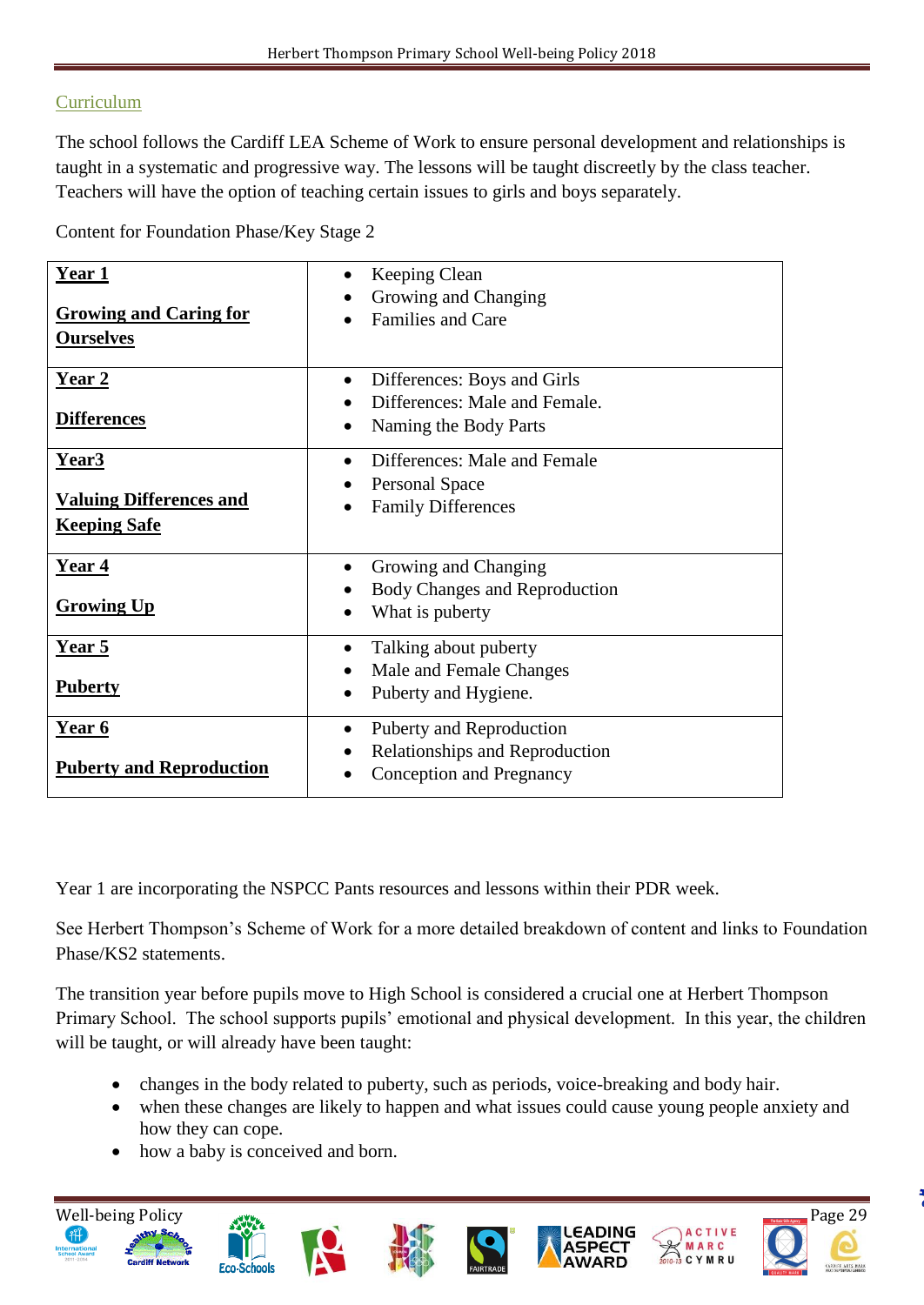#### **Resources**

The PDR coordinator, in consultation with teachers and Governors, chose all resources. Advice has been taken from appropriate sources. Parents' comments were also taken into consideration.

- Teaching SRE with confidence in Primary Schools, The Christopher Winter Project Scheme of Work, CD Rom
- Making sense of growing up and keeping safe, Sense interactive, CD Rom
- All about us living and Growing, channel 4, CD Rom
- Gwyneath 'Growing up' interactive resource
- NSPCC Pants resources and lessons

#### Management and organisation

#### **Governors**

- To ensure the legal framework is followed.
- To consult with parents on the determination of the school's Personal Development and Relationship Education Policy.
- To implement the PDR Policy through the Head Teacher.
- To implement the 'annual' reviews.
- To make, and keep up to date, a separate written statement of the school's policy with regard to PDR.
- To make copies of this statement available for inspection by parents of pupils registered at the school and provide a copy free of charge to any parent who requests one.
- To include a summary of the content and organisation of PDR in the School Prospectus.

#### **Head Teacher**

- To implement the PDR Policy.
- To ensure the policy is followed.
- To liaise with the Governors on the teaching in school.
- To liaise with parents.
- To ensure the policy is reviewed annually.
- To disseminate information to staff.
- To respond to individual problems experienced by children, enlisting external agency support if appropriate.

#### **Class Teacher**

- To implement PDR in the Curriculum.
- To ensure the correct resources are available
- To respond to the individual needs of children, giving relevant support should a child be experiencing difficulties.













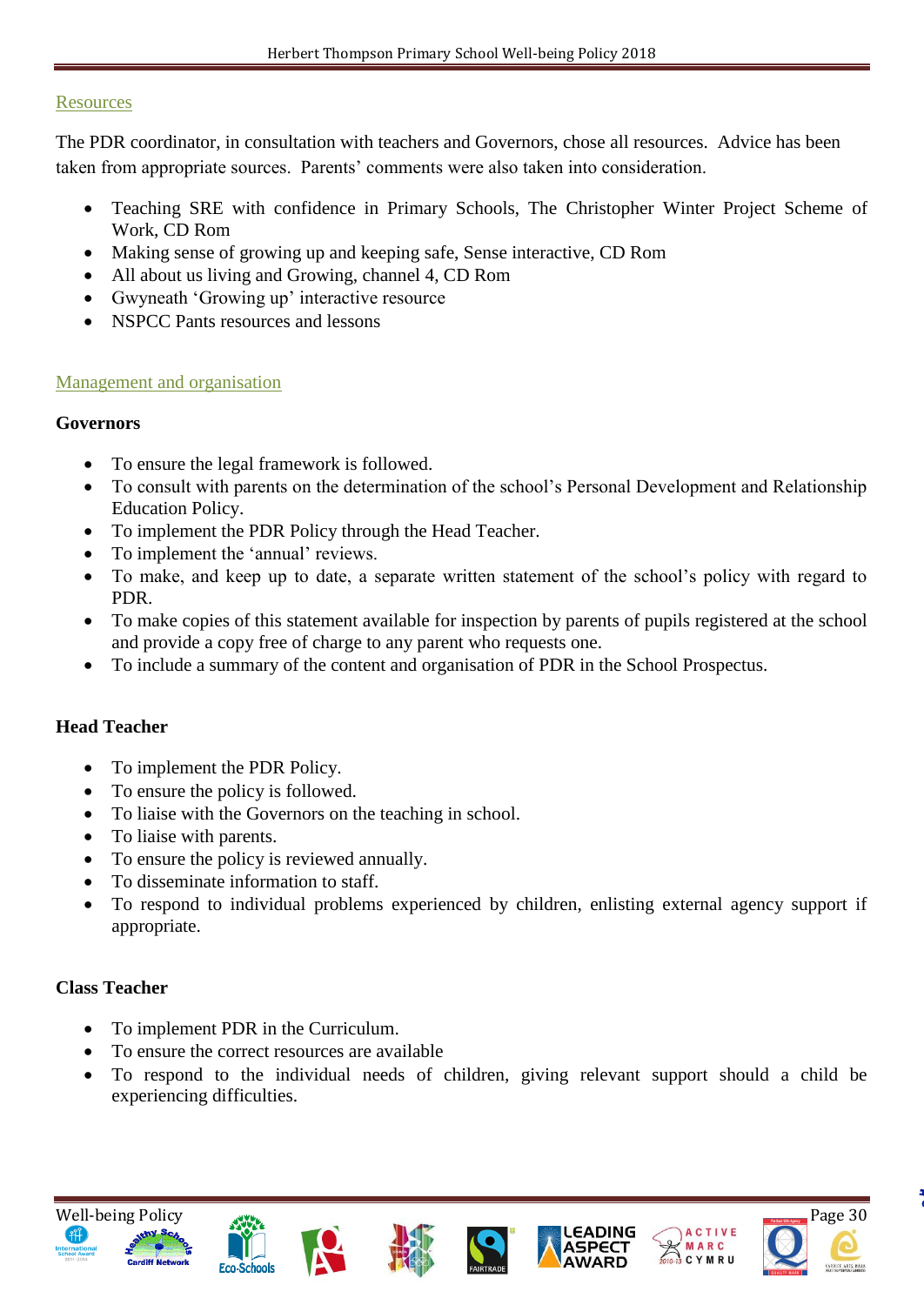#### **School Nurse/Health Service Specialists**

- To give support throughout the school, when appropriate.
- Visiting Health Professionals will be involved in the implementation of the Personal Development and Relationships Policy when appropriate, only after detailed consultation concerning lesson content and method of teaching. The class teacher remains in the lesson throughout.

#### Consultation and Policy Formation Process

The policy has been written following the 'Sex and Relationship Education in Schools' guidance, WAG circular 019/2010.

- The PDR coordinator participated in the PDR Professional Learning Community for Cardiff Primary schools.
- Information from the Cardiff Primary schools PDR Professional Learning Community was disseminated to the Head teacher and SLT through Senior Leadership meetings.
- Further consultation then took place with a cross section of teachers from Herbert Thompson Primary who agreed a scheme of work applicable to Herbert Thompson Primary School.
- The PDR coordinator presented the school's intentions for teaching PDR to the Governing Body. They accepted the proposal.
- All teaching staff were shown the scheme of work previously agreed for teaching PDR in Herbert Thompson Primary and any tweaks were addressed.
- The PDR curriculum and the schools intentions for teaching the lessons was presented to the parent council and any issues addressed.
- Parents of pupils from Herbert Thompson Primary school were invited to a presentation to show them the schools intentions for teaching PDR and the scheme of work and resources that will be used.
- The PDR coordinator then produced a school policy.
- The link Governor for the Wellbeing Policy agreed a draft policy in consultation with teachers. The draft policy was presented to the teachers for their views. The parents are informed. The full Governing Body finally agreed the policy.

#### Pupil Involvement

- A cross section of pupils from year 5 and 6 were consulted about the lessons to be taught through the PDR scheme of work agreed on by teachers in Herbert Thompson Primary and any concerns were addressed.
- During the initial lesson of each year groups PDR scheme pupils will complete a mind map of what they already know and what they wish to find out about the topic they will be discussing.
- Pupils will have the opportunity to ask questions during PDR lessons and they will be answered with teachers using their professional judgement and discretion.













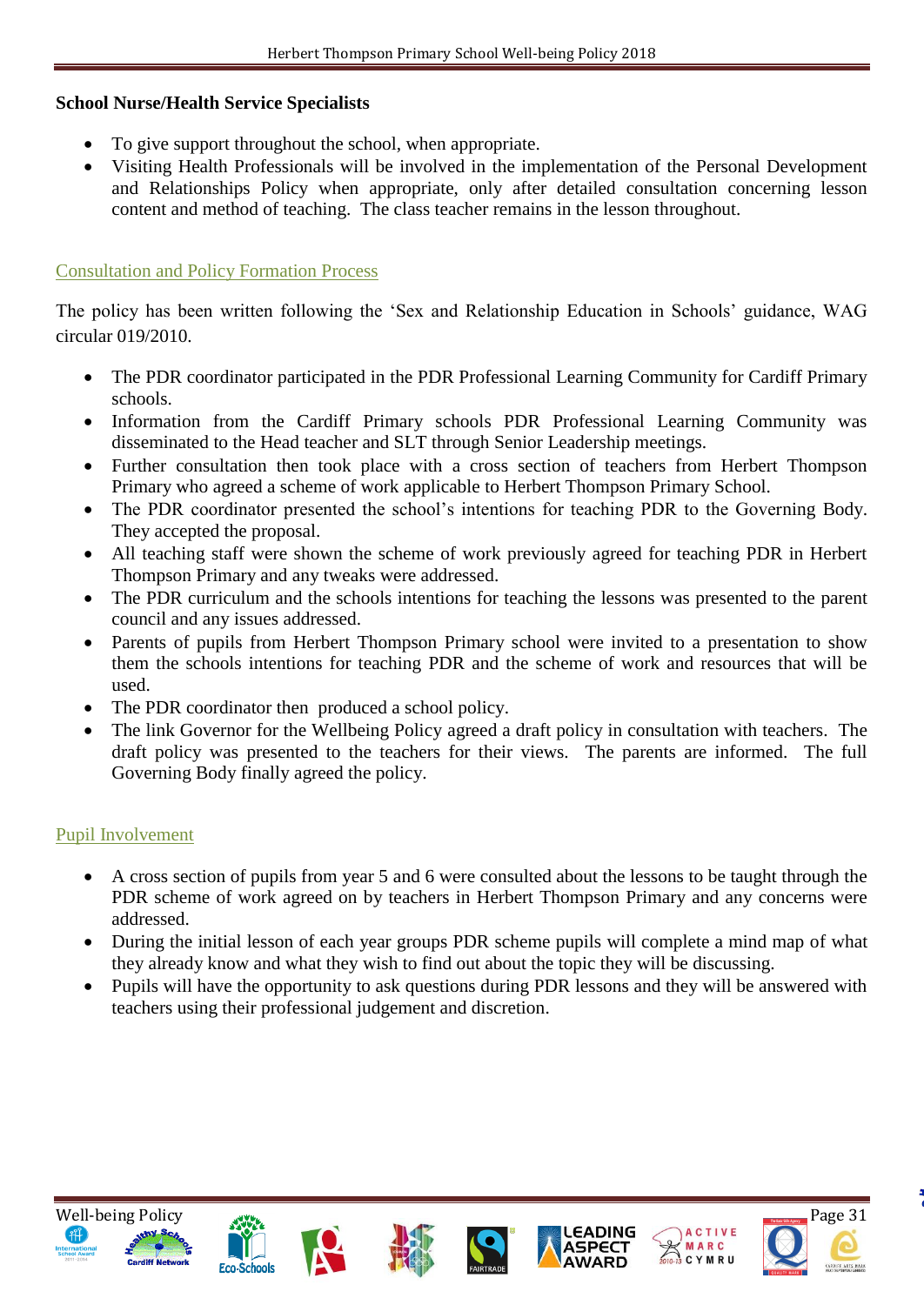#### Dealing with Sensitive Issues

Governors and teachers are in agreement that teachers should answer all children's questions relating to sex and relationships education in an open and factual way, taking into consideration the family background, culture, religious beliefs, and pupils' differing experiences. The Governors expect teachers to use their professional judgment and discretion when faced with, or answering, questions, which they deem to be of a sensitive nature.

The following ground rules have been established.

- Teachers should not enter into discussions about personal issues and lifestyles.
- No one (child or adult) has to answer a personal question.
- Nobody is forced to take part in discussion.
- In discussion, teachers will promote the knowledge and use of 'accepted' names of body parts.
- Meaning of words are explained in a sensible and factual way.
- Where necessary an appropriate, teachers will refer to other school policies including the Child Abuse Policy.

#### Continuing Professional Development

- The PDR coordinator participated in the PDR working party for Cardiff Primary schools.
- Information on the teaching of PDR lessons was disseminated to teaching staff by the PDR coordinator.
- Staff will attend relevant courses as and when necessary.
- Information regarding the teaching of PDR will be disseminated to new staff by their year group partner teacher.

#### **Community**

- PDR education at Herbert Thompson Primary School is taught across the Curriculum and it is not possible to separate all the sex education lessons. There will sometimes be specific lessons at which Health Professionals are invited to address the children in the presence of the class teacher. Notification is always sent to parents in advance. If parents wish to withdraw a child they should discuss their concerns with the Head Teacher.
- In the event of a child being withdrawn from a lesson, that child is provided with appropriate, challenging work until the PDR education lesson is over.
- If a parent or guardian has any cause for concern about the PDR Policy, they should approach the Head Teacher and staff. If the concern cannot be resolved, the Governors can be contacted.
- The policy is available in school for all parents to inspect and details of the policy are published in the annual School Prospectus, so that parents of potential pupils are fully aware of Herbert Thompson's Primary School's position in this matter.
- Herbert Thompson Primary School seeks to work in partnership with parents through consultation and support. Parents are vital in teaching children about sex and relationships, maintaining the culture and ethos of the family, helping children to cope with emotional and physical aspects of growing, and preparing them for the challenges and responsibilities that sexual maturity brings.













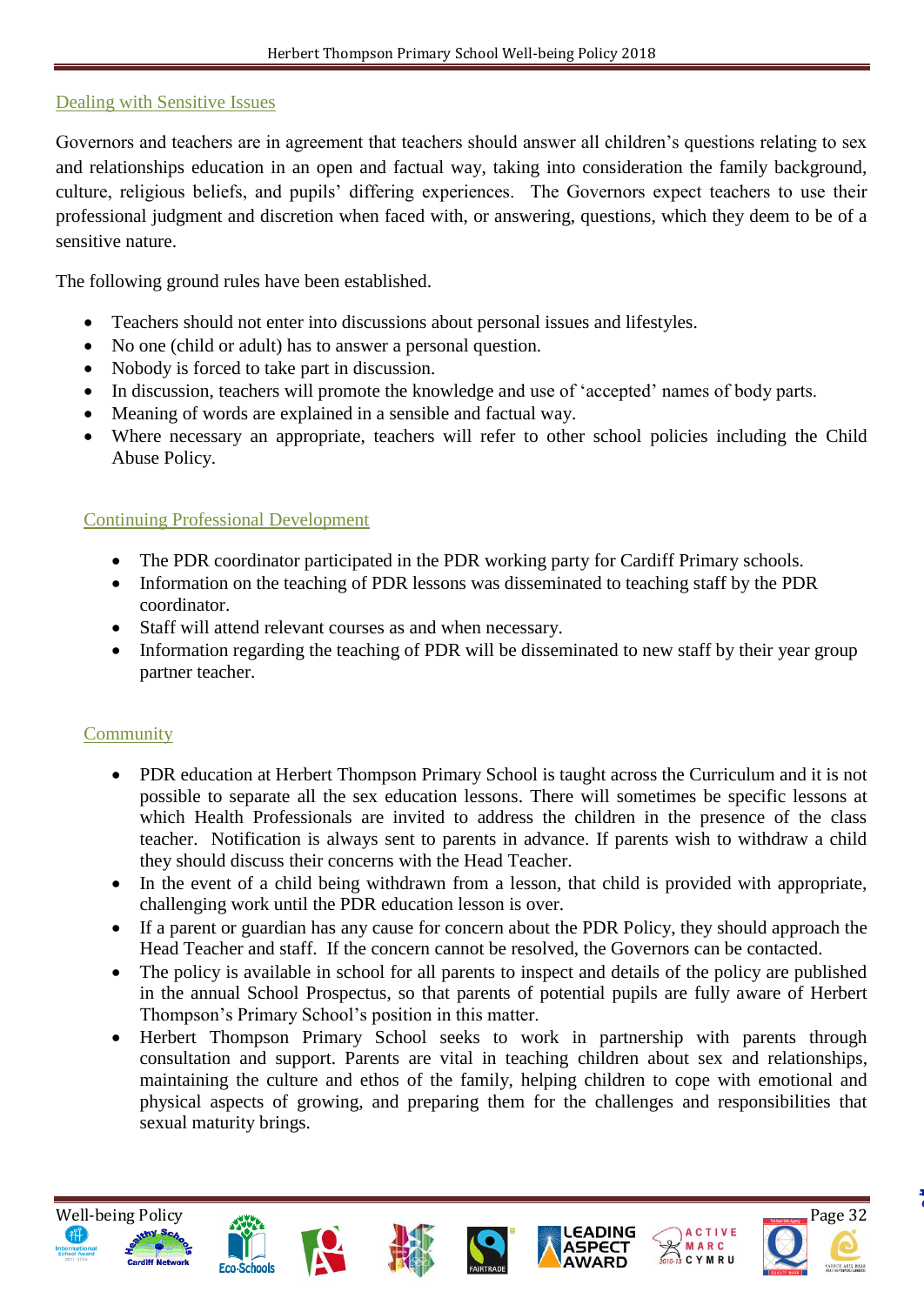• The school provides support to parents in helping children learn the accepted names of the body, talking with the children about their feelings and relationships, and answering questions about growing up, having babies, relationships and sexual health.

# Monitoring and evaluating

- The SLT is responsible for monitoring standards of PDR learning and teaching.
- The SLT will contribute to the school's self-evaluation process.















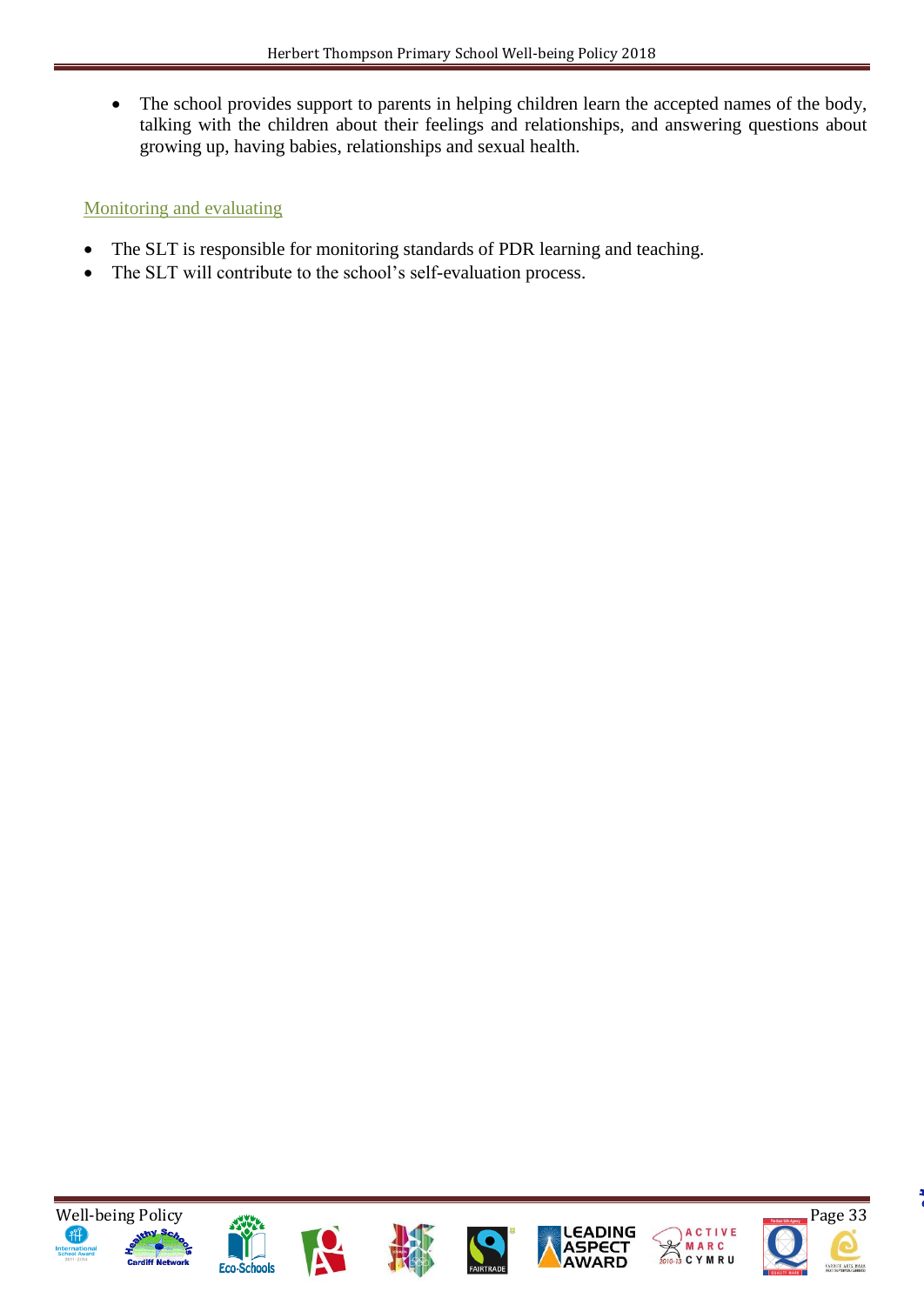# Substance Use and Misuse

### Introduction

Herbert Thompson Primary School's definition of a drug is any substance taken into the body, which alters the way, the body functions emotionally, physically or mentally. This includes tobacco, alcohol, solvents, prescribed and over the counter medicines as well as illicit substances.

The school is committed to taking seriously its part in the education of children about substance use and misuse. It supports the Wales strategy for tackling substance misuse in helping children and young people resist substance misuse in order to achieve their full potential in society.

Within the general PSE provision of the school there is a programme of substance misuse education relevant to the age of the children and strategies for dealing with any drug related incidents. Both of these strands reflect the guidance in the Welsh Assembly circular 17/02 – Substance Misuse: Children and Young People.

#### Aims

The central aim of substance use and misuse education is to empower children to make healthy, responsible informed decisions about drugs. It will make an important contribution to stopping young people starting using a substance or delaying the onset of first use.

To empower children to make informed choices we will achieve this by;

- a) *Giving accurate information* about drugs and their effects, the law, ways of keeping safe.
- b) *Exploring feelings,* attitudes and values, discussing risk-taking and building up self-esteem.
- c) *Developing personal and social skills,* such as communicating effectively, being assertive, making decisions, problem solving.

The *aims* of substance misuse education in this school are:

- a) To help children be aware of the dangerous substances that might be around them at home and in the community – e.g. medicines, cigarettes, etc.
- b) To give children sufficient information about substances so that they can keep themselves and others safe.
- c) To help children explore their attitudes and values and equip them with relevant skills that they can make informed and healthy choices about substances.

The school recognises that substance use and misuse education is not so much about drugs but more about the children themselves – their values and attitudes, their relationships, their problems, their risk-taking, their decisions, their sensation seeking. Therefore, children need to be engaged actively in the process which addresses knowledge, attitudes and values and behaviour. This is actively done through SEAL. The school is also aware that some children may be more at risk of developing substance misuse issues including those with parents who are misusing, those with behaviour problems and those with mental health issues.

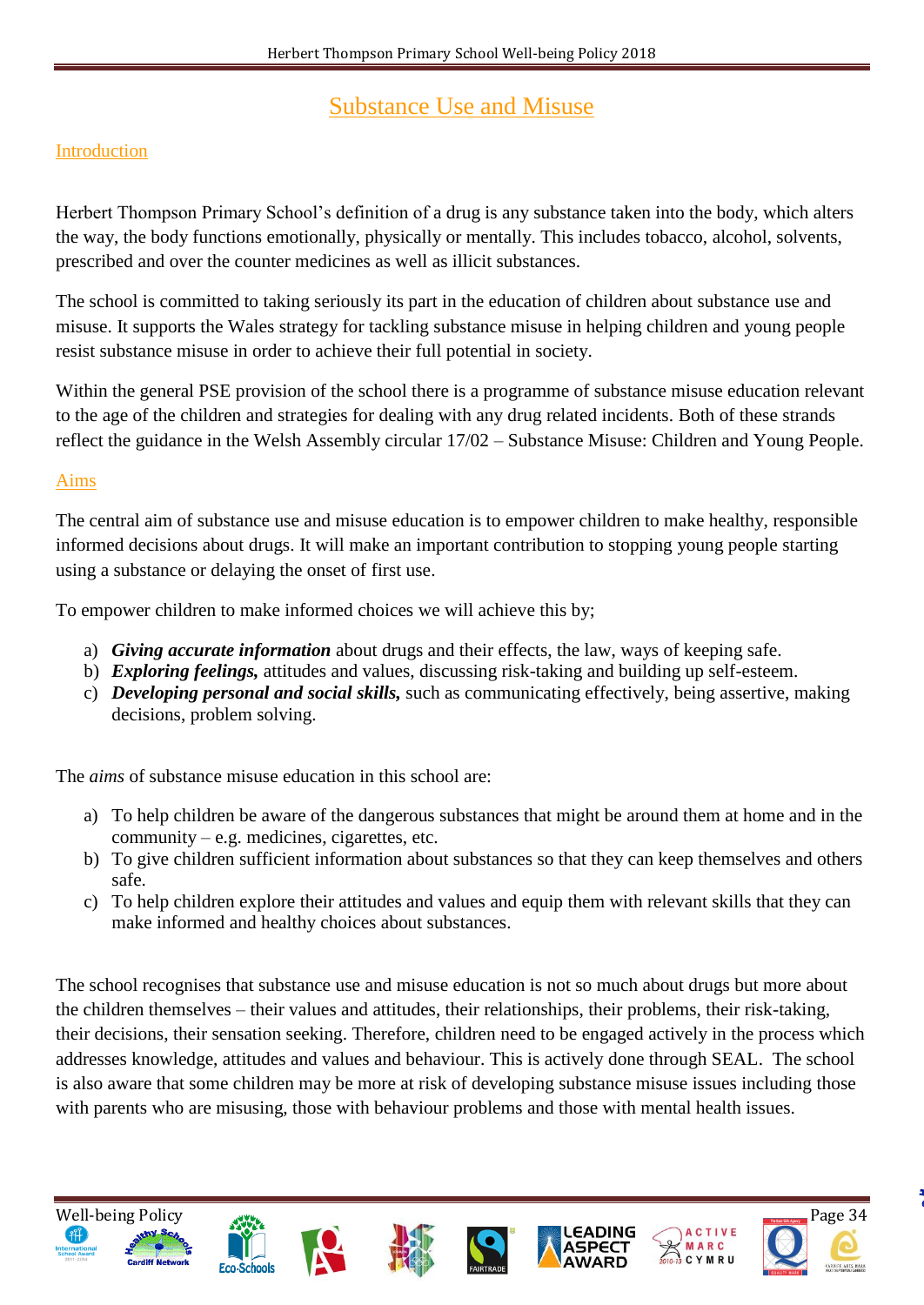### **Curriculum**

- Substance use and misuse education will form part of the PSE provision in accordance with the Curriculum 2008 PSE and Science Frameworks and will be taught by classroom teachers. Substance use and misuse is also discussed regularly in SEAL lessons.
- Teachers teach the relevant lessons to each year group from the Substance Use Toolkit provided by the Cardiff Healthy Schools team:

| Year 2            | Personal Safety, health and medicines<br>$\bullet$          |
|-------------------|-------------------------------------------------------------|
| Year <sub>3</sub> | Focus on introducing drugs, medicines and risk<br>$\bullet$ |
| Year 4            | Tobacco<br>$\bullet$                                        |
| Year 5            | Alcohol<br>$\bullet$                                        |
| Year 6            | Legal, illegal drugs and volatile substances<br>$\bullet$   |

The transition year before pupils move to High School is considered a crucial one at Herbert Thompson Primary School. Therefore, Year 6 also attend Crucial Crew to develop their knowledge surrounding substance use and misuse.

 The school uses resources including: *TalkHealth: Drugs and the Primary School and the New Primary School Drugs Education Pack* where appropriate.

The Foundation Phase programme includes: keeping myself safe and healthy and the safe and proper use of medicines.

The Key Stage 2 programme includes medicines, smoking tobacco, alcohol, volatile substances and illegal substances. A balanced approach will be taken to knowledge and understanding, attitudes and values and skills. The School Community Support Officer will support the school with this, on a needs led basis.

- The school takes part in No Smoking Day annually where year 6 pupils deliver presentations/ assemblies about smoking to the other year groups.
- Year 6 participate in smoking lessons when completing their topic Blood Heart annually.

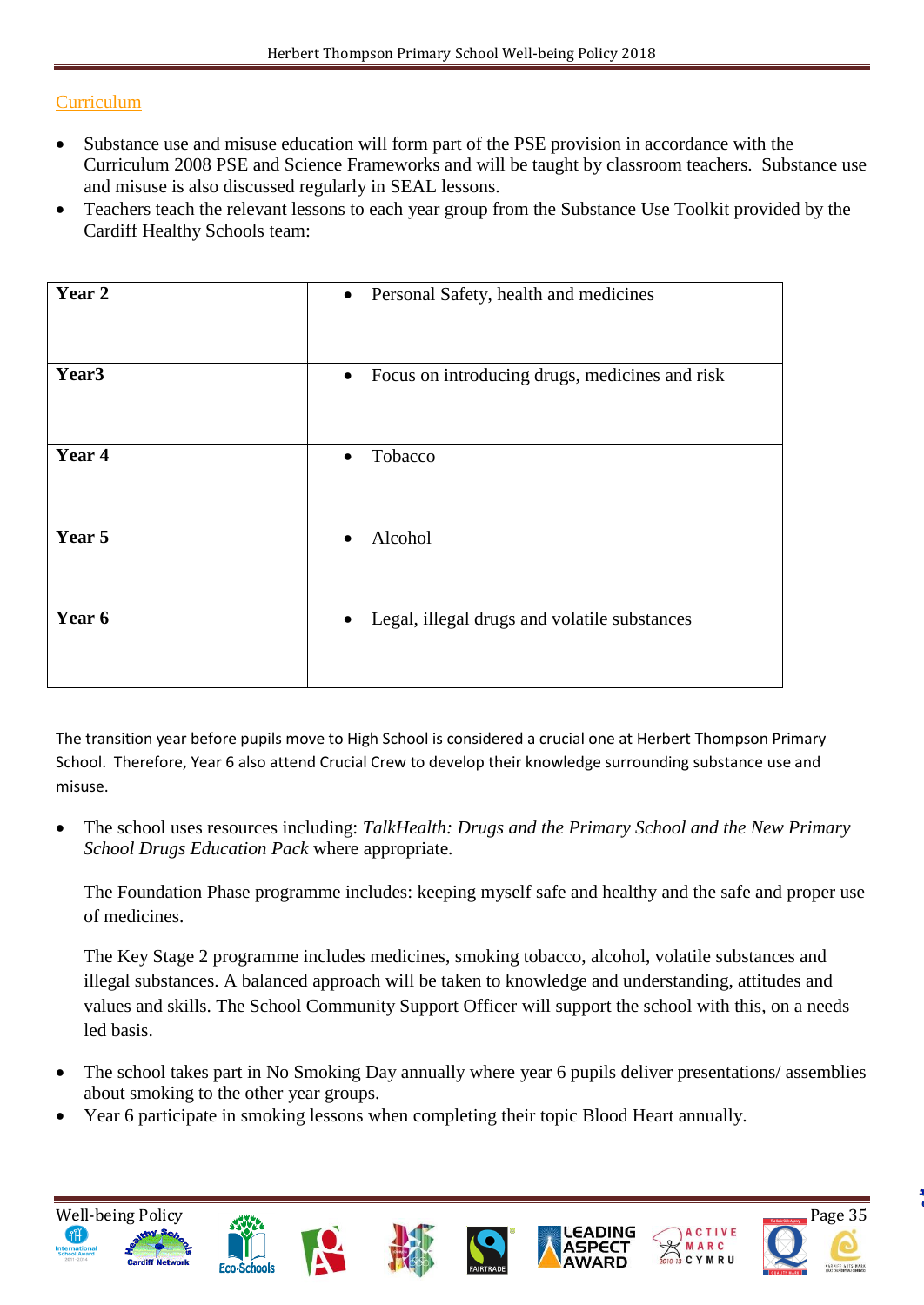- Important values related to substance misuse education to be promoted in the school are respect for self and others; independence of mind and the right to hold individual views; keeping oneself safe; looking after the body; honesty and truth; sensitivity to the environment.
- Important values related to substance misuse education to be developed in the school are resisting pressure, analysing risks, decision making and problem solving.

### **Resources**

- Cardiff Healthy Schools Substance Use toolkit resources and lessons
- SEAL
- School Beat website for follow up lessons
- Talk Health
- The new Primary Drugs Education pack- HIT
- The world of Drugs-Tacade
- BBC Learning clips- the effects of smoking on the lungs

# Management and organisation

### **Governors**

- To ensure the legal framework is followed.
- To implement the Substance use and misuse Policy through the Head Teacher.
- To implement the 'annual' reviews.
- To make, and keep up to date, a separate written statement of the school's policy with regard to Substance use and misuse.
- To make copies of this statement available for inspection by parents of pupils registered at the school and provide a copy free of charge to any parent who requests one.
- To include a summary of the content and organisation of Substance use and misuse in the School Prospectus.

# **Head Teacher**

- To implement the Substance use and misuse Policy.
- To ensure the policy is followed.
- To liaise with the Governors on the teaching in school.
- To liaise with parents.
- To ensure the policy is reviewed annually.
- To disseminate information to staff.

**Eco-Schools** 

- To respond to individual problems experienced by children, enlisting external agency support if appropriate.
- To respond to any media enquiries about substance misuse incidents.

# **PSE coordinator**

- To ensure teachers plan and teach Substance use and misuse lessons.
- To ensure adequate resources are available for teachers to use.



MARC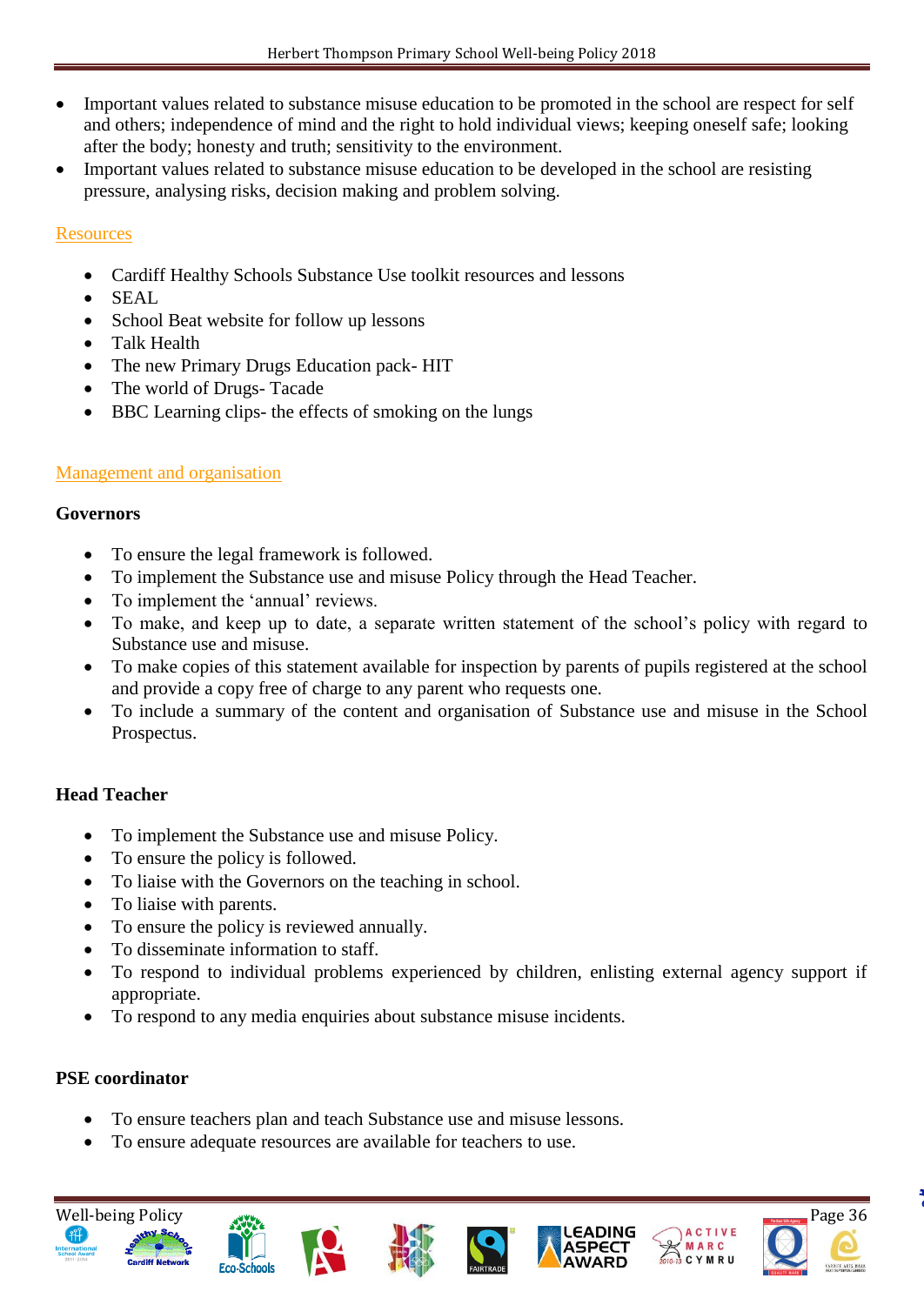To monitor, evaluate and review the Substance use and misuse provision annually.

#### **Class Teacher**

- To plan and teach the relevant Substance use and misuse lessons.
- To respond to the individual needs of children, giving relevant support should a child be experiencing difficulties.

#### **Specialist involvement**

#### **Healthy Schools Team/ School Nurse/ EHW LSA/ Police**

• To give support throughout the school, when appropriate.

#### Consultation and Policy formation

The policy has been written following the Curriculum 2008 PSE and Science program.

 The link Governor for the Wellbeing Policy agreed a draft policy in consultation with teachers. The draft policy was presented to the teachers for their views. The parents were informed. The full Governing Body finally agreed the policy.

#### Pupil involvement

- If any issues arise regarding substance use and misuse with pupils the class teacher will address them and any questions will be answered with teachers using their professional judgment and discretion. The class teacher will also inform the SLT and liaise with the PSE coordinator for further guidance.
- Although there is no general duty in criminal law to disclose information about a person's personal substance misuse, it will be made clear to the children that when substance misuse issues are discussed no guarantee of confidentiality can be made.

#### Health and Safety

- The school is a no smoking ground, inclusive of the zig-zag lines outside the school gates 24 hours, seven days a week. This also includes the use of any smoking aids that replicate cigarettes, including ecigarettes.
- Pens with a solvent base will not be used in school.
- The grounds of a school are checked regularly for any needles and syringes or any other drug paraphernalia. Children are directed not to touch any needle or syringe found and to inform a teacher immediately.
- If a child requires any medicines to be kept in school and administered during school hours the parent is encouraged to come to school to administer the medicine themselves. If this is not possible parents must complete an agreement form with office staff and the medicine must be labelled with the prescription dosage and stored in a sealed, named box. All medicines are kept in the school office and the school clerk checks their use-by dates regularly.













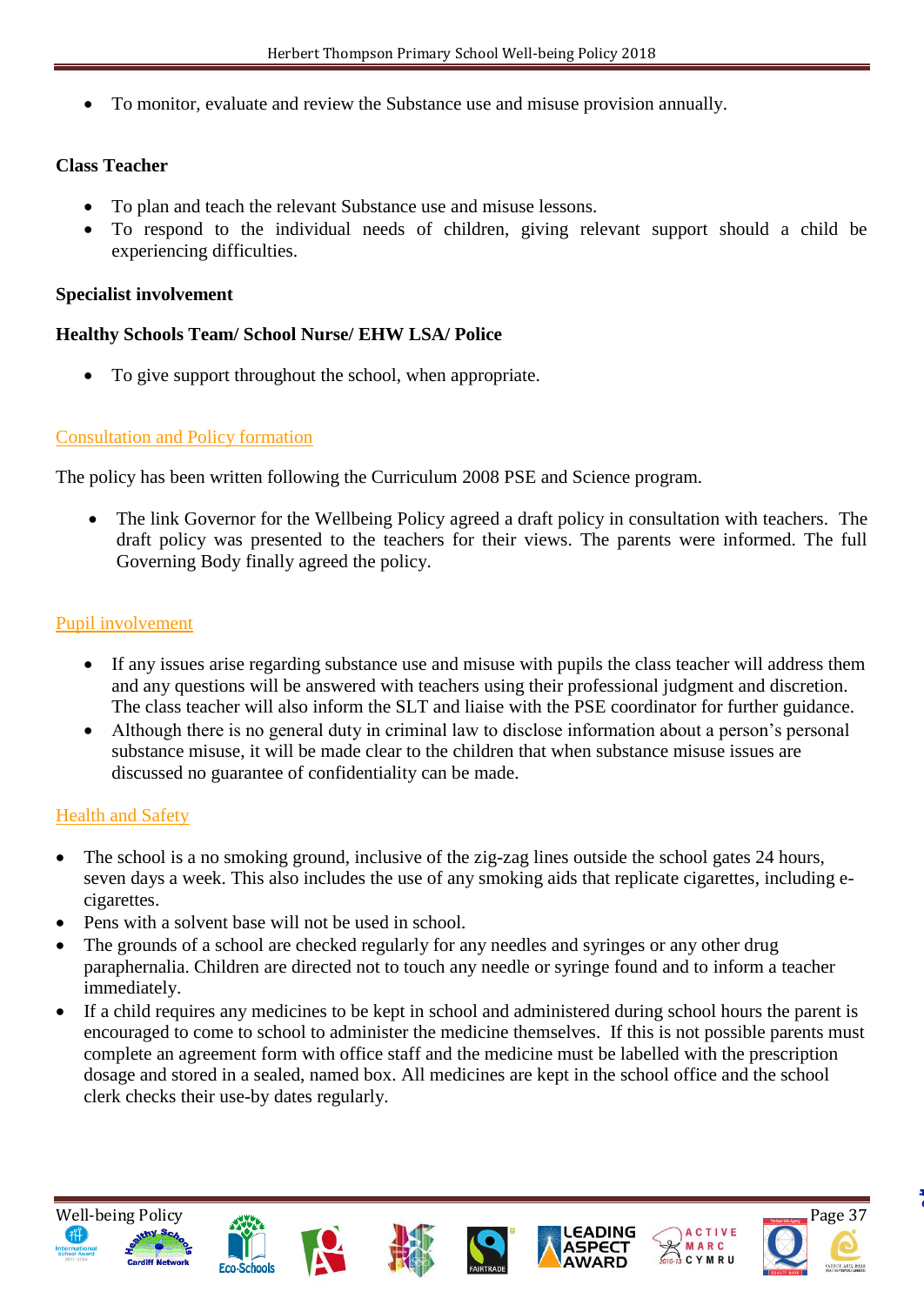### Drug-related incidents

- Any drug-related incident involving a pupil in the school will be taken seriously and each case dealt with in its own context. The immediate priority is the welfare of the child. However, the following responses would normally be recommended:
	- If an illegal substance is found on school premises it will be locked away and the school liaison officer will be contacted to dispose of it.
	- If a child is found with a cigarette, alcohol or other substance, legal or illegal, it will be removed by the member of staff who discovered it. Ideally, another adult should witness this. The situation will be investigated and a written record made. Parents will be informed and further action will be discussed.
	- If a child is under the influence of alcohol or other drugs parents will be informed and medical advice might be obtained.
	- If a child discloses that they are misusing drugs child protection procedures will be applied.
	- If substances are being supplied on or near school premises the police will be contacted.
	- If a parent/adult under the influence arrives on the school premises to pick up a child the SLT are to be informed immediately to take over the situation. The parent will be advised not to take the child from school and Children Services will be informed. The school will act within the legal limits that it can, to support the pupil practically and emotionally.
	- In the case of an emergency regarding a drug incident the appropriate agency will be contacted police, children's services. The incident will be recorded.
	- In the case of a rumour regarding a drug incident the situation will be evaluated in light of the schools own knowledge about the people involved and the case will be sensitively investigated before further action is taken.
	- When it is appropriate families will be referred to an information and counselling service.
	- The County Press Office is contacted for advice if the media gets involved.

#### Continuing Professional Development

- The PSE co-ordinator will attend appropriate training courses and disseminate relevant information to the rest of the staff through in-house INSETS.
- The co-ordinator will advise staff on suitable resources and share good practice.
- Professional development needs of the staff are identified through lesson observations and teachers own personal needs.

#### **Community**

The school seeks to involve parents and the community at every opportunity and encourages them to contribute to the daily life of the school.

- Herbert Thompson Primary School has an active Parent Council whom it will inform of any changes to curriculum with regards to Substance use and misuse.
- Any issues brought up by the Parent Council in relation to Substance use and misuse will be addressed by the school.
- The school promotes an 'open door' policy for parents where parents are encouraged to discuss any matters of relevance with teachers as and when they arise.
- The local PCOs will attend school to deliver sessions on a needs led basis, when required.
- The local Police officers support the whole school community when necessary.













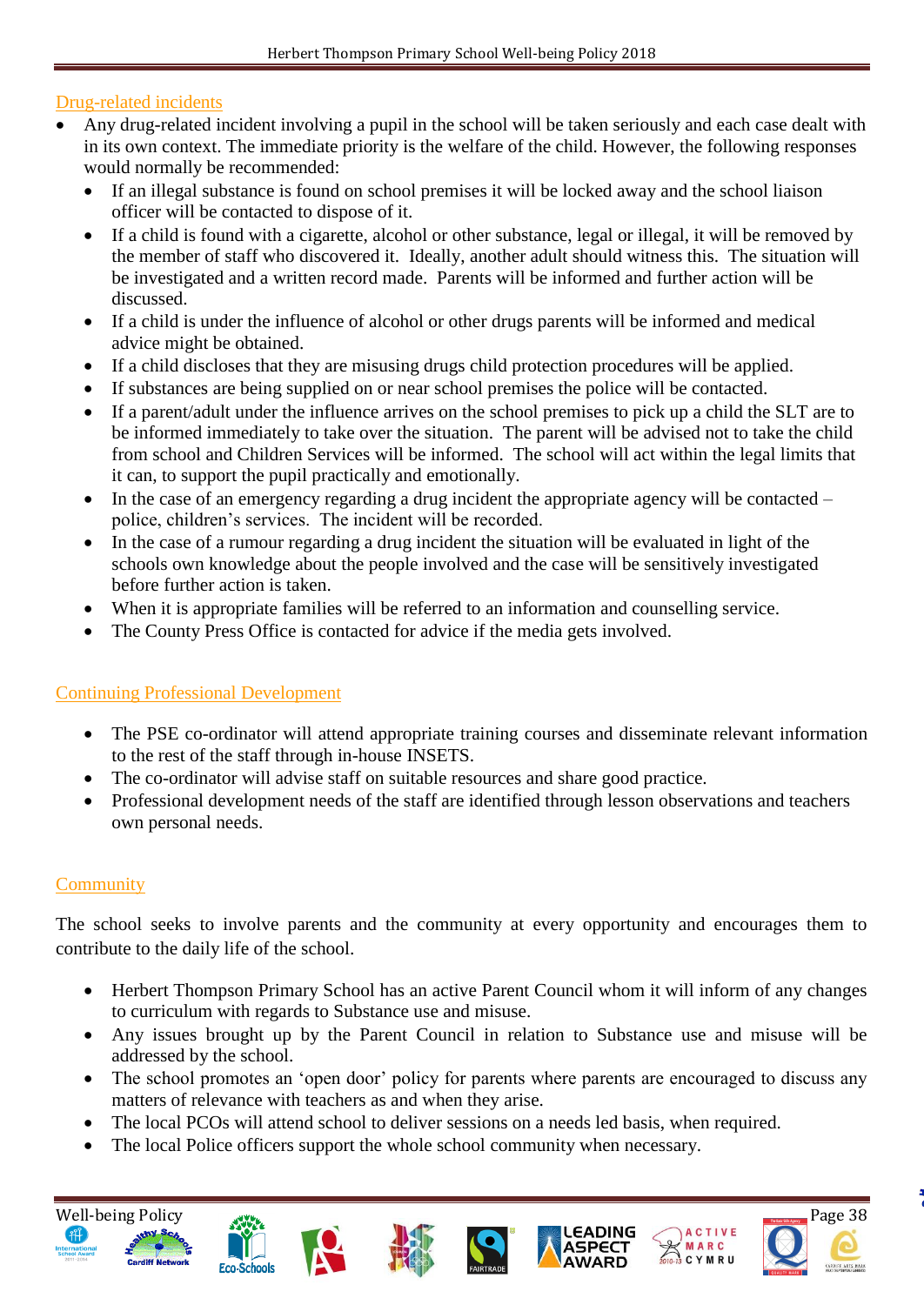#### Monitoring and evaluating

- A member of the SLT will be responsible to the governing body for the coordination and management of the policy.
- The school will ensure that there is adequate training and resources for staff involved in the delivery of the aims and objectives of the school's PSE Policy.
- The PSE coordinator will ensure the delivery of Substance use and misuse lessons throughout the school in compliance with the policy.
- Progress will be monitored at regular intervals by the PSE co-ordinator, SLT and governors.
- The PSE coordinator will contribute to the school's self- evaluation process, which is collated by the Head Teacher and SLT.
- Updates on school Substance use and misuse actions will be fed back to staff.













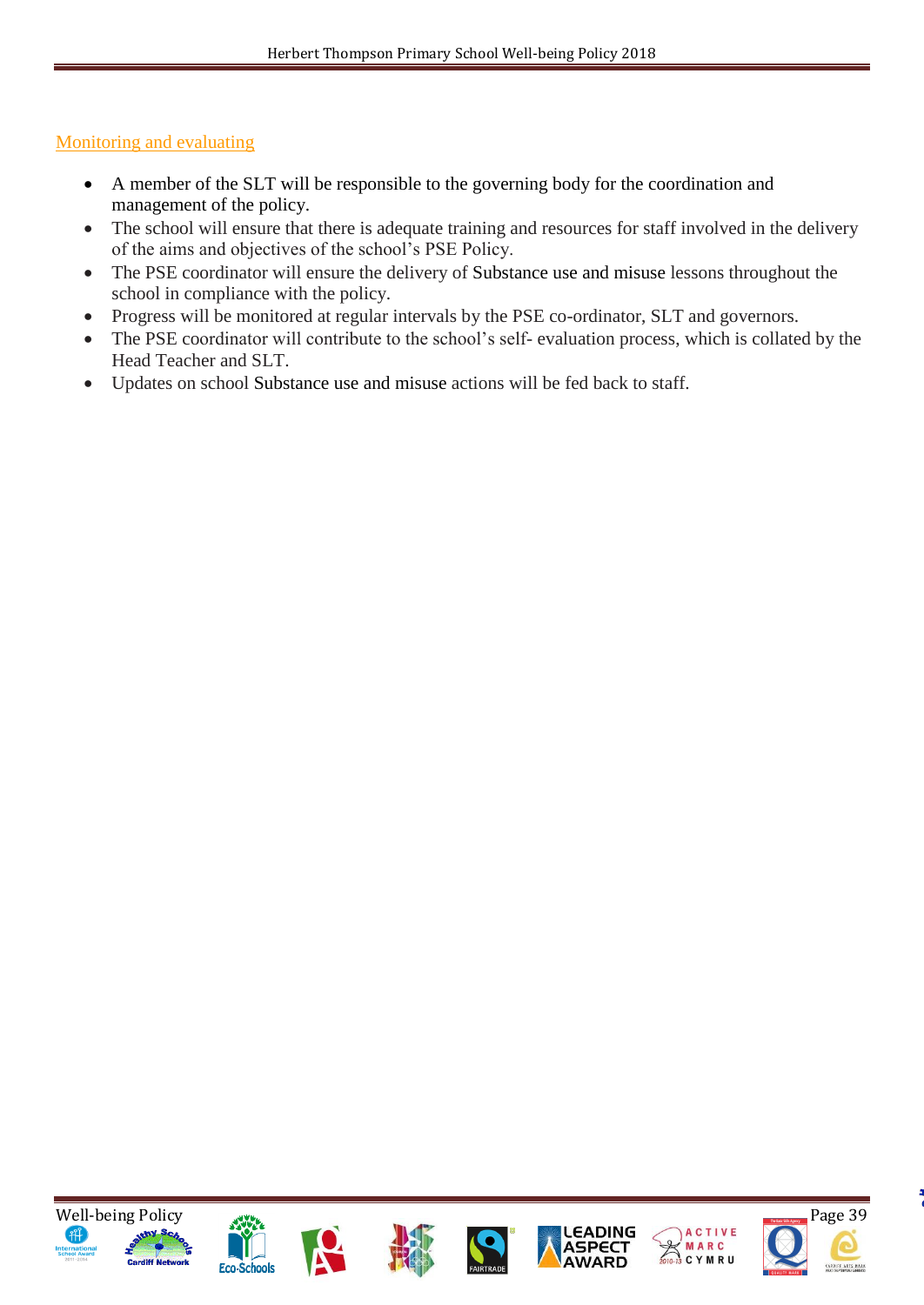# **Environment**

### Introduction

It is important for the Herbert Thompson Primary School community to have an awareness and understanding of the effects of their actions upon the environment in which they live, work and relax. In order to do this, we need to take responsibility for our own actions and we need to have a sense of duty and care for the world in which we live.

As an integral part of our school life the pupils are actively encouraged to promote Eco ideas and action plans that will also involve parents and the wider local community.

The ways in which we will strive towards this goal is to **Reduce** the amount of

materials we use and waste we produce, **Re–use** materials wherever possible,

**Restore** what is deemed to have been destroyed and **Respect** our neighbours and our environment.

Herbert Thompson Primary School is also committed to supporting Fairtrade wherever possible.

As a school, we understand the importance of Fairtrade and believe it is only fair that the people who produce what we eat, wear and use should get enough to live on and a chance to improve their lives. We are committed to helping young people understand how their actions can affect people in the wider world, and supporting them to become responsible global citizens.

Herbert Thompson is committed to becoming a Global school with International Status. The school has strong links with a Primary school and a High school in Jakarta, Indonesia and has twinned with a Primary school in Iowa, USA.

#### Aims

The aims of ESDGC will reflect those of the Welsh Assembly Government document 'A common understanding for schools' July 2008.

The school will support and encourage pupils to:

- explore and enquire into the links between society, economy and environment and between our own lives and those of people throughout the world.
- discuss and debate the needs and rights of both present and future generations.
- find out about the relationships between power, resources and human rights.
- develop an understanding of local and global implications of everything we do and the actions individuals and organisations can take in response to local and global issues.
- reflect on and evaluate their own actions and take responsibility for them.
- celebrate cultural, religious and linguistic diversity and foster positive attitudes towards others who are different from us.













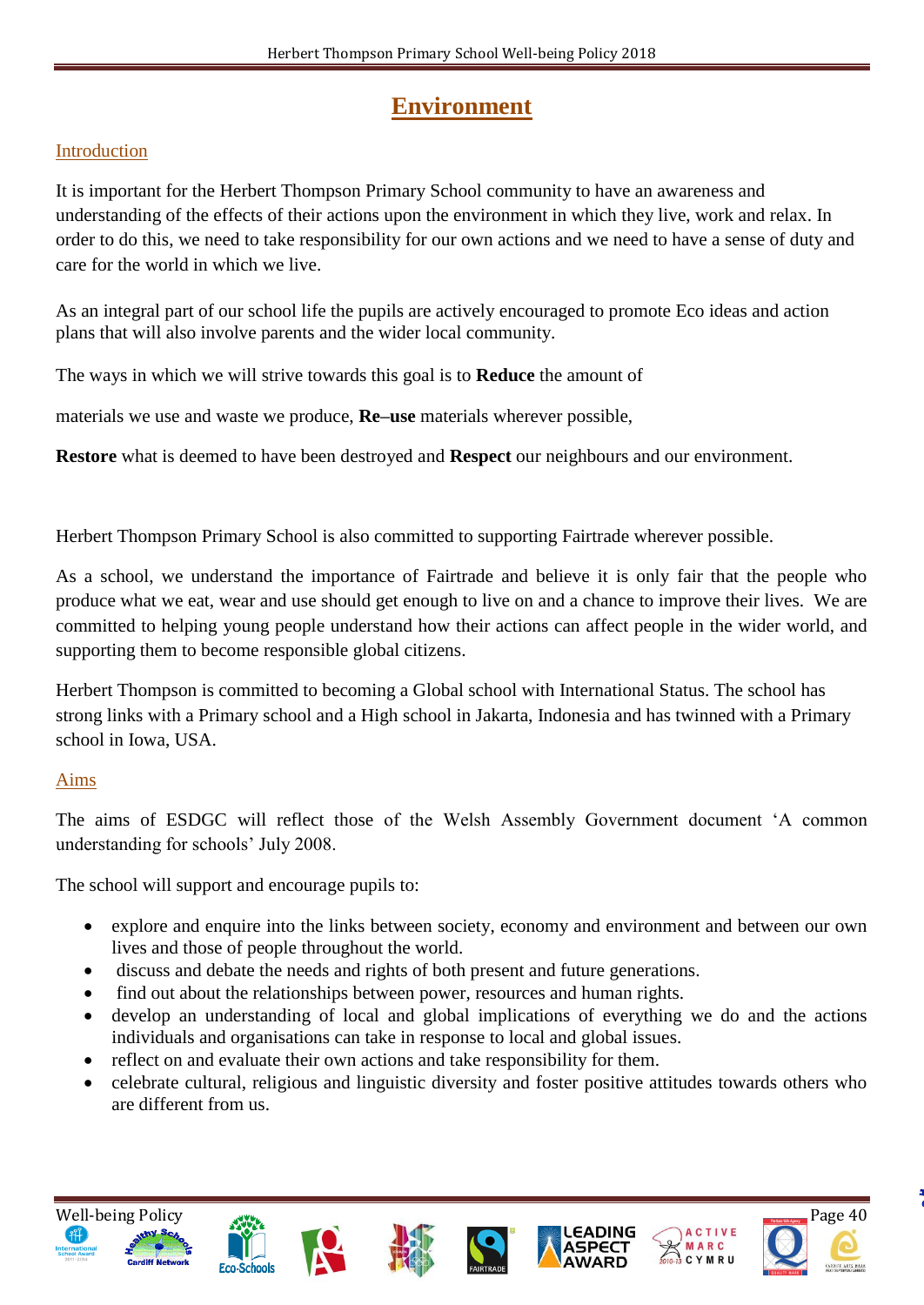With regards to Fairtrade the school will:

- Maintain and support the Fairtrade Steering Group.
- Use Fairtrade products wherever possible:
	- o tea, coffee and sugar in the staffroom and at meetings
	- o in cookery activities
- Ensure Fairtrade products are available wherever possible:
	- o for parents and visitors at school assemblies and performances
	- o at school Fetes and Fayres
- Continue to extend our use of Fairtrade products by exploring other products we could swap to Fairtrade
- Ensure there are opportunities for pupils to learn about Fairtrade through a range of lessons and whole school activities.
- Promote Fairtrade within the school and wider community, holding at least one event each term and particularly during Fairtrade Fortnight.
- Develop staff confidence in understanding, promoting and teaching Fairtrade, through staff development activities
- Do something extra each year to promote Fairtrade.

### Curriculum

ESDGC is not a separate subject, but a way of approaching the whole curriculum and all strands of life in school and the local community.

To demonstrate the cross-cutting nature of ESDGC and to assist curriculum planning, the WAG interim document 'A Common Understanding for ESDGC in Wales' has statements on values and attitudes, and knowledge and understanding through a framework based on the following seven interconnected themes.

- Wealth and poverty
- Identity and culture
- Choices and decisions
- Health
- The natural environment
- Consumption and Waste
- Climate change

Teachers have a curriculum map to show where links can be made between environment topics and the year groups Cornerstones topic. Teachers then plan and teach lessons related to the seven themes when they relate to their current Cornerstones topic.

The school has a Willow garden, which has timetabled slots for teachers and TAs within the school to teach classes or groups about the environment.

ESDGC merges with areas covered by racial equality. It is essential to bear in mind that there are differences. It is easy, but inappropriate to teach ESDGC without bringing in the racial equality dimension or perspective. To embed ESDGC and racial equality as an ethos within the school community, they will be linked and those links made explicit.









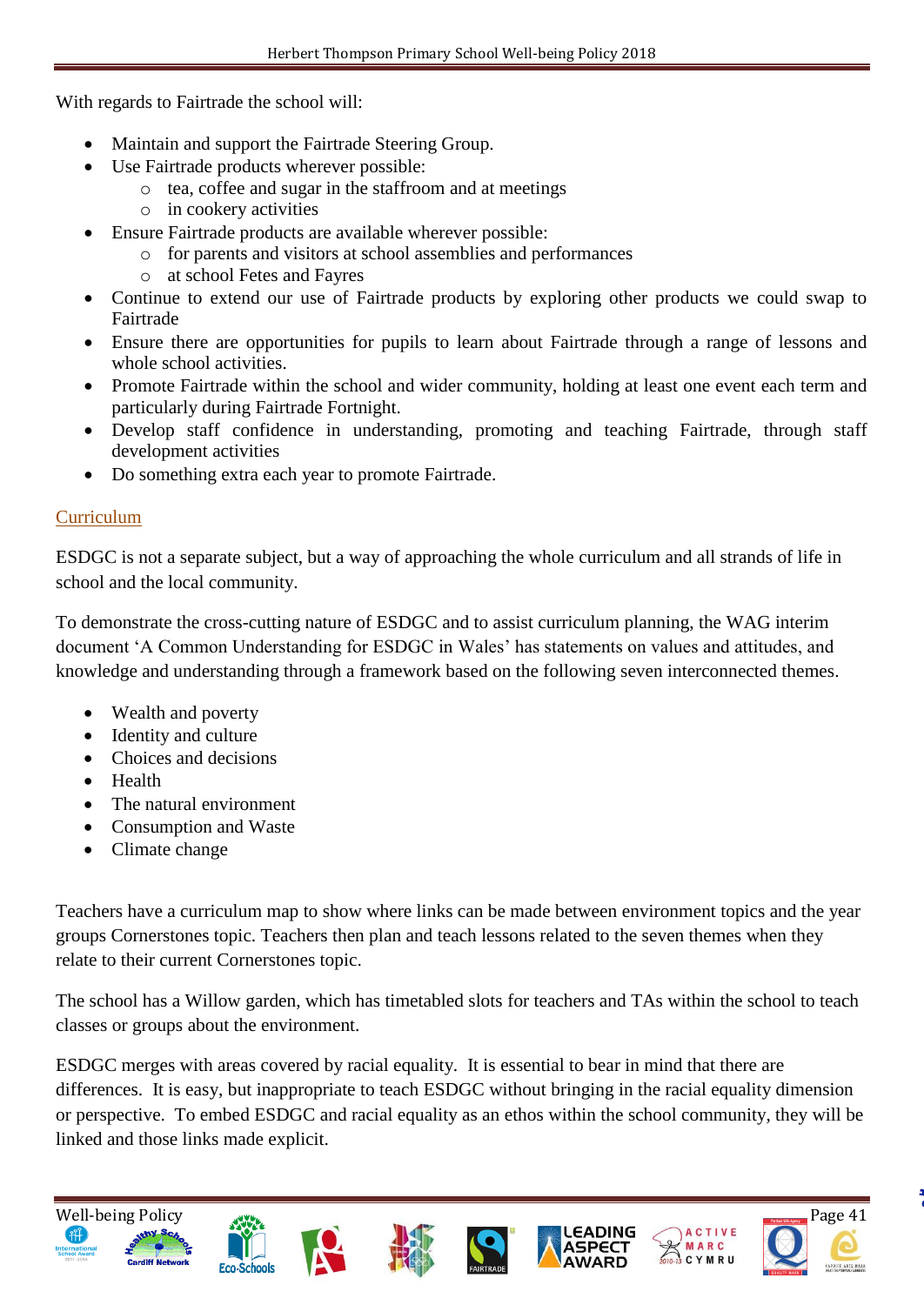The school will review and develop the out of school hours program of opportunities to complement and extend those offered in curriculum time and will aim to provide a broad range of activities which incorporate the schools environmental ethos. This includes:

• Gardening club

### **Resources**

The school has an ESDGC resource box containing relevant books, CD Roms and other resources suitable for teaching the ESDGC curriculum.

#### Management and organization

#### **Governors**

- To ensure the legal framework is followed.
- To implement the Environment Policy through the Head Teacher.
- To implement the 'annual' reviews.
- To make, and keep up to date, a separate written statement of the school's policy with regard to Environment.
- To make copies of this statement available for inspection by parents of pupils registered at the school and provide a copy free of charge to any parent who requests one.
- To include a summary of the content and organisation of Environment the School Prospectus.

#### **Head Teacher**

- To implement the Environment Policy.
- To ensure the policy is followed.
- To liaise with the Governors on the teaching in school.
- To liaise with parents.
- To ensure the policy is reviewed annually.
- To disseminate information to staff.
- To respond to individual problems experienced by children, enlisting external agency support if appropriate.

#### **ESDGC coordinator.**

The school has a designated member of staff who acts as a facilitator in:

- the identification of those whole school features which contribute to ESDGC;
- the identification of the curriculum contexts and experiences which will provide a coherent programme of ESDGC.
- addressing the training needs which arise from the whole school policy and arrange for staff to attend suitable in-service training.
- responsibility for monitoring, evaluating and reviewing the quality of ESDGC provision.
- developing a ESDGC provision which is challenging and meets the needs of the pupils.
- providing suitable resources and ensuring that they are used effectively.















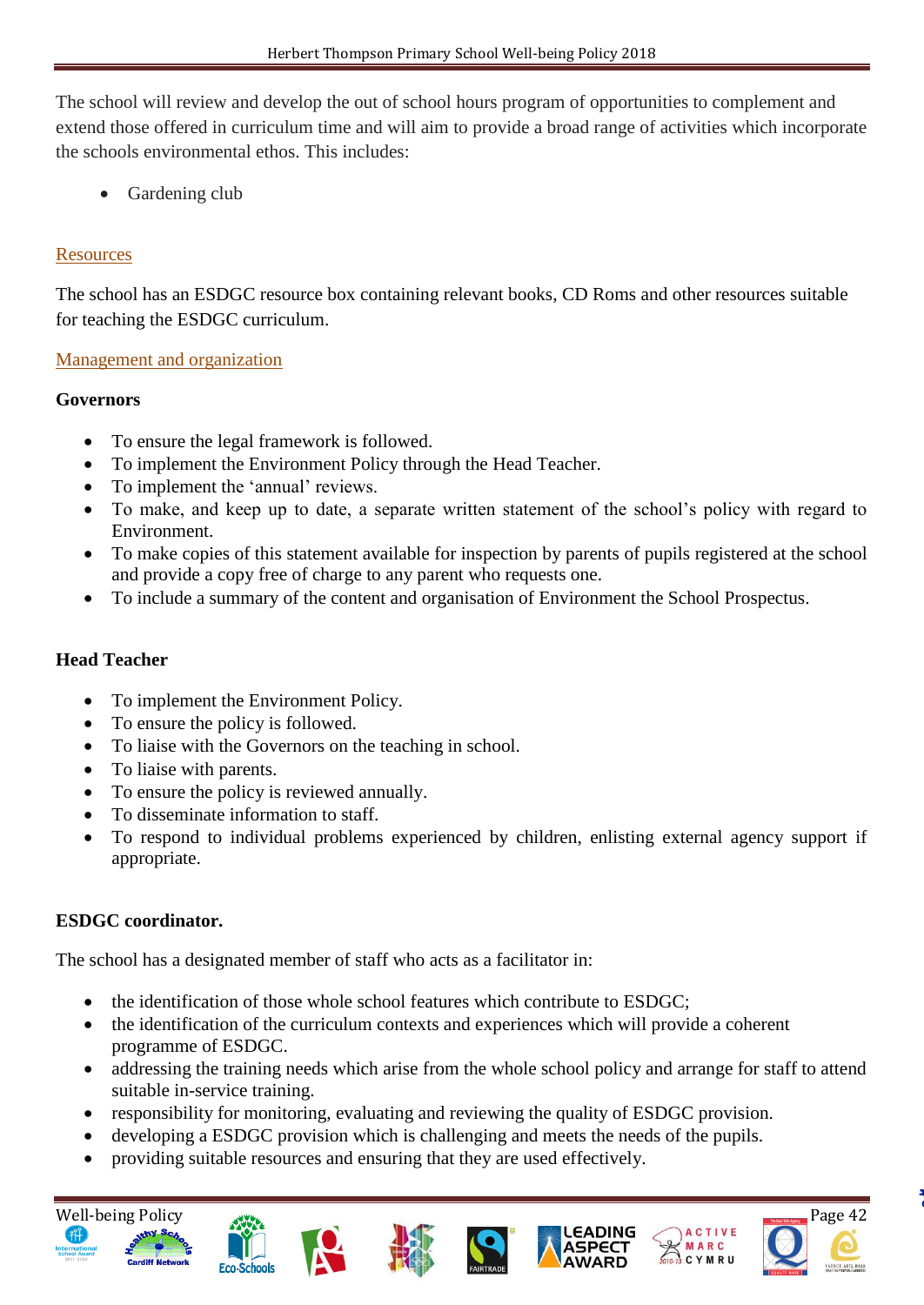- identifying school training within the School Improvement Plan and the school performance management cycle.
- liaising with a named governor for ESDGC.

#### **Class Teacher**

- To plan and teach the relevant Environment lessons.
- To respond to the individual needs of children, giving relevant support where necessary.

#### **Specialist involvement**

### **Healthy Schools Team/ Council energy awareness officer/ Fairtrade Wales/ Eco schools assist**

To give support throughout the school, when appropriate.

# Consultation and Policy formation

 The policy has been written following the Welsh Assembly Government document 'A common understanding for schools' July 2008.

• The link Governor for the Wellbeing Policy agreed a draft policy in consultation with teachers. The draft policy was presented to the teachers for their views. The parents were informed. The full Governing Body finally agreed the policy.

### Pupil involvement

- Herbert Thompson Primary school has an Eco committee and a Fairtrade steering group. Two pupils from each class are on Eco committee and one pupil from each class is on Fairtrade and these pupils have the opportunity to express their views, make decisions and develop their evaluation skills.
- Selected children are given opportunities to attend any relevant events and take part in additional ESDGC linked activities within school.

# Continuing Professional Development

- All members of staff have a responsibility for ESDGC and are given opportunities to attend appropriate training courses and disseminate relevant information to the rest of the staff.
- Opportunities to network and share good practice are fostered.

# **Community**

- Parents are informed of Eco issues and Fairtrade events through school newsletters and website.
- Parents are informed of any initiatives the school is taking part in with regards to recycling etc. and their help is requested.
- Parents are involved in school environmental actions, such as setting up the Willow Garden and Litter picking.
- Pupils are involved in community environment issues, such as littler picking in the schools locality.













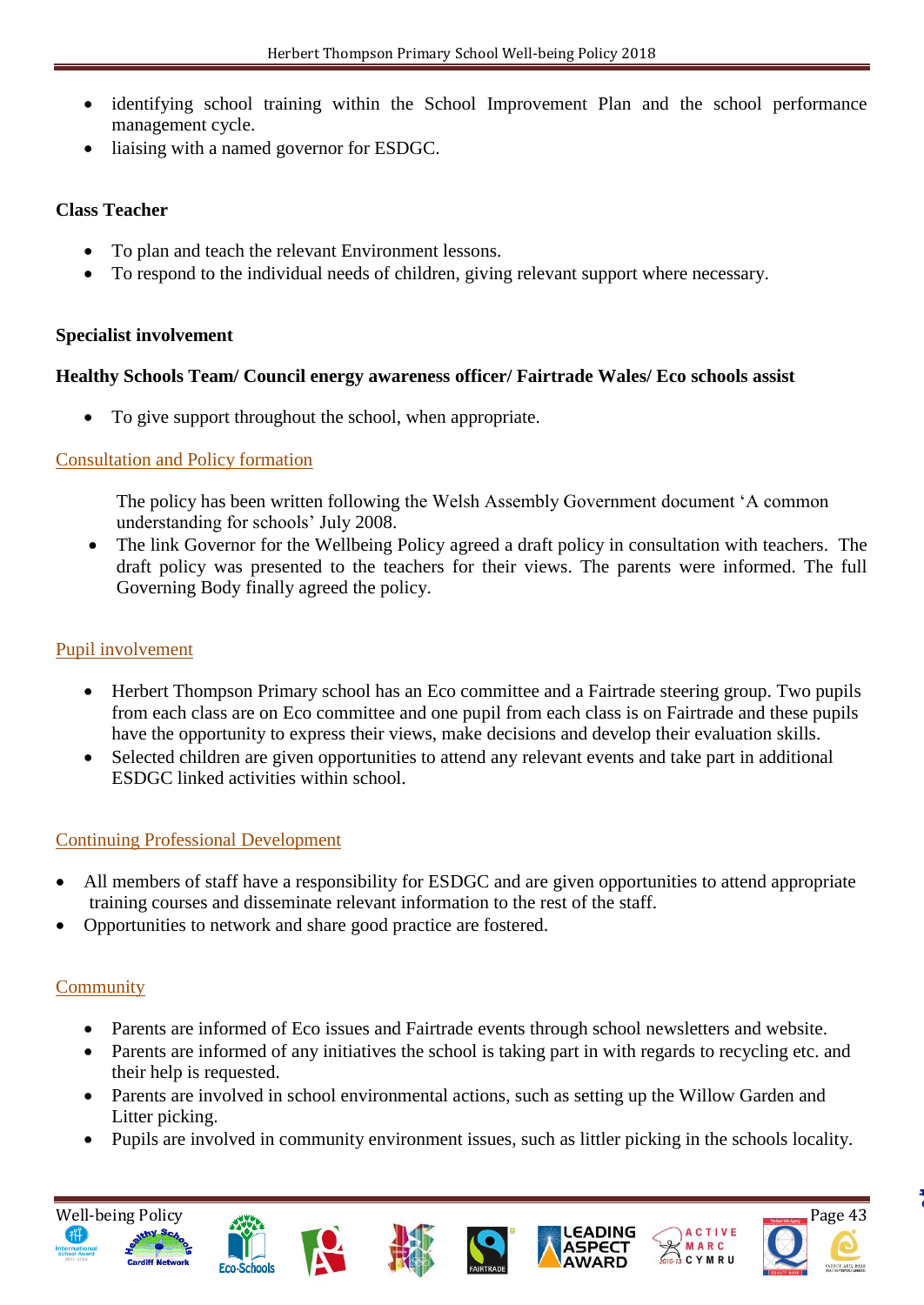• The expertise of members of the local community are used when appropriate to support curriculum and non-curriculum activities.

# Monitoring and evaluating

- A member of the SLT will be responsible to the governing body for the coordination and management of the policy.
- The school will ensure that there is adequate training and resources for staff involved in the delivery of the aims and objectives of the school's Environment Policy.
- The ESDGC coordinator will ensure the delivery of Environment lessons throughout the school in compliance with the policy.
- Progress will be monitored at regular intervals by the ESDGC coordinator, SLT and governors.
- The ESDGC coordinator will contribute to the school's self- evaluation process, which is collated by the Head Teacher and SLT.
- Updates on school environment actions will be fed back to staff.















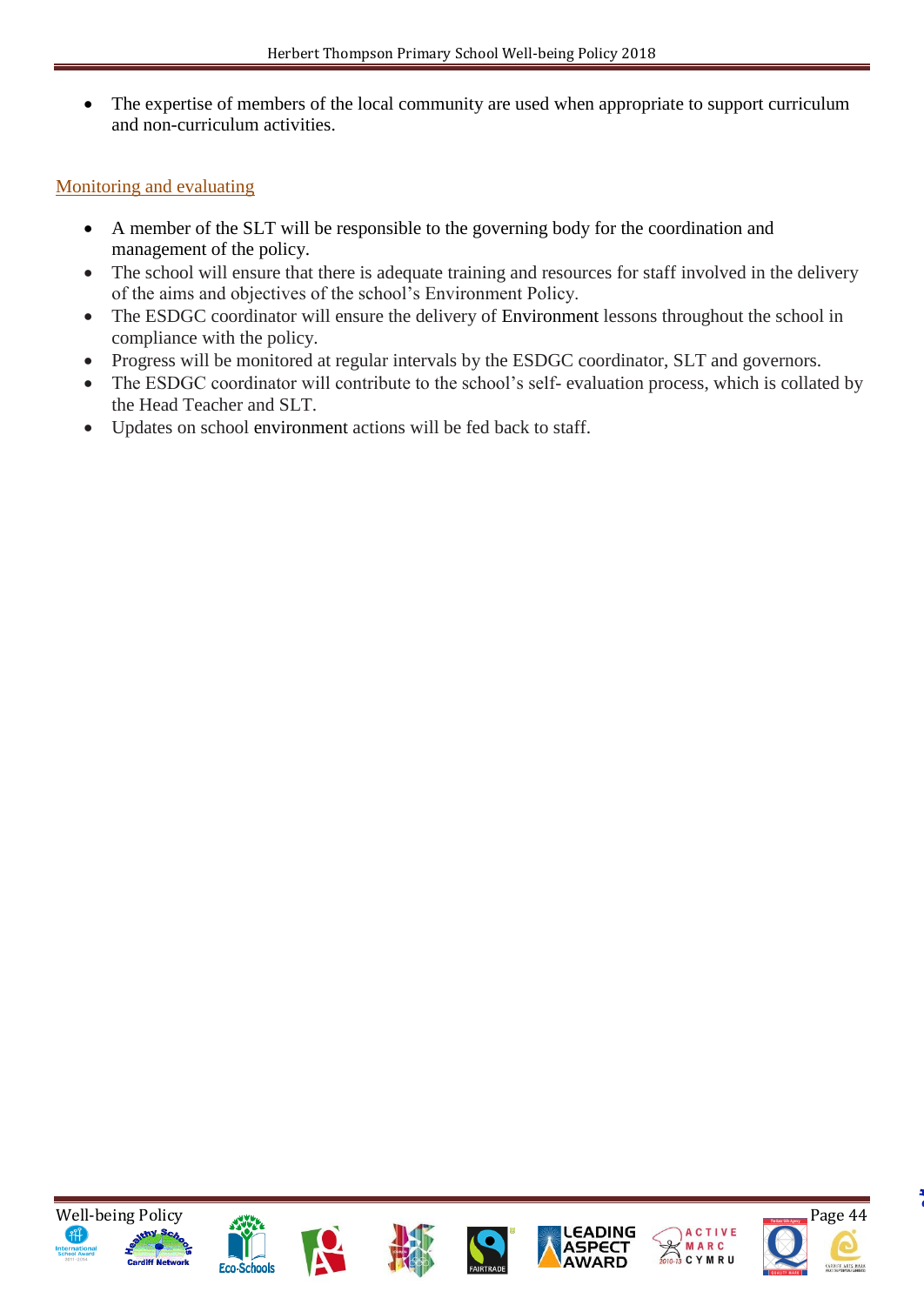# **Safety**

## Introduction

As a school, we understand the importance of keeping pupils and adult's safe at all times. This section is firmly interlinked with the schools Health and Safety Policy and relevant procedures are in place to ensure that the school premises are kept a safe place (see Health and Safety policy). It is also interlinked with the schools Child Protection Policy and computer/ internet/ E-safety policies.

When pupils are taken off site for Educational Trips the teacher complete a risk assessment using EVOLVE prior to the visit, which will be checked by a member of SLT, to ensure the safety of pupils and staff during the trip.

The school is committed to taking seriously its part in the education of children about safety in order for them to keep themselves safe at all times. This is with regards to road safety, sun safety and personal safety.

#### Aims

The aims of Herbert Thompson Primary School with regards to safety are:

- to make pupils aware of personal safety issues so that they can make the right choices and keep themselves and others safe.
- to make pupils, staff and parents aware of safety issues regarding internet use
- to equip pupils with a thorough understanding of road safety and the importance of following road safety rules
- to equip pupils with a thorough understanding of the importance of sun safety and how to be safe in the sun
- to ensure safety on the school playgrounds through the use of play leaders and 'zoning' areas
- to follow the schools procedures for food preparation
- to ensure consistency throughout the school
- to recognise and praise good efforts of pupils following safety rules

# Curriculum

Safety issues are taught where appropriate through:

- Food and Fitness lessons
- Mental and Emotional lessons
- Personal Development and Relationship lessons
- Substance use and misuse lessons
- ICT lessons
- Environment lessons
- Hygiene lessons
- Pastoral care
- Class councils
- Whole school assemblies
- Incidental commands













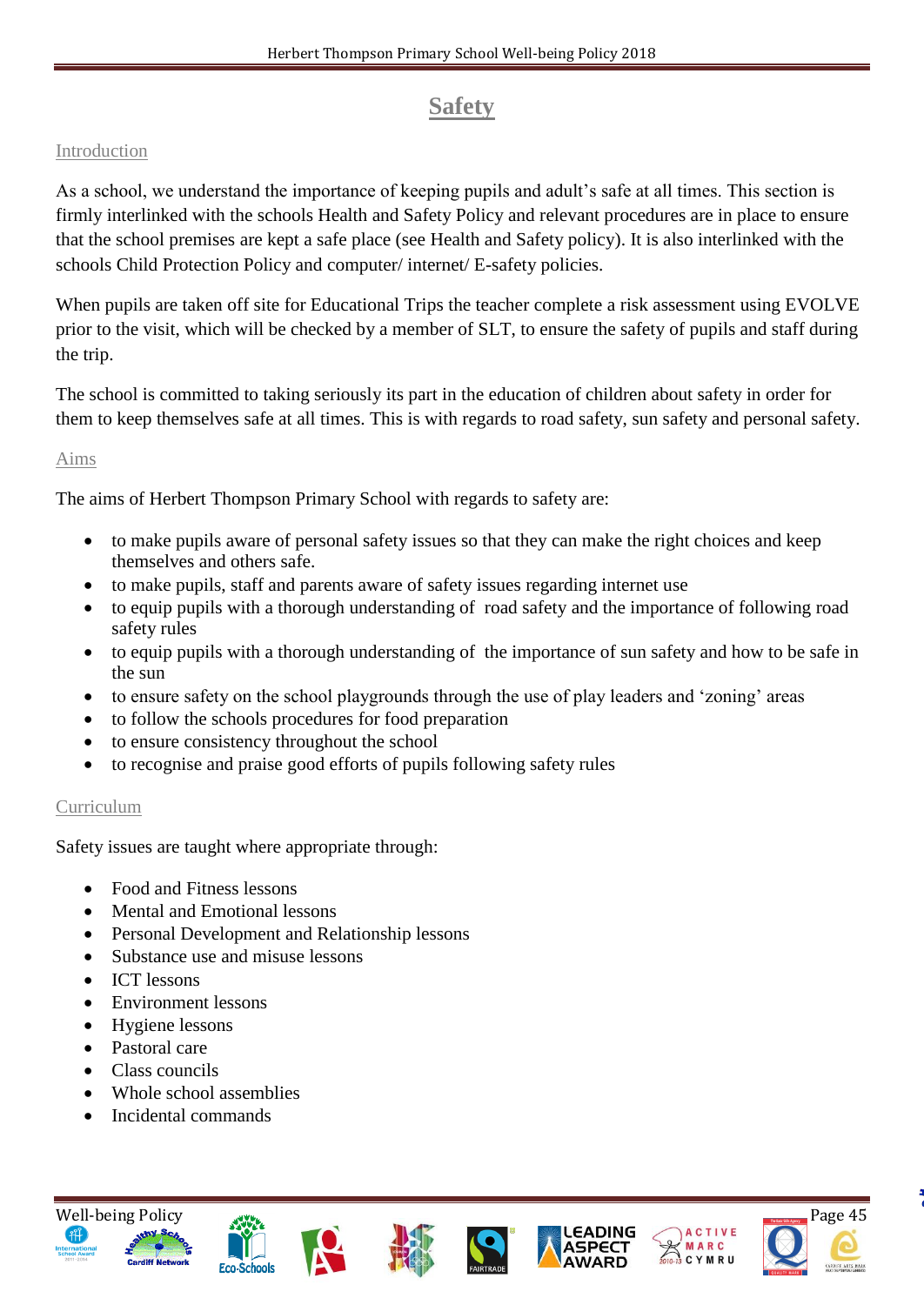The school also seeks to work with a range of outside agencies to promote and teach safety issues.

- The Police School Liaison Officer is invited to teach pupils about safety issues on a needs led basis, when required.
- Cardiff council cycling proficiency.
- Teachers deliver lessons on internet safety to pupils half termly.
- The local firemen
- Crucial Crew
- School nurse

Pupils are made aware of weather safety issues through incidental discussions when appropriate and through Class Councils on sun safety.

When pupils partake in Educational visits they will be informed of safety issues prior to leaving the school building and updated throughout the trip.

The school will review and develop the out of school hours program of opportunities to complement and extend those offered in curriculum time and will aim to provide a broad range of activities which incorporate the schools safety ethos.

#### **Resources**

- E-safety awareness scheme
- Think U Know internet safety lessons
- Common sense Education
- Computing Unlocked (Cardiff Scheme)
- Police Liason Officer visits
- School Beat website lessons
- Sun Safety Assemblies/ Posters

#### Management and organisation

# **Governors**

- To ensure the legal framework is followed.
- To implement the Safety Policy through the Head Teacher.
- To implement the 'annual' reviews.
- To make, and keep up to date, a separate written statement of the school's policy with regard to Safety.
- To make copies of this statement available for inspection by parents of pupils registered at the school and provide a copy free of charge to any parent who requests one.
- To include a summary of the content and organisation of Safety the School Prospectus.













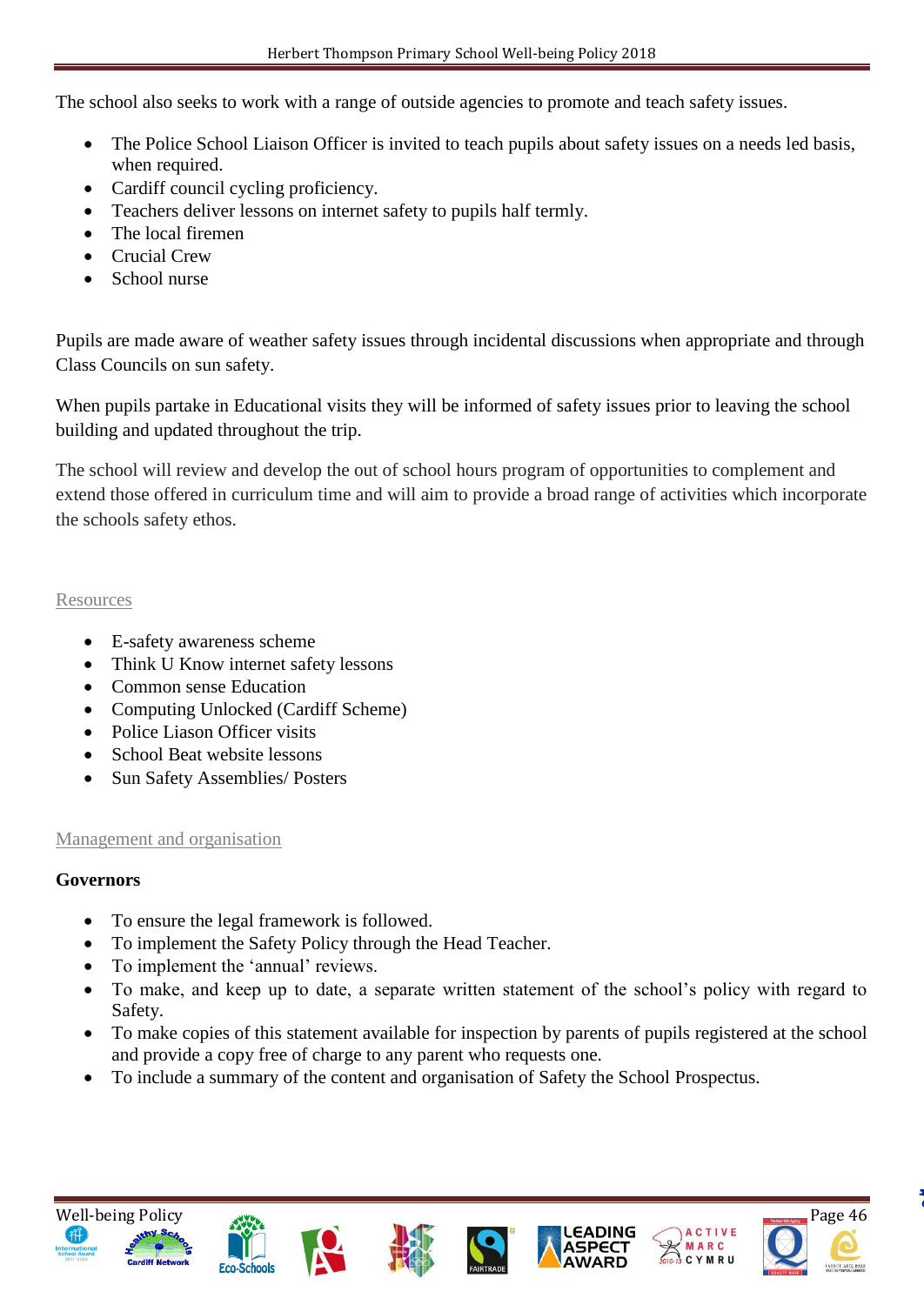#### **Head Teacher**

- To implement the Safety Policy.
- To ensure the policy is followed.
- To liaise with the Governors on the teaching in school.
- To liaise with parents.
- To ensure the policy is reviewed annually.
- To disseminate information to staff.
- To respond to individual problems experienced by children, enlisting external agency support if appropriate.

#### **Class Teacher**

- To plan and teach any relevant Safety lessons.
- To respond to the individual needs of children, giving relevant support where necessary.

#### **Specialist involvement**

# **Healthy Schools Team/ Police Officer/ Local Firemen/ Cardiff County Council cycling proficiency team**

To give support throughout the school, when appropriate.

#### Consultation and Policy formation

The link Governor for the Wellbeing Policy agreed a draft policy in consultation with teachers. The draft policy was presented to the teachers for their views. The parents were informed. The full Governing Body finally agreed the policy.

#### Pupil involvement

The pupils take part in Class Councils relating to safety matters such as sun safety. Any issues arising from Class Councils surrounding these issues are then discussed by School Council who attempt to find ways of resolving the issues. School Council then report back their actions through a whole school assembly.

#### Continuing Professional Development

- The PSE coordinator will attend appropriate training courses and disseminate relevant information to the rest of the staff through in-house INSETS.
- The coordinator will advise staff on suitable resources and share good practice.
- Professional development needs of the staff are identified through lesson observations and teachers own personal needs.













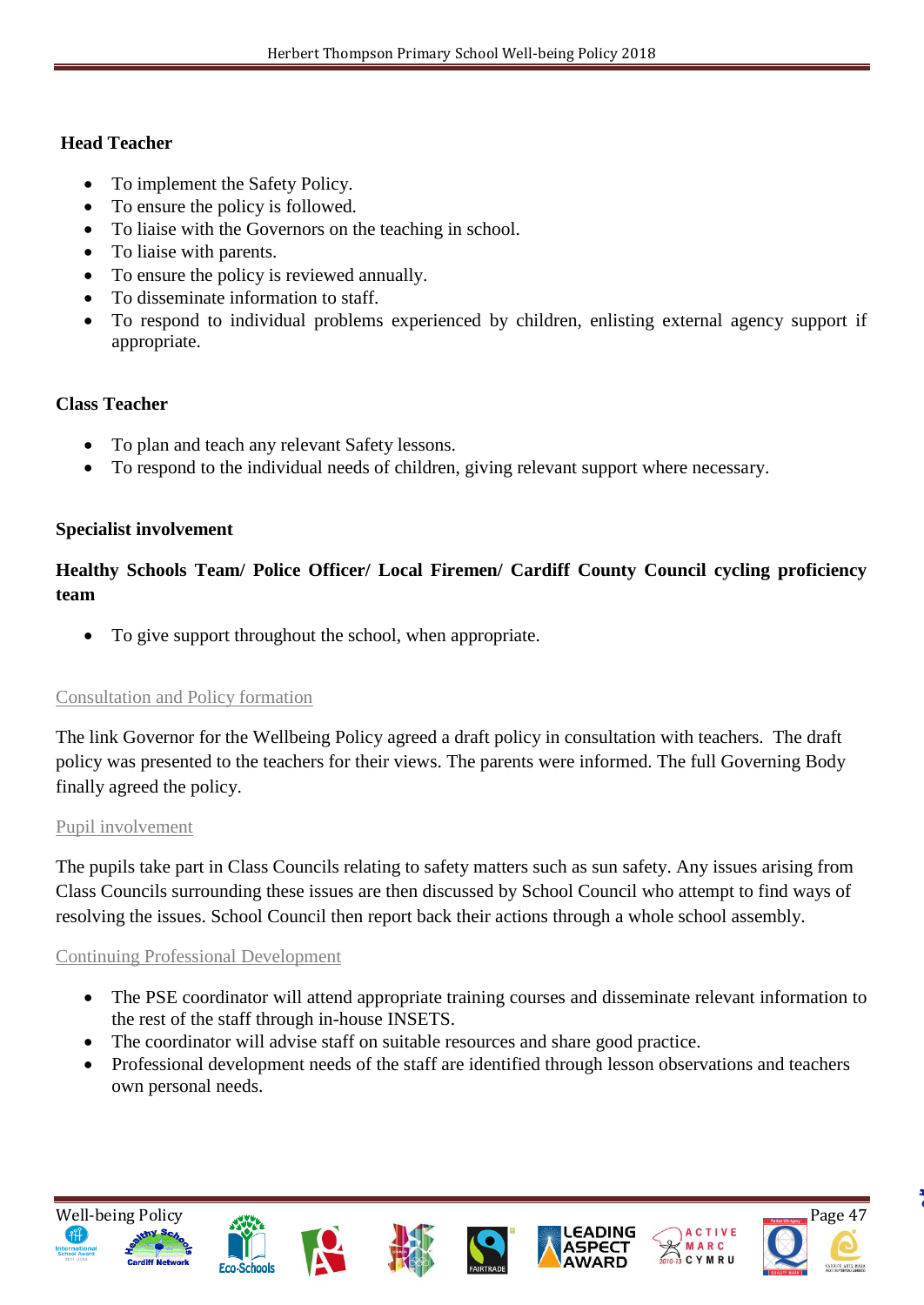## Community

- Parents are informed about Internet safety through newsletters and the school's website.
- E-safety awareness meetings are held for parents to attend to raise awareness of internet safety when children are using the internet at home.
- Parents are informed of appropriate clothing and footwear their children should attend school in through newsletters and the schools website.
- A designated traffic-free area outside the school at critical times to ensure the safety of pedestrians.
- A member of SLT and an LSA are on the school gate at the end of every day to encourage good road safety practice from pupils and parents.
- Parents are informed about road safety issues through relevant literature and School Council letters.
- Parents are informed about sun safety through newsletters and School Council letters.
- First aid courses for parents run from the School Improvement/ Parent Hub.

### Monitoring and evaluating

- A member of the SLT will be responsible to the governing body for the coordination and management of the policy.
- The school will ensure that there is adequate training and resources for staff involved in the delivery of the aims and objectives of the school's Safety Policy.
- The PSE coordinator will ensure the delivery of safety through lessons in compliance with the policy.
- Progress will be monitored at regular intervals by the PSE coordinator, SLT and governors.
- The PSE coordinator will contribute to the school's self- evaluation process, which is collated by the Head Teacher and SLT.
- Updates on school environment actions will be fed back to staff.













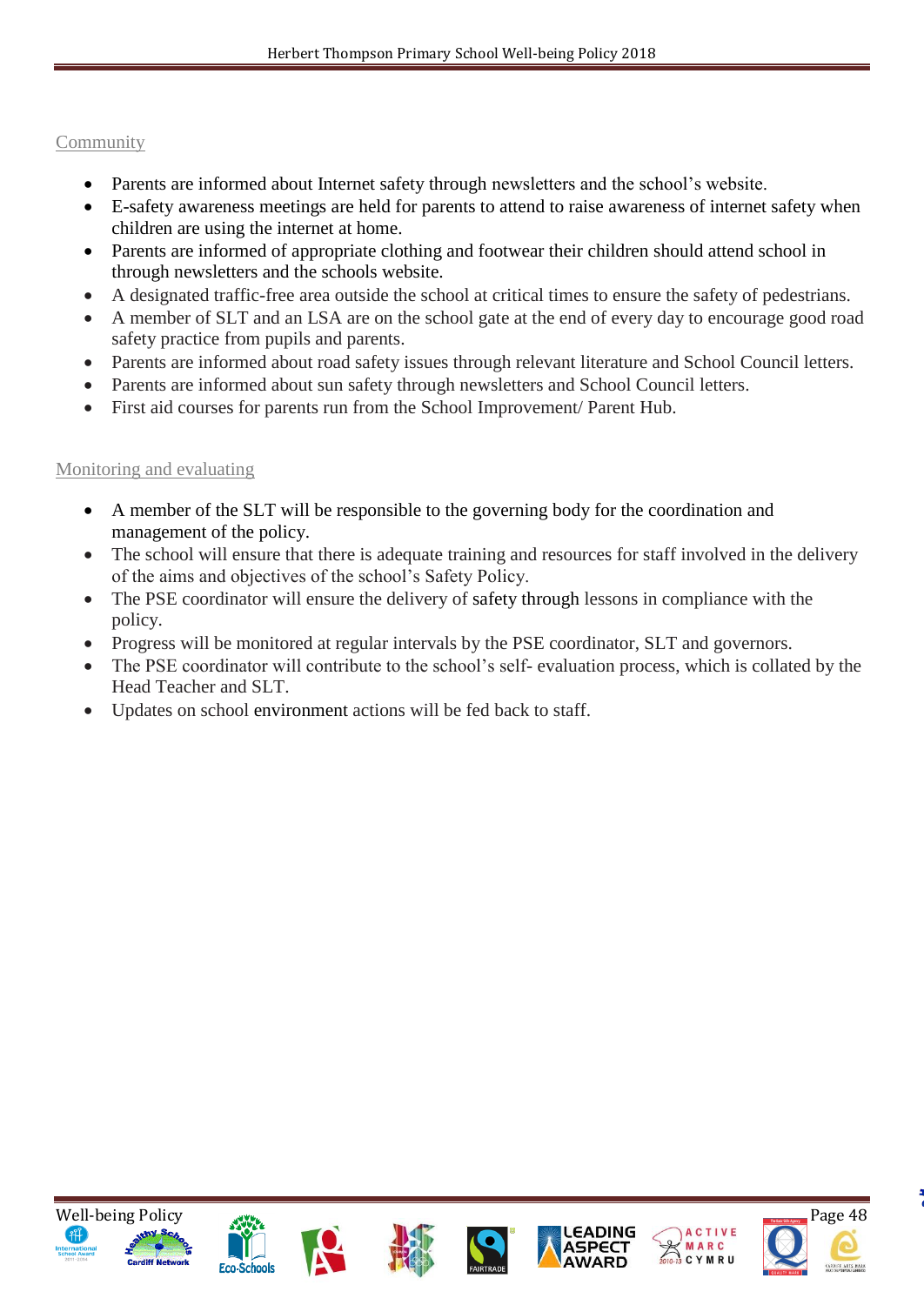# **Hygiene**

#### Introduction

The school is committed to taking seriously its part in the education of children about hygiene.

In Herbert Thompson Primary school we believe that all pupils must have access to free, fresh water at all times of the day. Children can purchase water bottles for use in school at the school's office. Water coolers are available in the staff room and PESS room. Pupils and parents are reminded to take these water bottles home to wash them regularly.

Clear guidance on hand washing is displayed for pupils and staff throughout the school.

The school has clear hygiene procedures in place in line with Welsh Government Guidance 'All Wales Infection Prevention and Control'. All staff are aware of the procedures and adhere to them at all times.

Cleanliness is maintained throughout the school by cleaners daily and deep cleans take place twice yearly.

# Aims

Herbert Thompson Primary School endeavours to provide for its pupils:

- clear, consistent messages with regards to personal hygiene.
- consistent and clear delivery of the key messages for good oral health.
- hand washing guidance, displayed in classrooms and toilets.
- access to toilets that are well ventilated and cleaned regularly.
- access to free, fresh water at all times of the day.

#### **Curriculum**

The school will review the delivery of the curriculum to ensure that it offers pupils clear and consistent messages with regards to hygiene through:

- Food and fitness lessons
- Glitterbug hand washing lessons bi-annually
- Designed to Smile Brush Bus initiative
- Cooking activities where correct hygiene procedures are highlighted to the pupils
- PDR lessons on hygiene
- Mental and emotional lessons
- Farm visits where correct hygiene procedures are highlighted
- Pastoral care
- incidental commands

# **Resources**

- All Wales Infection Prevention and Control documentation
- Glitterbugs and corresponding activities from Cardiff County resources
- Designed to Smile toothbrush buses, toothbrushes, toothpaste etc.













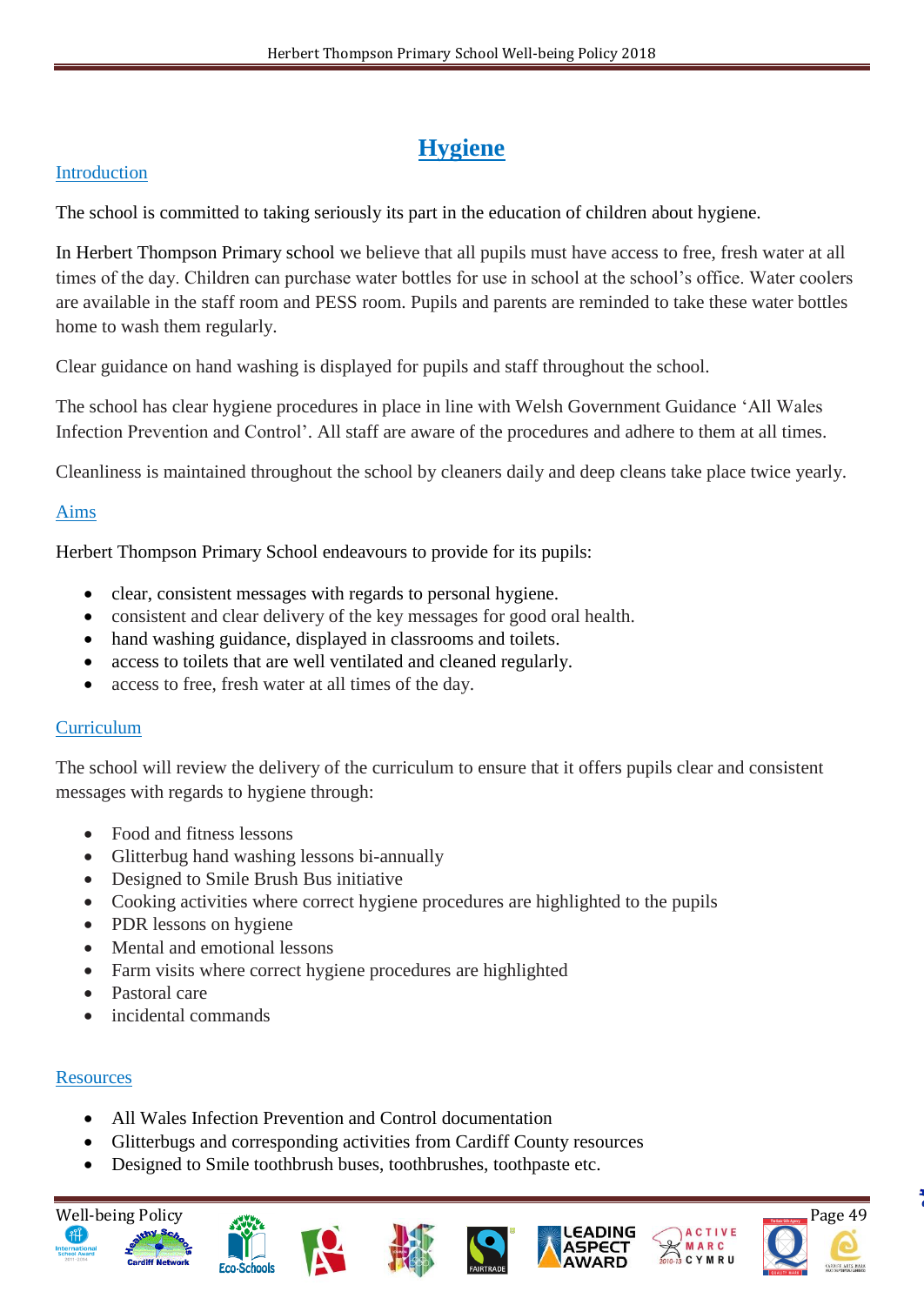- The Christopher Winters project
- SENSE DVD
- 'Preventing the spread of infection is in our own hands' Cardiff Council document

### Management and organization

#### **Governors**

- To ensure the legal framework is followed.
- To implement the Hygiene Policy through the Head Teacher.
- To implement the 'annual' reviews.
- To make, and keep up to date, a separate written statement of the school's policy with regard to Hygiene.
- To make copies of this statement available for inspection by parents of pupils registered at the school and provide a copy free of charge to any parent who requests one.
- To include a summary of the content and organisation of Safety the School Prospectus.

# **Head Teacher**

- To implement the Hygiene Policy.
- To ensure the policy is followed.
- To liaise with the Governors on the teaching in school.
- To liaise with parents.
- To ensure the policy is reviewed annually.
- To disseminate information to staff.
- To respond to individual problems experienced by children, enlisting external agency support if appropriate.

# **Class Teacher**

- To plan and teach any relevant Hygiene issues through appropriate lessons.
- To respond to the individual needs of children, giving relevant support where necessary.

# **Specialist involvement**

# **Healthy Schools Team/ School Nurse/ Designed to Smile team**

To give support throughout the school, when appropriate.

# Consultation and Policy formation

The link Governor for the Wellbeing Policy agreed a draft policy in consultation with teachers. The draft policy was presented to the teachers for their views. The parents were informed. The full Governing Body finally agreed the policy.